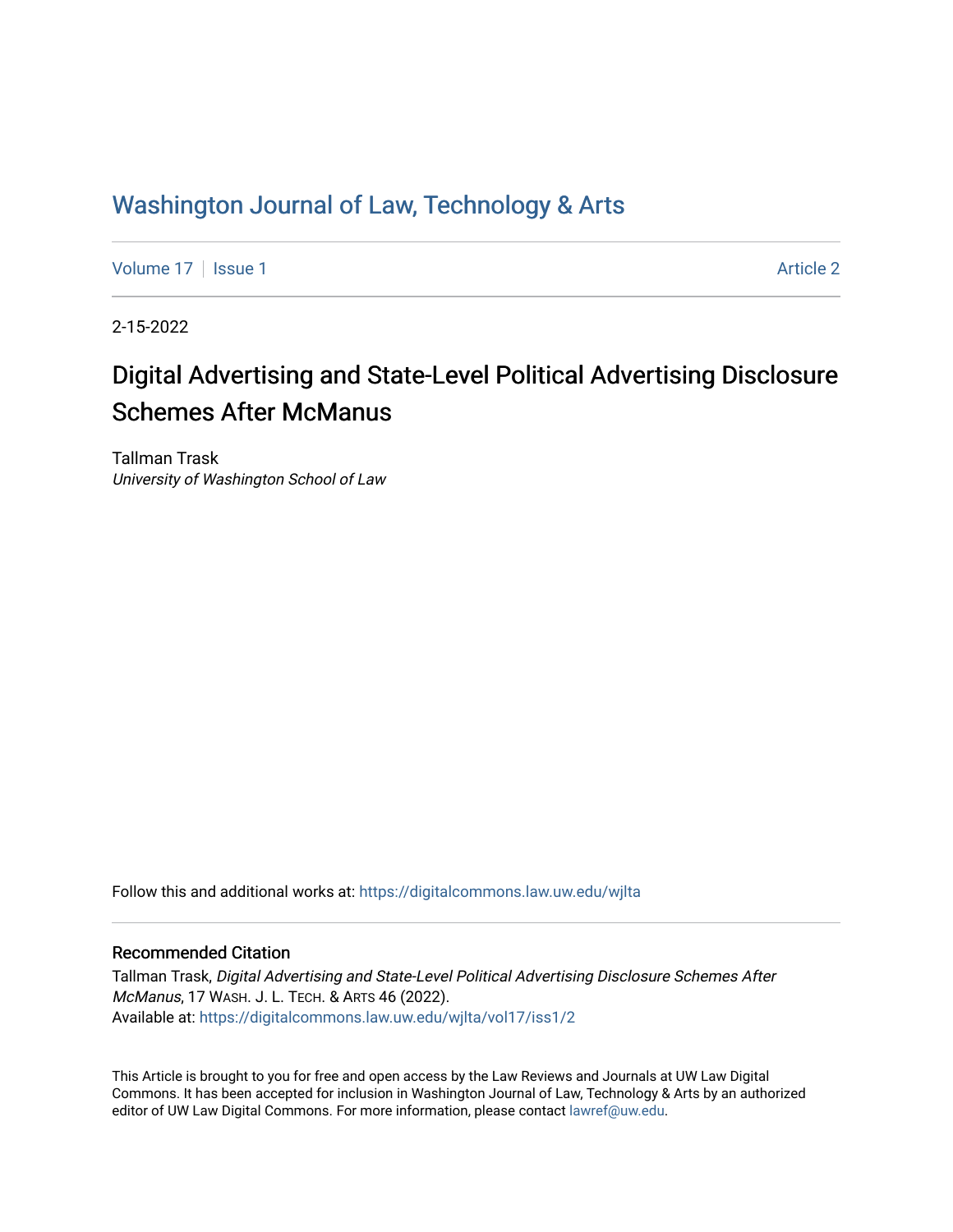### WASHINGTON JOURNAL OF LAW, TECHNOLOGY & ARTS VOLUME 17, ISSUE 1 WINTER 2022

### DIGITAL ADVERTISING AND STATE-LEVEL POLITICAL ADVERTISING DISCLOSURE SCHEMES AFTER *MCMANUS*

### *Tallman Trask \**

#### ABSTRACT

*Digital political advertising is a large and growing segment of political advertising. Despite this, it remains largely unregulated. Attempts to regulate digital political advertising have been state-based and have broadly fallen into two models: a candidate or committee-based disclosure model which demands disclosures from advertising purchasers, and a commercial-advertiser-based disclosure model which requires disclosures from advertising sellers. The former struggles to provide information to voters and advertising consumers that is not already otherwise available and provides little benefit to regulators and enforcers; the latter provides both additional information to voters and a clear enforcement benefit to regulators. In 2018, Maryland established a commercial-advertiserbased disclosure model; this iteration of the model was quickly declared unconstitutional on First Amendment grounds*. *However, applying the Supreme Court's campaign finance disclosure precedent to Washington's long-standing version of the commercial-advertiser-based disclosure model leads to a different outcome. While regulators and legislators should be conscientious when creating and enforcing commercial-advertiser-based disclosure models, these schemes appear to support the informational, enforcement, and anticorruption interests described in the Supreme Court's campaign finance precedent. The models thus appear to fit within the limits of constitutionally acceptable campaign finance disclosure laws.*

<sup>\*</sup> University of Washington School of Law, Class of 2022. Thanks to Professor Lisa Manheim for her thoughtful and insightful comments, and the editors who greatly improved this article with the suggestions.

The author filed a regulatory complaint with the Public Disclosure Commission which led to the Twitter case described in Part II.B. *See* Public Disclosure Commission Case 59521, https://www.pdc.wa.gov/browse/cases/59521. Similarly, the author filed one of the two complaints which led to the 2020 cases involving Facebook and Google described in Part II.B and discussed in other sections. *See* Public Disclosure Commission Case 55351,

https://www.pdc.wa.gov/browse/cases/55351 (complaint against Facebook involving alleged violations of RCW 42.17A.345 and WAC 390-18-050) and Public Disclosure Commission Case 59475, https://www.pdc.wa.gov/browse/cases/59475 (complaint against Google involving alleged violations of RCW 42.17A.345 and WAC 390-18-050).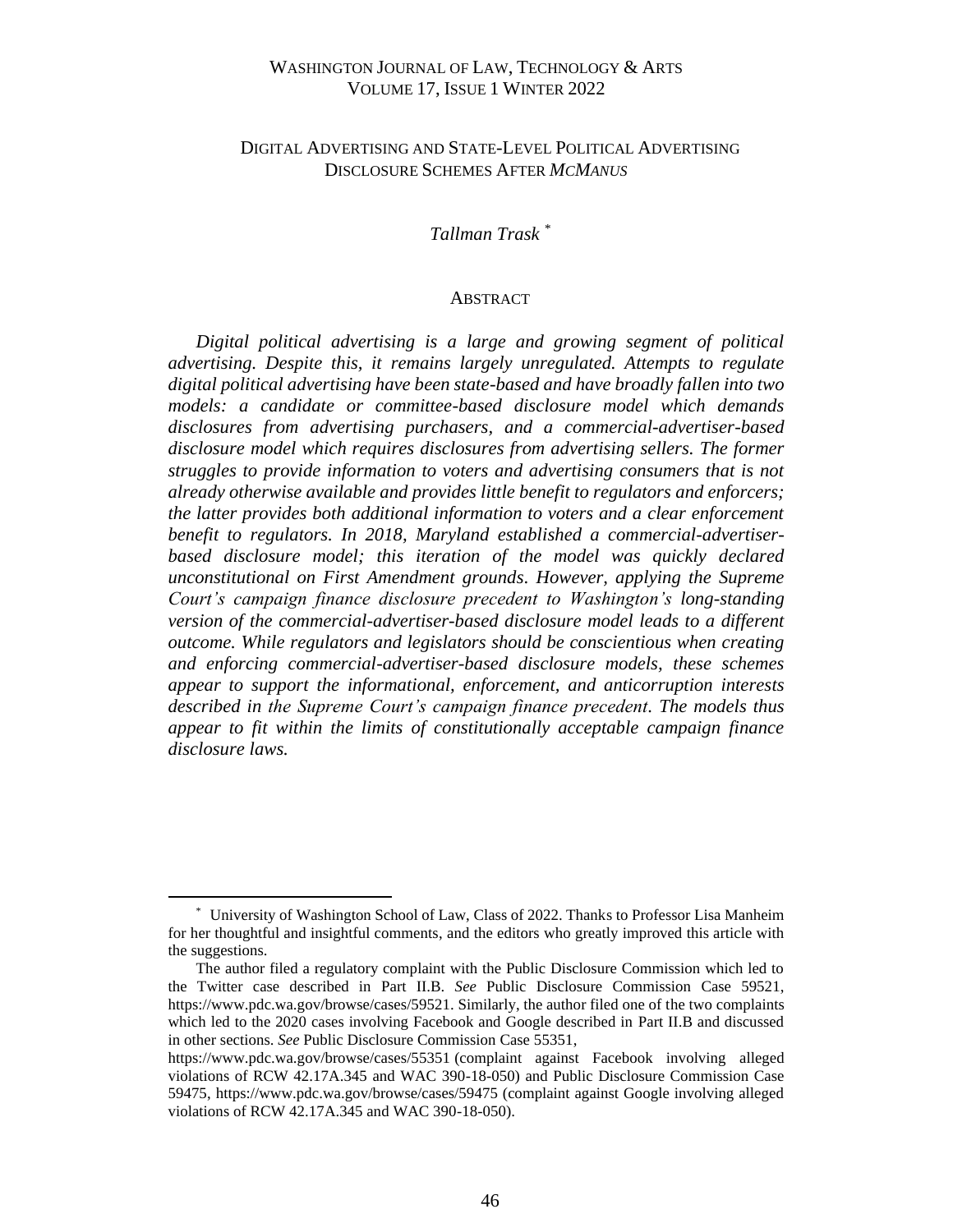## TABLE OF CONTENTS

| $1_{-}$                                                               |  |
|-----------------------------------------------------------------------|--|
| 2.                                                                    |  |
| 3.                                                                    |  |
|                                                                       |  |
|                                                                       |  |
| 1.                                                                    |  |
| 2.                                                                    |  |
| 3.                                                                    |  |
| 4.                                                                    |  |
| 5.                                                                    |  |
| B. Courts and the Commercial-Advertiser-Based Disclosure Model70      |  |
| 1.                                                                    |  |
|                                                                       |  |
|                                                                       |  |
|                                                                       |  |
|                                                                       |  |
| III. Applying Case Law to the Washington State Model75                |  |
| A. The Model Does Not Directly Involve Political Speech75             |  |
| B. The Model Does Not Infringe on the Political Speech of Advertising |  |
|                                                                       |  |
|                                                                       |  |
| 1.                                                                    |  |
|                                                                       |  |
|                                                                       |  |
|                                                                       |  |
|                                                                       |  |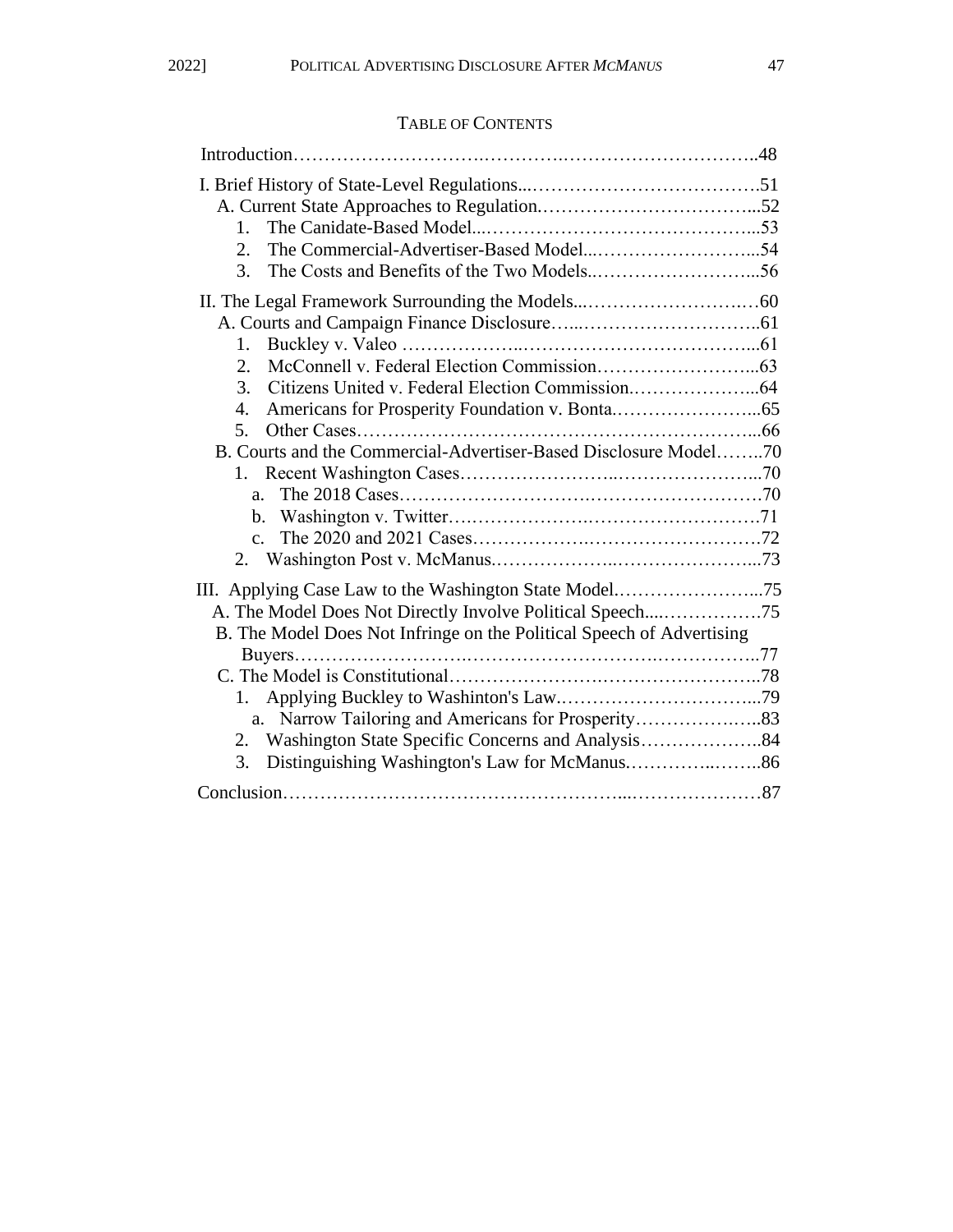#### **INTRODUCTION**

Online advertising has changed how advertisers reach potential customers. Where broad-based television advertising and print advertising once dominated, targeted online advertising has reimagined the way advertisers interact with consumers. Contextual advertising, such as search engine keyword advertising, allows advertisers to more efficiently reach consumers who may already be interested in their products; behavioral advertising, such as social media advertising, makes it simpler for advertisers to reach potential new customers at a lower cost; and microtargeted advertising allows advertisers to reach only those consumers whom they want to reach, and not the users who are unlikely to have an interest in their products.<sup>1</sup> Advertisers, seeing the potential benefits of new, more targeted advertising, have shifted spending to online outlets.<sup>2</sup> And advertisers expect the market to continue to grow.<sup>3</sup>

Behavioral advertising, unlike contextual advertising, "works by collecting data on a user's behavior on the Internet including browsing habits, search queries, and web site viewing history" and then using that data to develop user profiles. These use profiles can later be used to target advertising to specific consumers or consumer groups.<sup>4</sup> In its simplest form, behavioral advertising allows sites and advertisers to reach users and consumers based on likely interests derived from information users have shared with the sites and advertisers; in more complex forms, it allows advertisers to reach users on one site or through one advertising channel based on the behavior of those users on other sites.<sup>5</sup> Future versions of behavioral advertising could, in theory, target users based on the behavior of related users. $6$ 

These changes in advertising systems and the shift from offline to online

<sup>1</sup> For a more extensive discussion of forms of online advertising, *see* FTC Staff, *FTC Staff Report: Self-Regulatory Principles for Online Behavioral Advertising: Tracking, Targeting, & Technology*, 2-10, https://www.ftc.gov/sites/default/files/documents/reports/federal-trade-commiss ion-staff-report-self-regulatory-principles-online-behavioral-advertising/p085400behavadreport .pdf; *see also* NATIONAL ADVERTISING INITIATIVE, *Understanding Online Advertising*, https://ww w.networkadvertising.org/understanding-online-advertising (last visited Feb. 20, 2021).

<sup>&</sup>lt;sup>2</sup> In 2016, online advertising surpassed television advertising as the top grossing advertising outlet, with more than \$72.5 billion in revenue. *See* INTERACTIVE ADVERTISING BUREAU, *IAB Internet Advertising Revenue Report: 2016 Full Year Results*, 19, https://www.iab.com/wpcontent/uploads/2016/04/IAB\_Internet\_Advertising\_Revenue\_Report\_FY\_2016.pdf (last visited Feb. 20, 2021).

<sup>&</sup>lt;sup>3</sup> INTERACTIVE ADVERTISING BUREAU, 2021 Marketplace Outlook (Dec. 15, 2020), https://www.iab.com/insights/2021-marketplace-outlook ("buyers are optimistic about 2021 and expect a 6% overall increase in their 2021 budget").

<sup>4</sup> Steven C. Bennett, *Regulating Online Behavioral Advertising*, 44 J. MARSHALL L. REV. 899, 899 (2011); *see also* FTC Staff, *Online Behavioral Advertising: Moving the Discussion Forward to Possible Self-Regulatory Principles*, 2 (2007) (defining behavioral advertising as "the tracking of a consumer's activities online – including the searches the consumer has conducted, the web pages visited, and the content viewed – in order to deliver advertising targeted to the individual consumer's interests").

<sup>5</sup> Bennett, *supra* note 4, at 901-902.

<sup>6</sup> *Id.* at 903-04.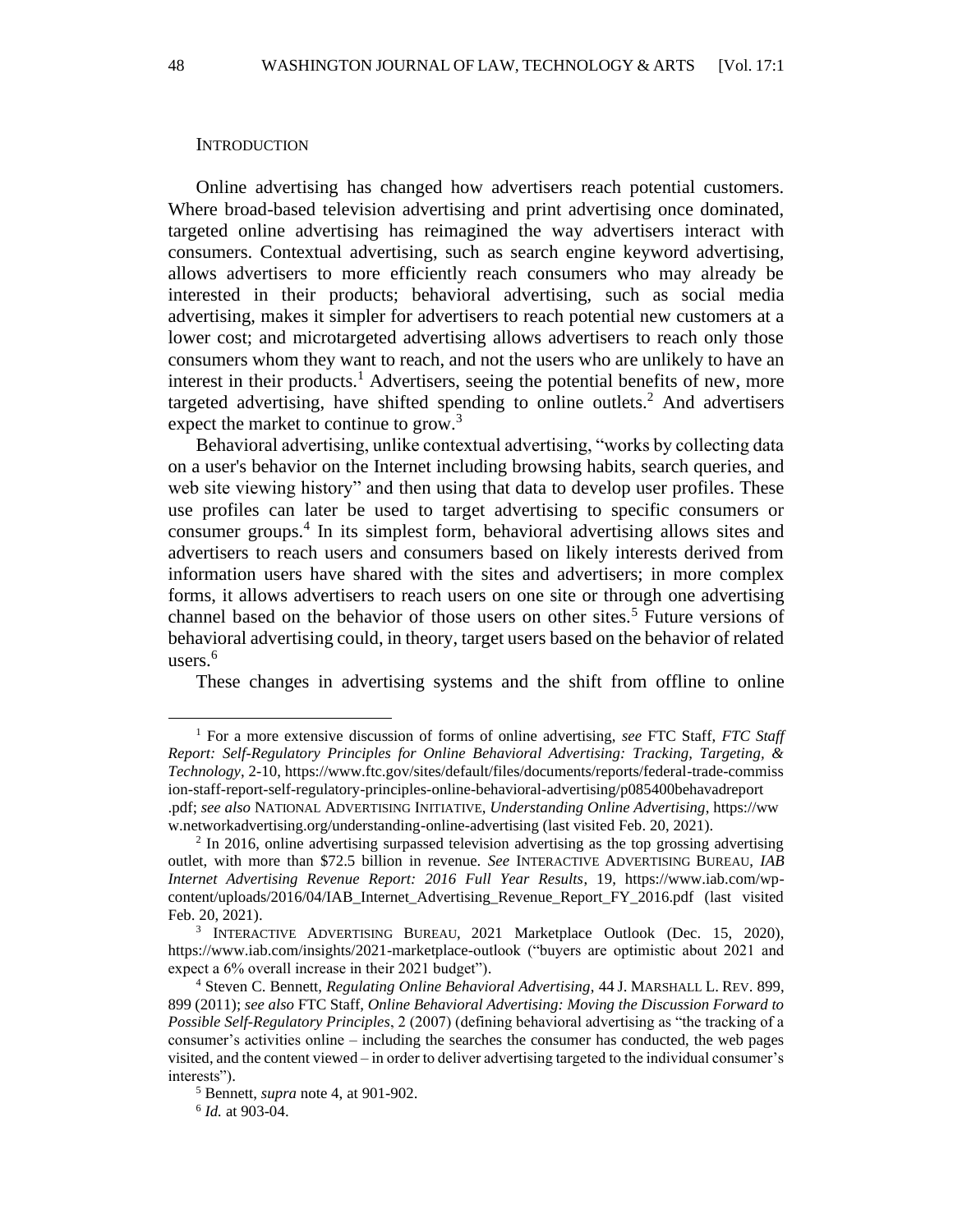advertising have not gone unnoticed by political campaigns and advertisers. Early online advertising systems allowed candidates and campaigns to reach voters in new and unique ways.<sup>7</sup> Contemporary online advertising has opened new doors to candidates, and it allows candidates and campaigns who previously may have been financially locked out of the advertising market to communicate with voters and constituents in effective, meaningful ways. $8$  Large-scale data collection practices and associated analysis practices appear to allow candidates and committees to more effectively microtarget voters through online behavioral advertising and predictive modeling, allowing campaigns to reach only those voters they believe are likely to support them or to be undecided.<sup>9</sup> In some cases, candidates and campaigns may not even be fully aware of the targeting data used in relation to their advertising because the extent of data collection and use by online commercial advertisers is often opaque and buried under layers of algorithms and inaccessible corporate data.<sup>10</sup> While online political advertising spending has not yet surpassed political television advertising spending, federal campaigns spent hundreds of millions of dollars advertising online in  $2020$  alone.<sup>11</sup> State and local races have seen similarly large spending.<sup>12</sup>

Online advertising, and particularly behavioral advertising, demands a significant amount of data about consumers and potential advertising viewers to be effective. For an advertising purchaser to reach desired customer demographics, either that purchaser or the commercial advertiser selling advertising needs to know the demographic characteristics of specific users. The extensive data collection required for effective online advertising has created notable privacy concerns

<sup>7</sup> *See* Michael Cornfield & Kate Kaye, *Online Political Advertising*, POLITICKING ONLINE 163, 163-69 (Costas Panagopoulos ed., 2009) (describing the early forms and history of online political advertising).

<sup>8</sup> Erika Franklin Fowler, Michael M. Franz, Gregory J. Martin, Zachary Peskowitz & Travis N. Ridout, *Political Advertising Online and Offline*, 115 AM. POL. SCI. REV., 130, 133-134 (2021) (noting that "the set of candidates who advertise on Facebook is much broader than those who advertise on TV" and that for lower-resourced candidates, the efficiency of online advertising is "the difference between advertising and not"); *see also* Barbara Ortutay & Amanda Seitz, *Online Political Ads: Cheap, Efficient and Ripe for Misuse*, ASSOCIATED PRESS (Jan. 31, 2020), https://apnews.com/article/eef44be313efdefa959ec7d7200474cc (targeted online political advertising is "helpful for lesser-known candidates or smaller local and statewide campaigns that can now spend as little as \$250 to reach hundreds or thousands of voters online").

<sup>9</sup> For a discussion of the power and ubiquity of large-scale data and microtargeting in political campaigns, *see generally* Ira S. Rubinstein, *Voter Privacy in the Age of Big Data*, 2014 WIS. L. REV. 861 (2014).

<sup>10</sup> *See, e.g.,* Sylvia Lu, *Algorithmic Opacity, Private Accountability, and Corporate Social Disclosure in the Age of Artificial Intelligence*, 23 VAND. J. ENT. & TECH. L. 99, 103-105, 119 (2020) (describing opaque algorithms and applying concerns to circumstances where consumers "unknowingly trade their private information" in settings related to behavioral advertising and data collection).

<sup>&</sup>lt;sup>11</sup> See Presidential General Election Ad Spending Tops \$1.5 Billion, WESLEYAN MEDIA PROJECT (Oct. 29, 2020), https://mediaproject.wesleyan.edu/releases-102920.

<sup>&</sup>lt;sup>12</sup> In 2018, state-level and local candidates and committees in Washington State spent more than \$400,000 on Facebook advertising alone. *See* Washington State Public Disclosure Commission, *Expenditures*, https://www.pdc.wa.gov/browse/more-ways-to-follow-the-money/

advanced-search/expenditures (choose "2018" from the dropdown labeled "Election Year"; enter "Facebook" in the field labeled "Recipient Name"; then click "Filter").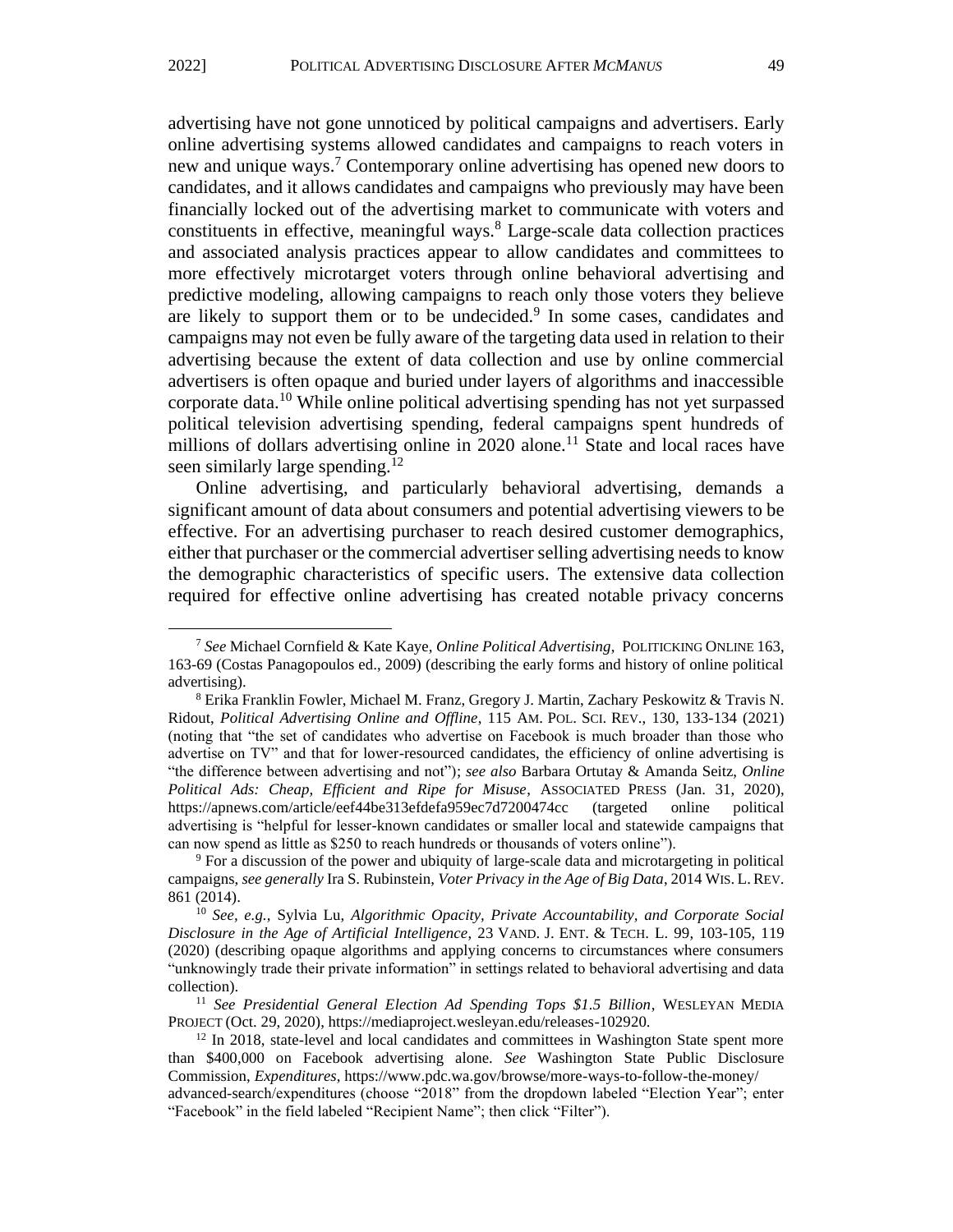among users and enforcers.<sup>13</sup>

Political advertising has not escaped the privacy concerns surrounding online advertising more generally. The Cambridge Analytica scandal, where an advertising and data firm accessed data about millions of Facebook users and used that data as part of a campaign's political advertising and communications efforts, highlighted these privacy struggles.<sup>14</sup> The potential impact and power of privacy violations, which run alongside the online political advertising landscape, continues to impact online advertising and data collection. <sup>15</sup> In the wake of the Cambridge Analytica scandal, privacy regulators imposed record fines on Facebook and required new privacy practices.<sup>16</sup> However, the "unquenchable thirst for more and more data" that gave rise to the scandal remains, and data collection continues to sit at the core of online advertising.<sup>17</sup> This data collection, in fact, allows online political advertising to engage in the kind of micro and hyper-targeted advertising which allows candidates and campaigns to reach constituents and targeted voters.<sup>18</sup>

Coexistent with the privacy concerns embedded in behavioral advertising, political advertising has legal transparency needs which simply do not apply to other forms of advertising. For decades, laws and regulations have required broadcasters to keep records of political advertising sales in publicly available "ad books."<sup>19</sup> Online advertising is not automatically exempt from transparency concerns and, although online commercial advertisers have attempted to create internal or platform-specific transparency tools, these tools have sometimes struggled to provide the transparency required by political advertising laws and regulations.<sup>20</sup> As a result, online commercial advertisers have faced fines and legal

<sup>13</sup> *See, e.g.*, FEDERAL TRADE COMMISSION, *FTC Approves Final Settlement with Facebook*  (Aug. 10, 2012), https://www.ftc.gov/news-events/press-releases/2012/08/ftc-approves-final-sett lement-facebook (describing privacy settlement requiring major online commercial advertiser to change privacy practices).

<sup>14</sup> For a description of the scandal, *see* Matthew Rosenberg, Nicholas Confessore & Carole Cadwalladr, *How Trump Consultants Exploited the Facebook Data of Millions*, N.Y. TIMES (Mar. 17, 2018), https://www.nytimes.com/2018/03/17/us/politics/cambridge-analytica-trump-campaign .html; *see also* Patrick Day, *Cambridge Analytica and Voter Privacy*, 4 GEO. L. TECH. REV. 583 (2020) (describing the scandal, the fallout, and proposed measures to prevent similar future scandals).

<sup>15</sup> *See* Day, *supra* note 14.

<sup>16</sup> *See, e.g.,* Tony Romm, *FTC Votes to Approve \$5 Billion Settlement with Facebook in Privacy Probe*, WASH. POST (July 12, 2019), https://www.washingtonpost.com/technology/2019/07/12/ftcvotes-approve-billion-settlement-with-facebook-privacy-probe.

<sup>17</sup> Dissenting Statement of Commissioner Rohit Chopra, *In re Facebook, Inc.*, Fed. Trade Comm'n File No. 1823109 (July 24, 2019).

<sup>18</sup> *See* Bennett, *supra* note 4.

<sup>19</sup> 47 U.S.C.A. § 315(e); s*ee also* McConnell v. Fed. Election Comm'n, 540 U.S. 93, 233-43 (2003) (describing the "longstanding" recordkeeping requirements). For a description of what this inspection looks like in practice, *see* Eli Sanders, *Big Tech Is Failing to Comply with Seattle's Law on Election Advertising Transparency*, THE STRANGER (Dec. 20, 2017), https://www.thestranger. com/features/2017/12/20/25632083/big-tech-is-failing-to-comply-with-seattles-law-on-election-ad vertising-transparency.

<sup>20</sup> *See* Laura Edelson, Shikhar Sakhuja, Ratan Dey & Damon McCoy, *An Analysis of United States Online Political Advertising Transparency*, 1-3 (New York University Working Paper, Feb. 12, 2019), https://arxiv.org/pdf/1902.04385.pdf. Note that, as a result of this research into political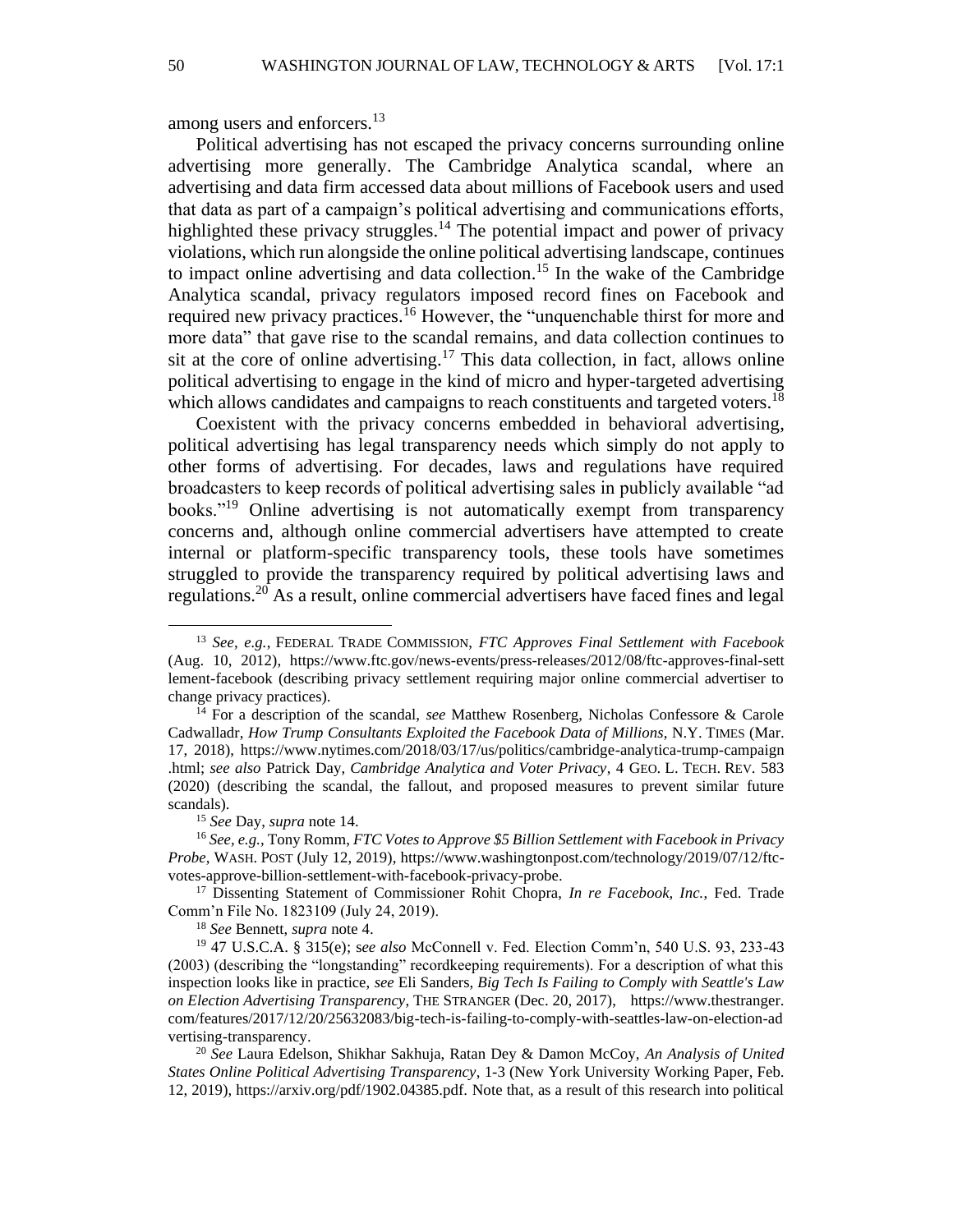struggles, and legislatures and regulators have attempted to refine and revise standards for the online era.<sup>21</sup> These struggles have resulted in a fractured legal environment, with little federal guidance, no nationally applicable standards, and state approaches legal and regulatory structures which vary from laissez-faire approaches lacking oversight to more stringent efforts mirroring federal broadcaster recordkeeping and disclosure rules.

This fractured legal landscape creates the backdrop for two related state-level legal and regulatory struggles: Maryland's attempt to impose new standards on online commercial advertisers when they sell political ads, and Washington's attempt to enforce longstanding political advertising disclosure laws, which were originally drafted with more traditional commercial advertisers like newspapers or radio stations in mind, where the commercial advertiser is an online commercial advertiser with remarkably different practices from those more traditional commercial advertisers This paper analyzes those struggles through the lens of campaign finance regulation.

Part I provides a brief history of the state-regulation of political advertising as applicable to political advertising disclosure. The section then proposes that advertising disclosure regulations fall into two categories: a candidate-based model or commercial-advertiser-based model. After defining the categories, the section argues that, based on the normative assumptions of advertising disclosure laws and campaign finance disclosure case law, the commercial-advertiser-based disclosure model is a better fit and better meets the needs of disclosure law. Part II looks at the state-level struggles in Maryland and Washington in more detail, and in the context of campaign finance disclosure case law. The section particularly focuses on the Supreme Court's approach to disclosure laws, attempts in Washington to enforce existing law against online commercial advertisers, and *Washington Post v. McManus*, which found Maryland's commercial advertiser disclosure law to be unconstitutional. Part III applies Supreme Court precedent and campaign finance case law to an analysis of Washington's existing commercial-advertiser-based disclosure model, arguing that the law is ultimately both constitutional and distinct from Maryland's more problematic approach.

#### I. BRIEF HISTORY OF STATE-LEVEL REGULATIONS

Following the Watergate scandal and associated revelations about campaign behavior, state and federal lawmakers, alongside citizen advocates, sought to address opaque campaign administration and campaign finance practices.<sup>22</sup> The

advertising on Facebook and other research they carried out, Edelson and McCoy, potentially along with others, had their access to Facebook and data about political advertising on the platform suspended or revoked by Facebook on August 3, 2021. *See* David Gilbert, *Facebook Just Suspended the Accounts of Some of Its Biggest Critics*, VICE, Aug. 4, 2021, https://www.vice.com /en/article/n7bkg8/facebook-just-suspended-the-accounts-of-some-of-its-biggest-critics.

<sup>21</sup> *See* discussion *infra*, Part I.A.

<sup>22</sup> *See, e.g.*, Federal Election Campaign Act Amendments of 1974, Pub. L. No. 93-443, 88 Stat. 1263 (1974) (creating the Federal Election Commission and further regulating federal campaign activities); Washington Initiative 276 (Wash. 1972) (creating the Public Disclosure Commission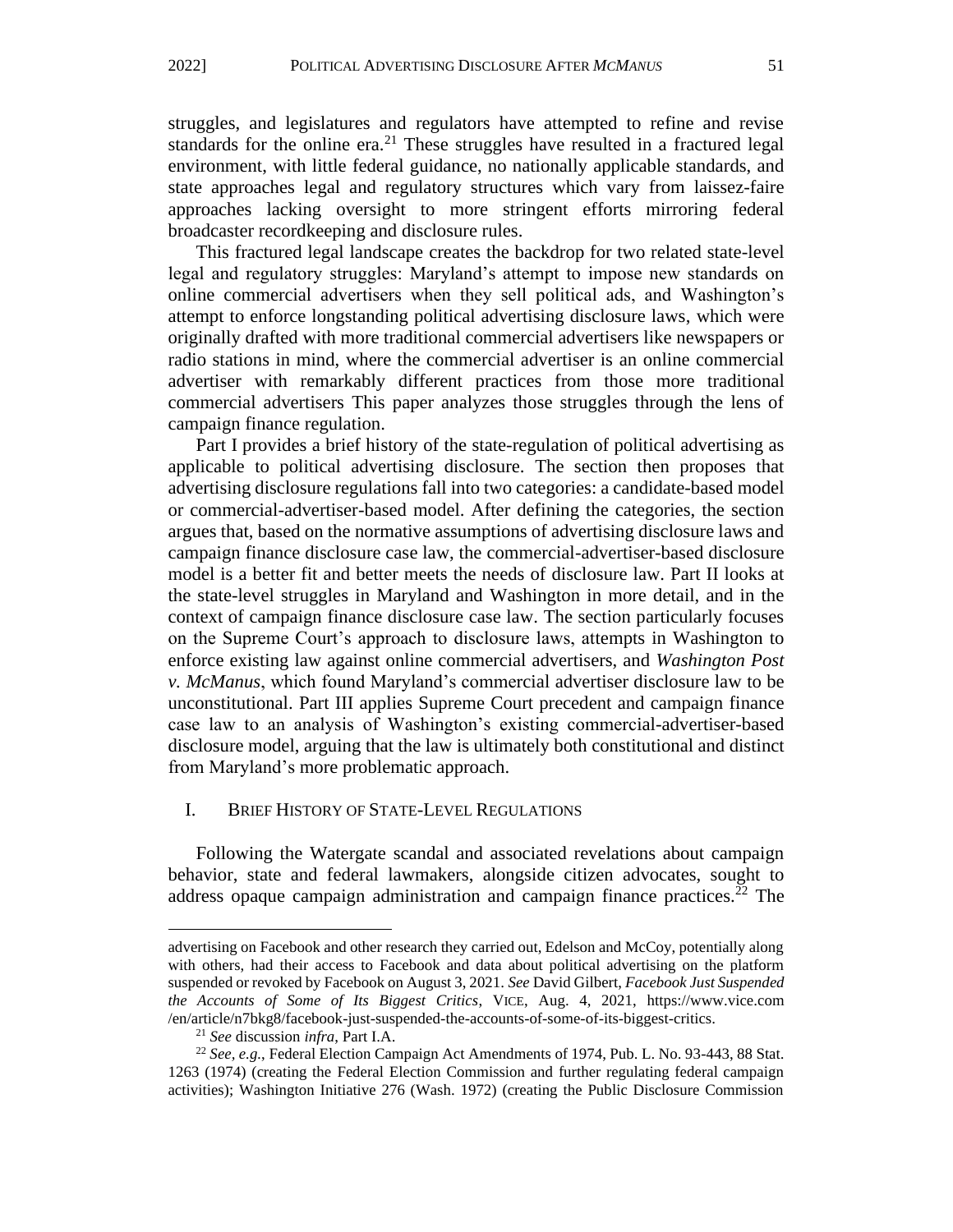history of efforts to increase transparency at the federal level is well-documented and studied by courts, academics, and journalists.<sup>23</sup> A limited number of states have undertaken regulatory efforts extending beyond the federal structure; other states, however, have not put limits in place and have left digital campaign finance regulation in the hands of industry self-regulation.<sup>24</sup> In the absence of comprehensive federal legislation addressing digital political advertising, $25$  these state-level efforts have become the focus of attempts to reign in the excesses of digital political advertising spending. Broadly, the state-level models take one of two approaches: they either regulate candidate and committee practices, or they regulate commercial advertiser practices. Each model has benefits and drawbacks, and they have vastly different legal impacts and disclosure potential.

#### *A. Current State Approaches to Regulation*

Campaign finance regulations typically address candidate and committee behaviors. These laws generally impose specific disclosure and registration requirements or create limits on fundraising. The laws may apply to candidates, committees working in support of candidates and ballot measures, and outside independent expenditure spending. At the state-level, these structures share a common framework with federal campaign finance law.<sup>26</sup> Certain state-level regulatory frameworks require additional disclosures, and act on items beyond or outside the scope of the federal regime. Required commercial advertiser disclosures (that is, disclosures of political advertising required of advertising sellers, such as newspapers, television and radio stations, or websites) are one such approach and do not share a common core with the federal campaign finance system.

and regulating state campaign activities). *See generally* FEDERAL ELECTION COMMISSION, LEGISLATIVE HISTORY OF FEDERAL ELECTION CAMPAIGN ACT AMENDMENTS OF 1974 (1977), https://transition.fec.gov/pdf/legislative\_hist/legislative\_history\_1974.pdf. *See also*, JOHN C. HUGHES, JOLENE UNSOELD: "UN-SOLD", 23-33 (2016), https://www.sos.wa.gov/\_assets/legacy /who-are-we/jolene-unsoeld-pdf.pdf.

<sup>23</sup> *See, e.g.*, McConnell v. Federal Election Comm'n, 540 U.S. 93, 115-132 (2003) (describing the history of federal campaign finance regulation); Richard L. Hasen, *Citizens United and the Illusion of Coherence*, 109 MICH. L. REV. 581, 585-91 (2011); and Jamie Fuller, *From George Washington to Shaun McCutcheon: A Brief-ish History of Campaign Finance Reform*, WASH. POST: THE FIX (Apr. 3, 2014), https://www.washingtonpost.com/news/the-fix/wp/2014/04/03/a-historyof-campaign-finance-reform-from-george-washington-to-shaun-mccutcheon.

<sup>24</sup> *See* Robert Yablon, *Political Advertising, Digital Platforms, and the Democratic Deficiencies of Self-Regulation*, 104 MINN. L. REV., headnotes 13 (2020).

<sup>25</sup> Ellen Weintraub, *The Law of Internet Communication Disclosures* (Dec. 18, 2019), https://www.fec.gov/resources/cms-content/documents/2019-12-18-The-Law-of-Internet-

Communication-Disclaimers.pdf (highlighting the lack of federal "disclaimer regulations specific to the internet" while noting that existing general disclosure requirements apply to online advertising).

<sup>26</sup> *Compare*, e.g., 52 U.S.C. § 30103(a) (requiring committees to "file a statement of organization no later than 10 days after designation"), *and* 52 U.S.C. § 30104 (establishing a specific timeline for the filing of "reports of receipts and disbursements" by committees), *with* RCW 42.17A.205(1) (requiring committees to "file a statement of organization with the commission . . . within two weeks after organization"), and RCW 42.17A.235 (establishing a timeline for the filing of "report[s] of all contributions received and expenditures" and other reports by committees).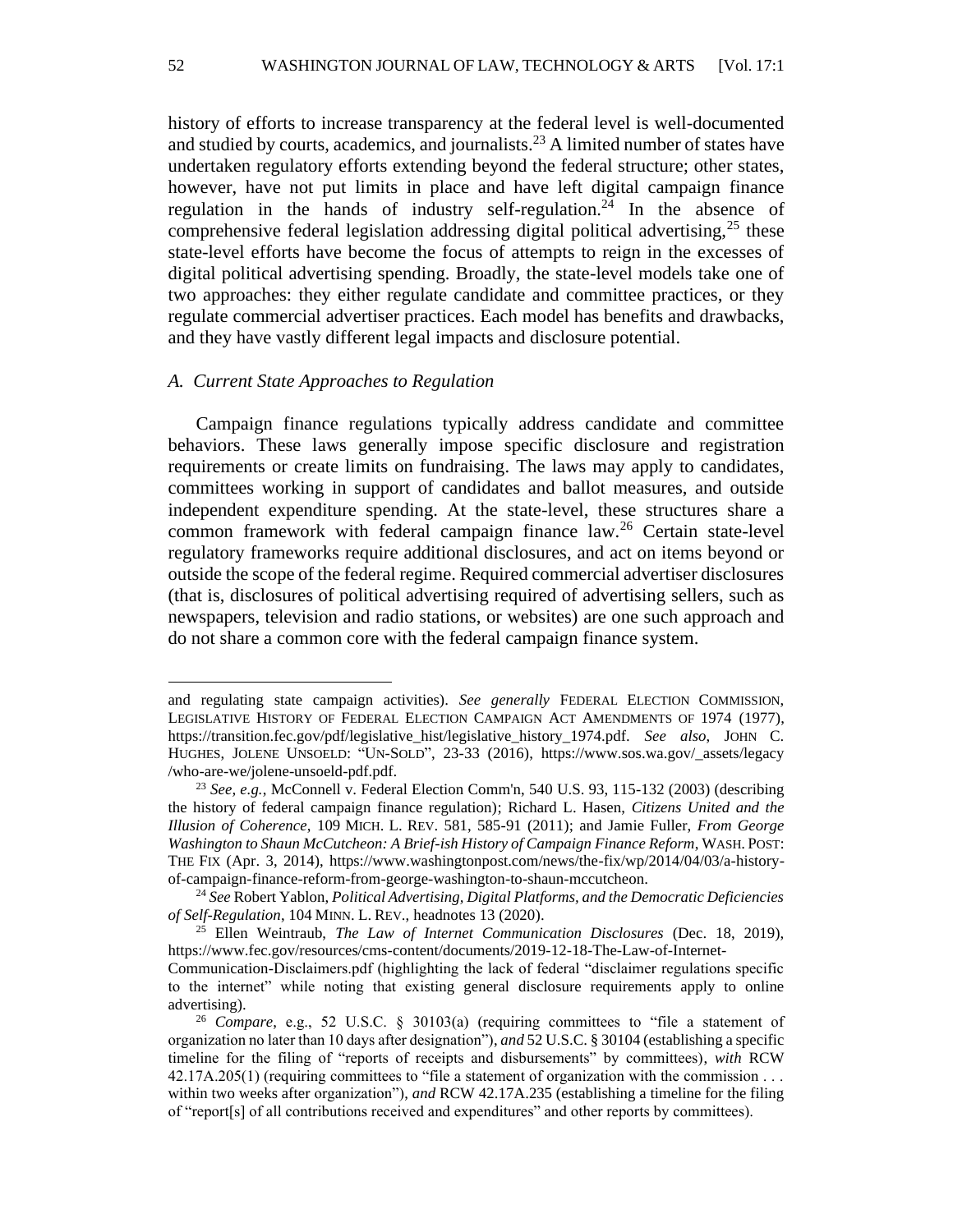#### 1. The Candidate-Based Model

The candidate-based disclosure model addresses online advertising by affirmatively including online advertisements within other advertising disclosure requirements. By affirmatively extending the requirements, legislatures have created a statutory structure that mirrors the federal disclosure requirements, while also avoiding the limitations of expanding a disclosure system through agency opinions, interpretations, and guidance.<sup>27</sup> However, the model has not typically been used to purely extend disclosure requirements to new forms of advertising; rather, the candidate-based disclosure model often imposes new requirements on candidates and limits the liability or responsibility of online commercial advertisers.

Candidate-based disclosure models specifically applicable to online advertising exist in at least five states.<sup>28</sup> While these disclosure requirements mirror requirements for other forms of advertising, they do not require affirmative disclosures of information from commercial advertisers and only mandate certain in-advertising disclosure practices by campaigns. That is, the requirements extend existing advertising requirements, like on-ad sponsorship and "top contributor" requirements to online advertising, but do not impose additional online-specific disclosure requirements.<sup>29</sup> Typical practices included as part of the candidate-based disclosure model involve notification requirements,<sup>30</sup> placing the responsibility of identifying political ads on the advertising purchaser, $31$  and "good faith" provisions which allow platforms to avoid liability where purchasers fail to satisfy notification requirements.<sup>32</sup> In each state using a candidate-based disclosure model, commercial advertisers are not required to disclose information they collect and the candidates or committees purchasing political advertising are typically required to report their expenditures to state regulators.

States with candidate-based disclosure models include New York, Virginia, and California. Each state's framework is a slight variation on the model described above, and the differences typically limit, rather than extend, the disclosure requirements associated with online political advertising. For example, while New York law requires a regulatory body to define "online platform" to limit the application of the law,  $33\text{ }$  California law plainly exempts a large swathe of online

<sup>27</sup> *See* Weintraub, *supra* note 25.

<sup>28</sup> *See* Ashley Fox & Victoria Ekstrand, *Regulating the Political Wild West: State Efforts to Disclose Sources of Online Political Advertising*, 47 J. LEGIS. 74 (2021) (describing, in different terms than those used here, state-level campaign finance disclosure structures).

<sup>29</sup> *See* VA. H. 849 (2020) (explicitly extending existing requirements to online advertising). *But c.f.* Cal. Gov. Code § 84504.6(c) (allowing for hyperlinks and other "clickable" features that allow viewers to find sponsorship information on a different website).

<sup>30</sup> *See*, *e.g.*, Code of Virginia § 24.2-960 (requiring candidate disclosure to commercial advertisers).

<sup>31</sup> *See id*; *see also,* Laws of New York, § 14-107-B (requiring commercial advertisers to collect state registration forms from committees).

<sup>32</sup> *See, e.g.,* Cal. Gov. Code § 84504.6(b)(1).

<sup>33</sup> N.Y. Elec. Law § 14-107-B(2).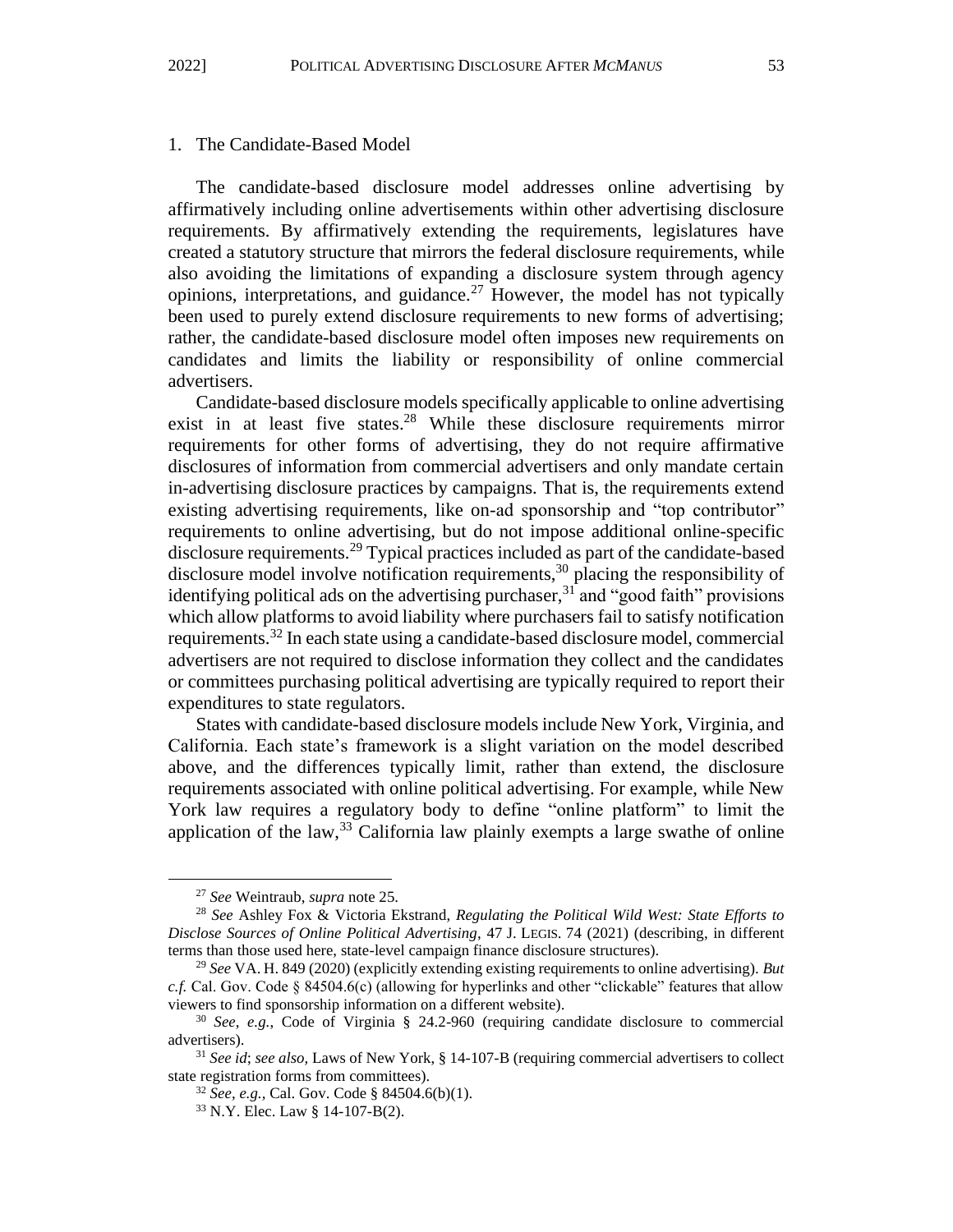political advertising from the limited disclosure requirements the law imposes.<sup>34</sup> Similarly, the legal structures within commercial-advertiser based models often limit any possible liability for disclosure issues to campaigns, allowing commercial advertisers to rely in "good faith" on the representations of advertising purchasers.<sup>35</sup> Notably, this "good faith" exemption does not exist for offline commercial advertisers in either California or Virginia, and the law therefore imposes more stringent requirements for commercial advertisers who run political advertisements offline than those who do so online.<sup>36</sup> While the New York law does not absolve online commercial advertisers of liability, the law does not require online-specific disclosures, or even disclosures containing information which is not otherwise available. Rather, the law requires online political advertising purchasers to merely supply the commercial advertiser from whom they are purchasing the advertising with the same registration form the purchaser has already filed with state regulators; even then, commercial advertisers are not required to disclose information on those forms available for public inspection or to disclose any information contained within them. $37$  The candidate-based model thus creates a system which, while similar to offline advertising disclosure requirements, may often allow online commercial advertisers to escape liability and imposes disclosure requirements exclusively on candidates.

2. The Commercial-Advertiser-Based Model

A limited number of states have established a system which uses a commercialadvertiser-based disclosure model.<sup>38</sup> In contrast to a candidate-based model, a commercial-advertiser-based disclosure model puts the disclosure onus on political advertising sellers (newspapers, television and radio stations, websites and online advertising sellers).<sup>39</sup> These commercial advertiser disclosure requirements run in parallel to candidate disclosures; that is, in states using the model, commercial advertiser disclosures compliment rather than replace candidate disclosures.

Commercial-advertiser-based disclosure models rely on recordkeeping by commercial advertisers. New Jersey requires that commercial advertisers "maintain a record . . . [including] an exact copy of the communication and a statement of the number of copies made or the dates and times that the communication was

and Seattle as "unique" and suggest it should "be a model for other local governments").

<sup>39</sup> New Jersey and Washington both impose disclosure requirements on commercial advertisers no matter the medium through which advertising is disseminated, while Maryland's former law only imposed disclosure requirements on online commercial advertisers.

<sup>34</sup> CAL. GOV'T CODE § 84504.3(h).

<sup>35</sup> CAL. GOV'T CODE § 84504(6)(e); VA. CODE ANN. § 24.2-960(2).

<sup>36</sup> *See* CAL. GOV'T CODE § 84504; *see* VA. CODE ANN. §§ 24.2-955 – 24.2-958.

<sup>37</sup> N.Y. Elec. Law, § 14-107-B.

<sup>&</sup>lt;sup>38</sup> Currently, New Jersey and Washington are the only states making use of this model; Maryland formerly and briefly made use of a model, but that law has since been declared unconstitutional (*see* discussion *infra.*, Part II.B.2); *see also*, Eli Sanders, *Obama Appointee Who Predicted Russian Interference Says Seattle Election Law Should Be National Model*, THE STRANGER (Jan. 7, 2018), https://www.thestranger.com/slog/2018/01/07/25684407/obama-appo intee-who-predicted-russian-interference-says-seattle-election-law-should-be-national-model (former FEC chair and others describe the commercial-advertisers-based model used in Washington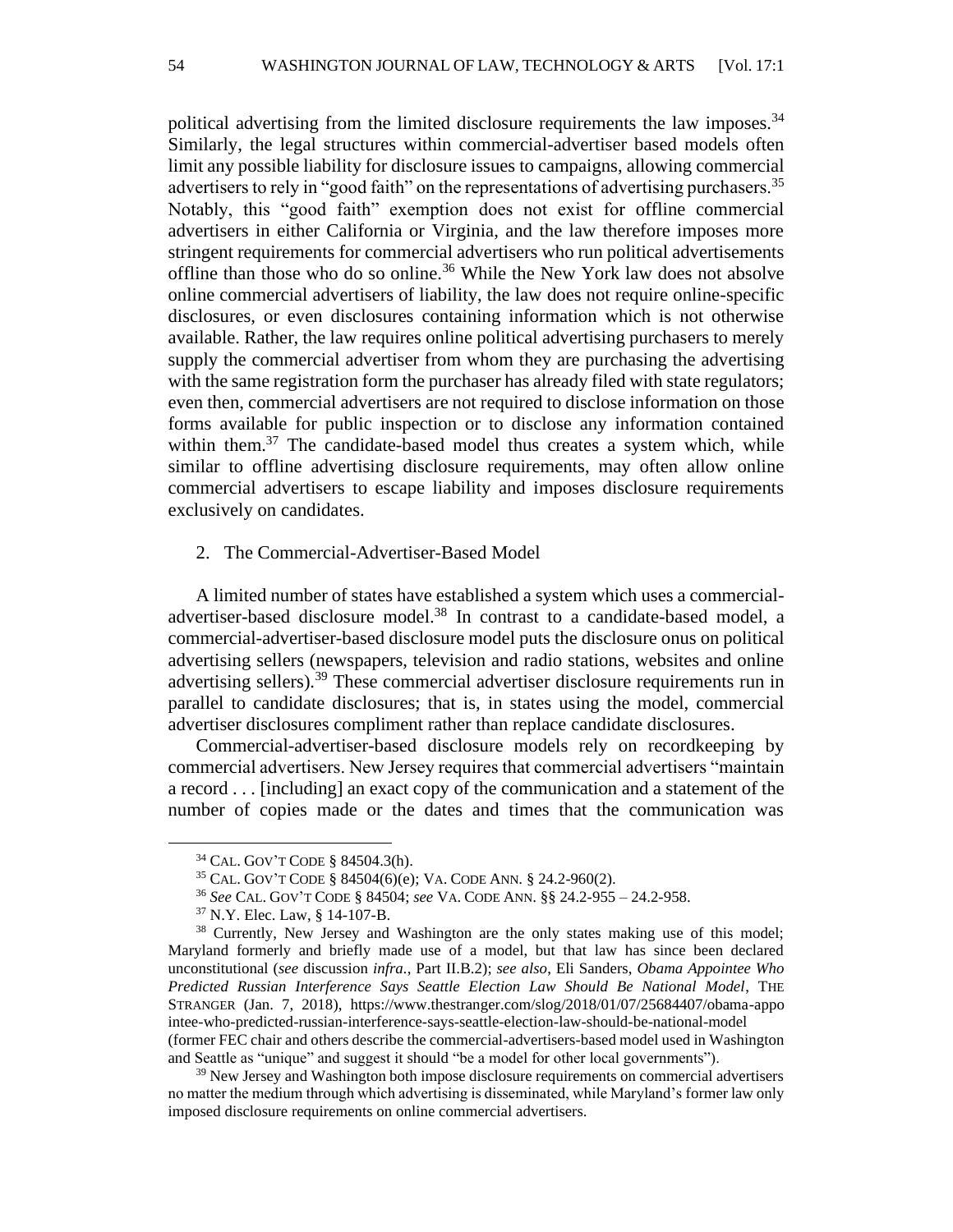broadcast or otherwise transmitted, and the name and address of the committee, group or individual paying for the communication."<sup>40</sup> Washington requires commercial advertisers to maintain records which include at least "[t]he names and addresses of persons from whom it accepted political advertising or electioneering communications [;] . . . [t]he exact nature and extent of the services rendered; and  $\dots$  [t]he total cost and the manner of payment for the services.<sup>341</sup> The disclosure model also relies on information about political advertisements being made available to the public by the commercial advertisers making records directly available for public inspection; New Jersey requires that records are "available for public inspection during normal business hours" and maintained for at least two years following an election, $42$  while Washington requires that advertisers' records "shall be open for public inspection during normal business hours during the campaign and for a period of no less than five years after the date of the applicable election."<sup>43</sup> Inspection of records is allowed either at the commercial advertiser's place of business, or through another means provided for in the statutes or regulations.<sup>44</sup> Additionally, Maryland's version of the commercial-advertiserbased disclosure model formerly required commercial advertisers to publish disclosures on their website; the law has since been declared unconstitutional (discussed in Part II.B below).<sup>45</sup> Unlike the candidate-based disclosure model, no state currently making use of a commercial-advertiser-based disclosure model has included "good faith" or notification provisions in its law; the responsibility of determining what is and is not political advertising subject to the state's disclosure requirements thus sits exclusively with the commercial advertiser.<sup>46</sup>

The commercial-advertiser-based model may require commercial advertisers to disclose information beyond that which is disclosed, or potentially even known, by candidates and advertising purchasers. For example, Washington's disclosure regime requires a "digital communication platform" acting as a commercial advertiser to disclose a "description of the demographic information (e.g., age, gender, race, location, etc.) of the audiences targeted and reached, to the extent such information is collected by the commercial advertiser" alongside information about the cost of the advertisement and payment for it.<sup>47</sup> The regime, however, imposes no such requirement on candidates and committees purchasing online political advertising, instead only requiring them to disclose the "name and address of each person to whom an expenditure was made . . . the amount, date, and purpose of

 $45$  S.B. 875 Enrolled, 2018 Leg., 438<sup>th</sup> Sess. (Md. 2018) (the "Online Electioneering Transparency and Accountability Act").

<sup>46</sup> While neither New Jersey nor Washington includes either provision, Maryland's former disclosure law included a requirement that purchasers notify commercial advertisers that the advertising was subject to the disclosure regime. *See* Md. S.B 875 Enrolled (2018).

<sup>47</sup> WAC 390-18-050 (describing commercial advertiser disclosure requirements).

<sup>40</sup> N.J. REV. STAT. § 19:44A-22.3(d) (2013).

<sup>41</sup> RCW 42.17A.345(1).

<sup>42</sup> N.J. REV. STAT. § 19:44A-22.3(d) (2013).

<sup>43</sup> RCW 42.17A.345(1).

<sup>44</sup> *See* WAC 390-18-050(3) (describing at least for acceptable forms of inspection); *see also* N.J. REV. STAT. § 19:44A-22.3(d) (requiring only that records are "available for public inspection during normal business hours").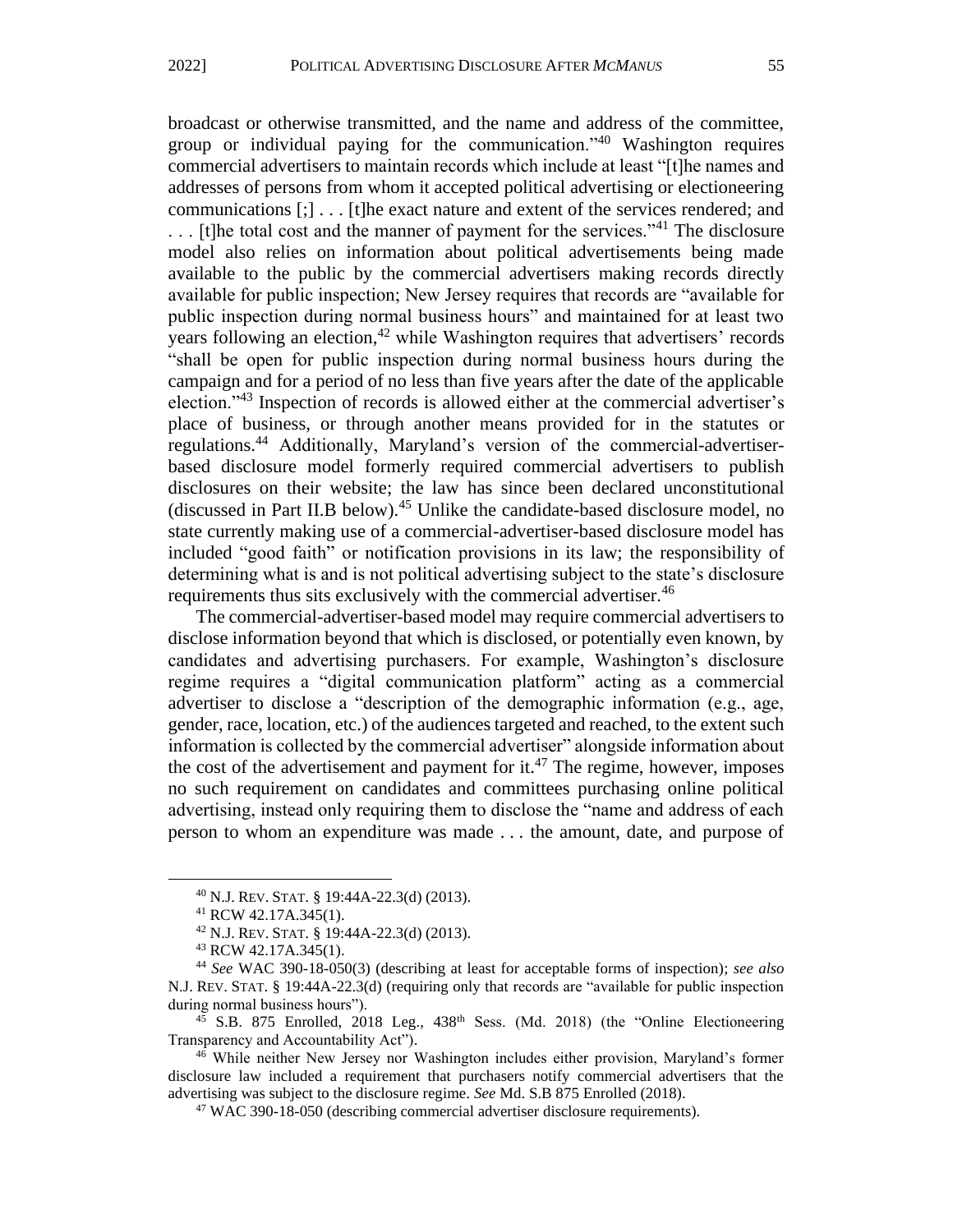each expenditure, and the total sum of all expenditures."<sup>48</sup>

3. The Costs and Benefits of the Two Models

Disclosure regulations are often imposed to inspire public trust by codifying the normative assumption that systems built on transparency and open public information ought to be part of elections laws.<sup>49</sup> Similarly, existing laws are built on a framework of enforceability and serve as tools to root out malfeasance and corruption.<sup>50</sup> In each case, these laws strive to create a disclosure structure which increases public trust in the fairness of elections through open and transparent disclosure and enforcement actions against bad actors. Further, in creating these structures, supporters have specifically and intentionally pointed to low "trust and confidence in government institutions" created by "secrecy in government and the influence of private money" as anathema to "our whole concept of democracy . . . based on an informed and involved citizenry."<sup>51</sup> Thus, when looking at the costs and benefits of the two models, the primary concern should be the ability of a model to provide information (particularly information which increases public knowledge and trust, and which provides additional actionable data to enforcers) and the ability of a model to sanction and penalize bad actors. On those terms, the commercialadvertiser-based model has clear advantages.

While the explicit extension of on-ad disclosure rules under the candidate-based model to online political advertising provides advertising consumers with an easy and consistent means of accessing information on political ad spending in a way which is familiar to those consumers, the model typically fails to provide additional information to voters and the public.<sup>52</sup> The New York model, for example, simply

<sup>48</sup> RCW 42.17A.240(7).

<sup>49</sup> *See, e.g.*, MD. CODE ANN. ELEC. LAW § 1-201 ("the intention of this article is that the conduct of elections should inspire public confidence and trust by assuring that . . . full information on elections is provided to the public, including disclosure of campaign receipts and expenditures"); *See, e.g.,* RCW 42.17A.001 ("It is hereby declared by the sovereign people to be the public policy of the state of Washington . . . [t]hat our representative form of government is founded on a belief that those entrusted with the offices of government have nothing to fear from full public disclosure [,] . . . the public's right to know of the financing of political campaigns and lobbying and the financial affairs of elected officials and candidates far outweighs any right that these matters remain secret and private [,] . . . [and] full access to information concerning the conduct of government on every level must be assured as a fundamental and necessary precondition to the sound governance of a free society"). Local and municipal campaign finance laws may extend beyond state and federal laws in their scope but seek to achieve similar enforcement and disclosure goals. *See, e.g.*, Seattle City Council Ordinance 126306 (2020) (disclosure of information about the sources of funding for communications "intended to influence legislation on political matters of local importance is vitally important to the integrity of local elections").

<sup>50</sup> *Id.*; *see* N.Y. ELEC. LAW § 14-126 (defining disclosure law violations and penalties) and MD. CODE ANN. ELEC. LAW §§ 16-101-16-1004 (defining offenses and penalties under Maryland's elections laws, including disclosure laws).

<sup>51</sup> *Statement for Initiative Measure 276, in* 1972 Washington General Election Voters Pamphlet, at 10.

 $52$  On-ad disclosure rules are those which require advertisers to include specific information, like payer or donor information, either in print on a visual advertisement or as part of the content of an audio advertisement.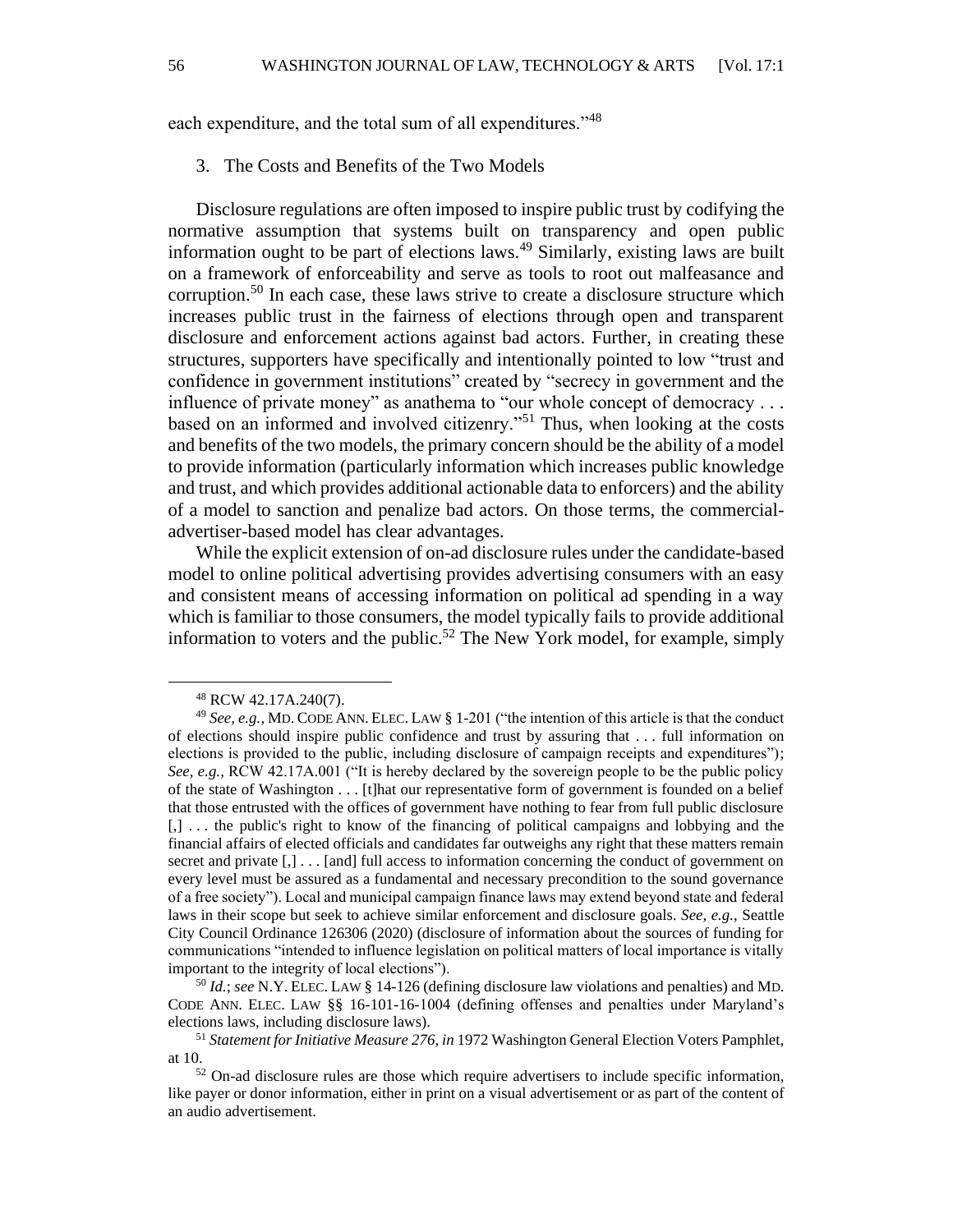requires collection of information which is already otherwise available to the public.<sup>53</sup> In all cases, the candidate-based disclosure model makes little to no additional information about election spending available to voters. The on-ad disclosure rules which describe information commercial advertisers are required to collect or candidates are required to provide only supply information already captured through existing direct disclosure requirements. 54

Similarly, the enforcement benefits of candidate-based disclosures are limited. While there is some additional certification or notification requirement, these requirements do little to encourage compliance from otherwise noncompliant candidates and committees and do not function as means to support enforcement because they provide no additional information to enforcers. The candidate-based model rather assumes that candidates will, at most, provide accurate information to commercial advertisers. However, enforcement efforts are unlikely to be furthered by candidate-based disclosure models because there seems to be no reason to believe that a candidate or committee, having already chosen to not disclose certain advertising spending to state campaign finance authorities, would disclose the political nature of advertising to a commercial advertiser. That is, disclosure structures are only enforceable to the extent that they can capture information, and where a model provides for no new information, it cannot provide for any meaningful new enforcement power.<sup>55</sup> In addition, candidate-based disclosure rules often limit enforcement power because they cede too much ground to the existing functional limits of online self-service advertising systems without considering the normative and disclosure-driven impacts of the functionality of those systems. This ceding often comes at the request of industry.<sup>56</sup> Despite these systems coming

<sup>53</sup> *See* N.Y. ELEC. LAW § 14-107-B.

<sup>54</sup> While on-ad disclosures serve an informative purpose, they do not make new information available to the public, and rather typically require only the disclosure of information already disclosed to regulators in candidate expenditure reports; that remains true in states with candidatebased models and commercial-advertiser-based models. *See id.*; *see, e.g.,* RCW 42.17A.240 (defining required contents of expenditure and contribution reports); *compare with* RCW 42.17A.350 (defining on-ad contributor disclosure rules).

<sup>&</sup>lt;sup>55</sup> Any enforcement powers built into candidate-based models simply empower regulators to enforce rules against candidates where candidates fail to follow technical requirements about the disclosure of information to advertisers, although any information candidates are required to provide to advertisers is already held by enforcers. *See, e.g.,* N.Y. ELEC. LAW § 14-107 and VA. CODE ANN. § 24.2-960.

<sup>56</sup> *See, e.g.,* Comments of Google LLC Regarding the Washington Public Disclosure Commission's Proposed Permanent Rules On Political Advertising, GOOGLE, Sept. 21, 2018, https://www.pdc.wa.gov/sites/default/files/form-index/Google%20PDC%20Com

ments%209.21.18%20.pdf (comments on a proposed Washington rule from Google, suggesting the burden of identifying political ads should be on the buyer, not the commercial advertiser); Letter from Christina Fisher, Exec. Director, TechNet Northeast, to Connecticut General Assembly Joint Committee on Government Administration and Election, March 6, 2020, https://www.cga .ct.gov/2020/GAEdata/Tmy/2020HB-05410-R000306-Fisher,%20Christina,%20Executive%20

Director,%20TechNet-TMY.PDF (comments on a failed Connecticut bill from TechNet, suggesting commercial advertisers should be allowed to rely on information from ad buyers); Letter from John Olson, Director, State Government Affairs Northeast Region, Internet Association to Connecticut General Assembly Joint Committee on Government Administration and Election, March 6, 2020, https://www.cga.ct.gov/2020/GAEdata/Tmy/2020HB-05410-R000306-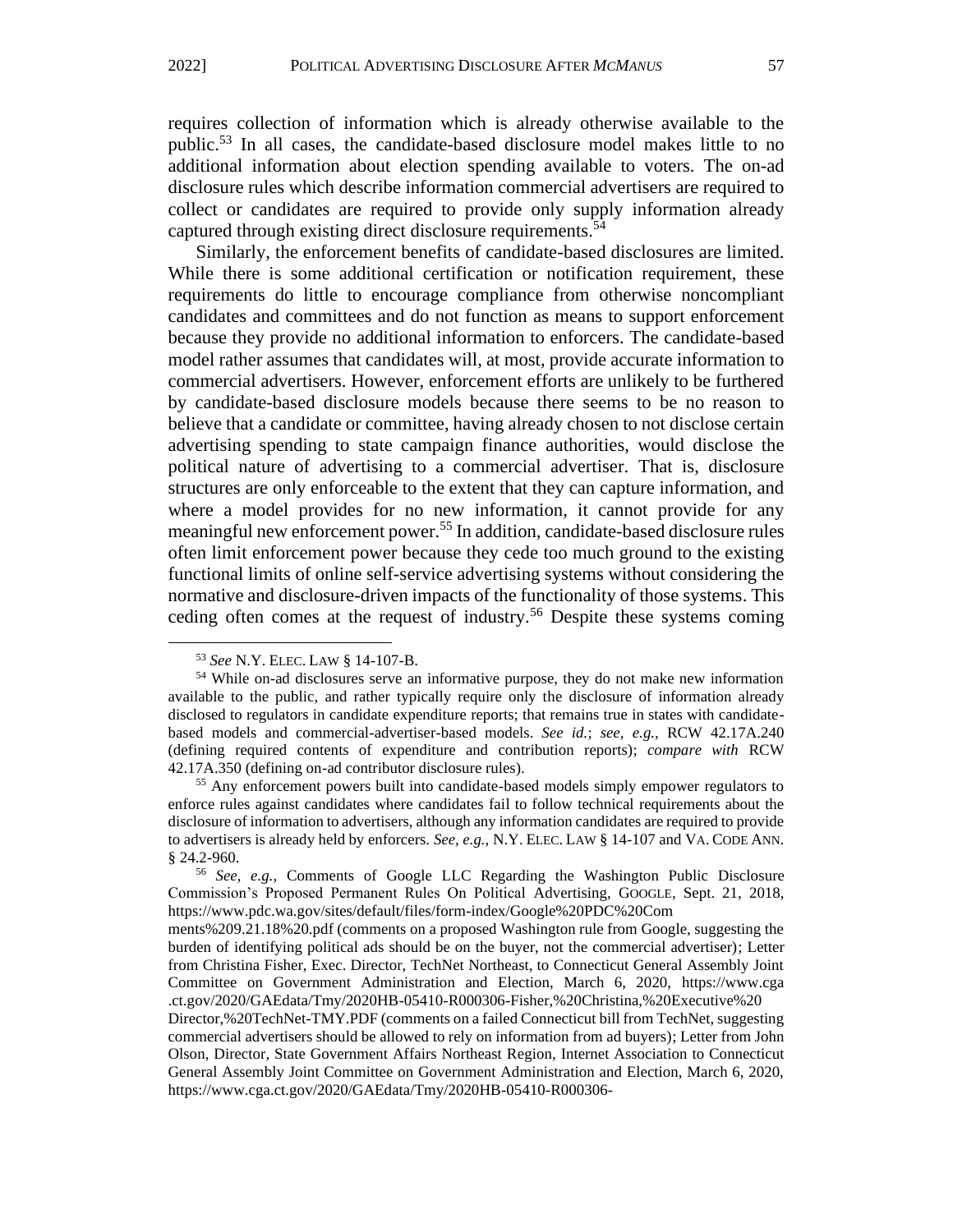online years or decades after the creation of at least some commercial advertiser disclosure requirements which the systems are unable to appropriately manage,<sup>57</sup> industry efforts to limit applicability and avoid liability continue.<sup>58</sup>

On balance, candidate-based disclosure models provide little public transparency benefit and struggle to support government and social interests in rooting out corruption through improper digital political ad spending because they primarily repeat information which has already been disclosed. Further, they provide no functional check on the accuracy of those disclosures. While extending disclosure rules which require certain information to be included on or in advertising to digital advertising certainly provides advertising consumers with easily accessible information, the requirements do not typically provide voters with new information or information which they could not otherwise access. Similarly, and in the specific context of digital advertising, candidate-based disclosure models are unable to provide enforcers, voters, and researchers with detailed information about advertising targeting and spending which can help uncover unlawful and improper attempts to target and influence specific constituent groups.<sup>59</sup> The candidate-based models are unable to provide that information because the information is not held by candidates, but rather is maintained by commercial advertisers.

In contrast, the commercial-advertiser-based model can provide the public with additional information beyond candidate disclosures.<sup>60</sup> The demographic and targeting information could serve an important and informative disclosure function; voters, typically unable to learn if candidates are engaging in objectionable advertising practices, are suddenly able to access specific information about not just what candidates and committees are saying to them, but what candidates and

Olsen,%20John,%20Director,%20Internet%20Association-TMY.PDF (comments on the same Connecticut bill from the Internet Association, suggesting again that the burden of identifying political ads should sit solely with the ad buyer). Indeed, the legislative history and testimony from the bill's patron suggests industry concerns were the driving motivations behind the substitute to the original bill which added the "good faith" provision and additional liability limits; *see* Testimony on Virginia House Bill 849 by Virginia Delegate Marcus Simon and a representative of Facebook, http://virginia-senate.granicus.com/MediaPlayer.php?view id=3&clip\_id=3105 at 2:24:24 2:31:27.

<sup>57</sup> Facebook, one of the largest online commercial advertisers, was founded in 2004. Sarah Phillips, *A Brief History of Facebook*, THE GUARDIAN (Jul. 25, 2007), https://www.theguardian. com/technology/2007/jul/25/media.newmedia. In contrast, commercial advertiser disclosure laws in Washington were created as part of Initiative 276, which passed in 1972. *See* "Election Search Results," https://www.sos.wa.gov/elections/results\_report.aspx?e=41&c=&c2=&t=&t2=5&p=&p 2=&y=; *see also* discussion *infra.*, Part II.B; *supra* note 12.

<sup>58</sup> *See* discussion *infra.*, Part II and *supra* note 12.

<sup>&</sup>lt;sup>59</sup> For an example of the kind of digital advertising specific behavior which may be of interest to regulators and voters, *see* Katie Benner, Glenn Thrush & Mike Isaac, *Facebook Engages in Housing Discrimination with Its Ad Practices, U.S. Says*, N.Y. TIMES, Mar. 28, 2019, https://www.nytimes.com/2019/03/28/us/politics/facebook-housing-discrimination.html.

<sup>60</sup> *See*, *e.g.*, WAC 390-18-050(6)(g) (requiring digital commercial advertisers to disclose, in their publicly inspectable books, "[a] description of the demographic information (e.g., age, gender, race, location, etc.) of the audiences targeted and reached" and "the total number of impressions generated by the advertisement," information which is either unavailable to candidates and advertising purchases, not required to be disclosed by candidates and advertising purchases, or both).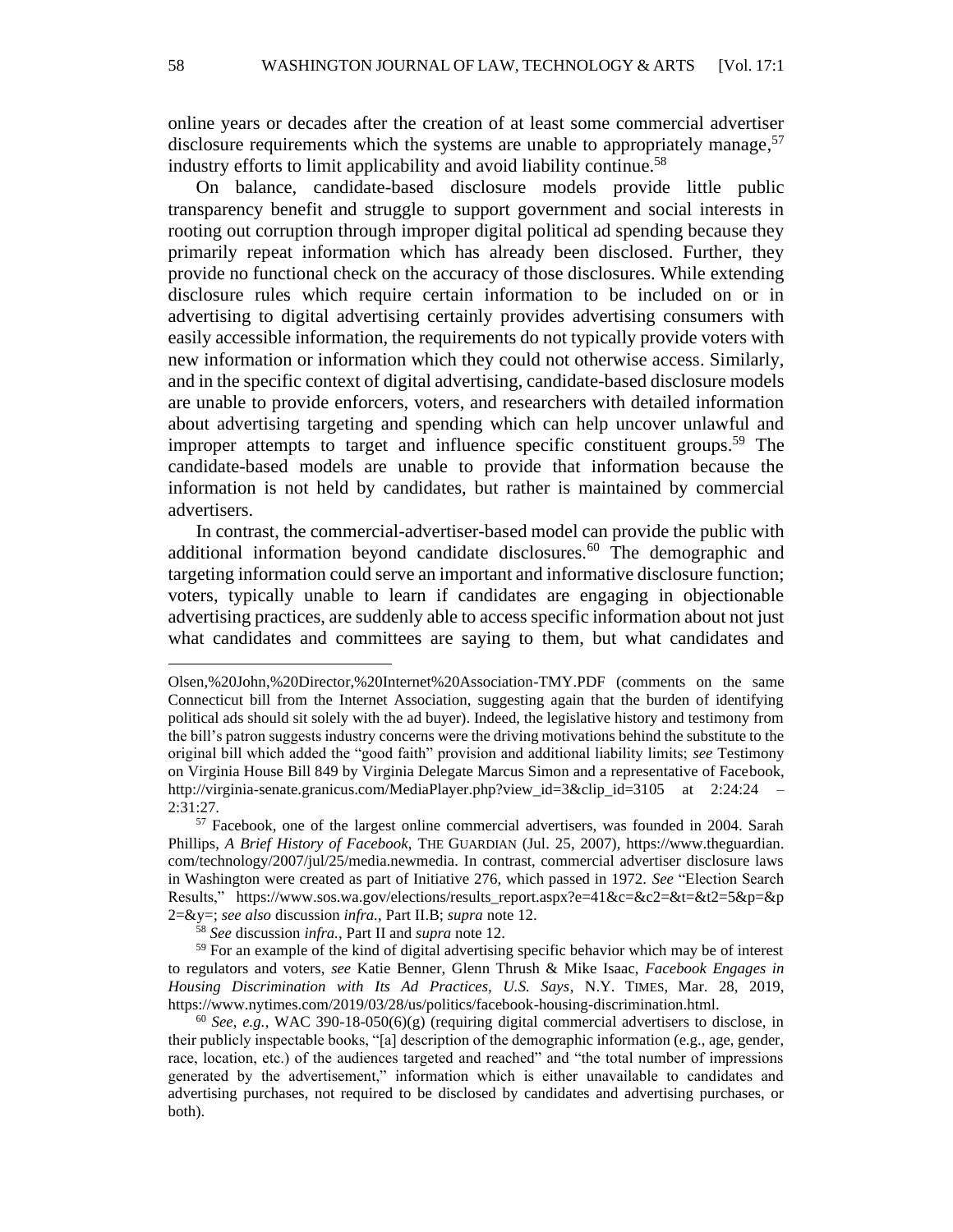committees are saying to other voters and who they are saying it to. This kind of disclosure serves a particularly important informative function for digital political advertising, where microtargeting is "wreaking havoc."<sup>61</sup> These microtargeted ads, which allow candidates and committees to segment audiences and "target based on people's interests and demographics,"<sup>62</sup> make it more difficult for the public to hold politicians accountable and access full information about advertising because microtargeting all but ensures that at least some voters will never see at least some ads purchased during an election. Similarly, journalists seeking to investigate claims made during campaigns and to inform the public about the veracity of those claims may find themselves struggling to access the ads and information about them.<sup>63</sup> This difficultly is particularly evident when microtargeted ads are compared to traditional ads in newspapers and on televisions, which do not allow candidates to exempt groups in the same way. Commercial-advertiser-based disclosure models tell the public about and allow the public to see advertising, including advertising that they might otherwise not be aware of. Candidate-based models do not and cannot replicate this.

Under the commercial-advertiser-based model, commercial advertiser disclosures also require disclosure of the cost of the advertising sold.<sup>64</sup> This cost requirement serves as an important check on candidate disclosures which can help regulators uncover bad acts and improper candidate disclosures.<sup>65</sup> Because commercial advertisers are required to disclose their records about candidate spending under a commercial-advertiser-based disclosure model, and these disclosure sit alongside required candidate disclosures the public and enforcement bodies are able to confirm candidate disclosures and more fully track advertising throughout the election universe. Similarly, because commercial advertisers are required to disclose information about political advertising and in some cases to independently identify political advertising, commercial advertiser disclosure requirements enable the public and enforcers to identify political advertising purchasers who have failed to follow disclosure requirements, including failures to follow state-level registration and reporting requirements.

A hypothetical may be helpful to further highlight the difference between the two models and the benefits of the commercial-advertiser-based disclosure model over the candidate-based disclosure model. Imagine an election where there are two advertising purchasers: a candidate and an unrelated committee. Further, imagine that neither has fully disclosed its advertising expenditures to state regulators, and

<sup>61</sup> Barbara Ortutay & Amanda Seitz, *How Microtargeted Political Ads are Wreaking Havoc on Our Elections*, L.A. TIMES (Feb. 1, 2020), https://www.latimes.com/business/technology/story /2020-02-01/how-microtargeted-political-ads-are-wreaking-havoc-on-our-elections.

<sup>62</sup> Kail Lembe & Becca Ricks, *The Basics on Microtargeting and Political Ads on Facebook*, MOZILLA FOUNDATION (Jan. 14, 2020), https://foundation.mozilla.org/en/blog/basics-micro targeting-and-political-ads-facebook.

<sup>63</sup> *See* Ortutay & Seitz, *supra* note 61.

<sup>64</sup> *E.g.*, RCW 42.17A.345(1)(c); WAC 390-18-050(5)(c).

<sup>65</sup> *See* comments of Public Disclosure Commission Executive Director Peter Levelle at *Virtual Work Session: Online Political Advertising and Regulation of Contributions to SuperPACs Before the Washington State State Government, Tribal Relations & Elections Committee*, 2020 Leg., Dec. 2, 2020, https://www.tvw.org/watch/?eventID=2020121010 (comments between 00:00:55- 00:36:39).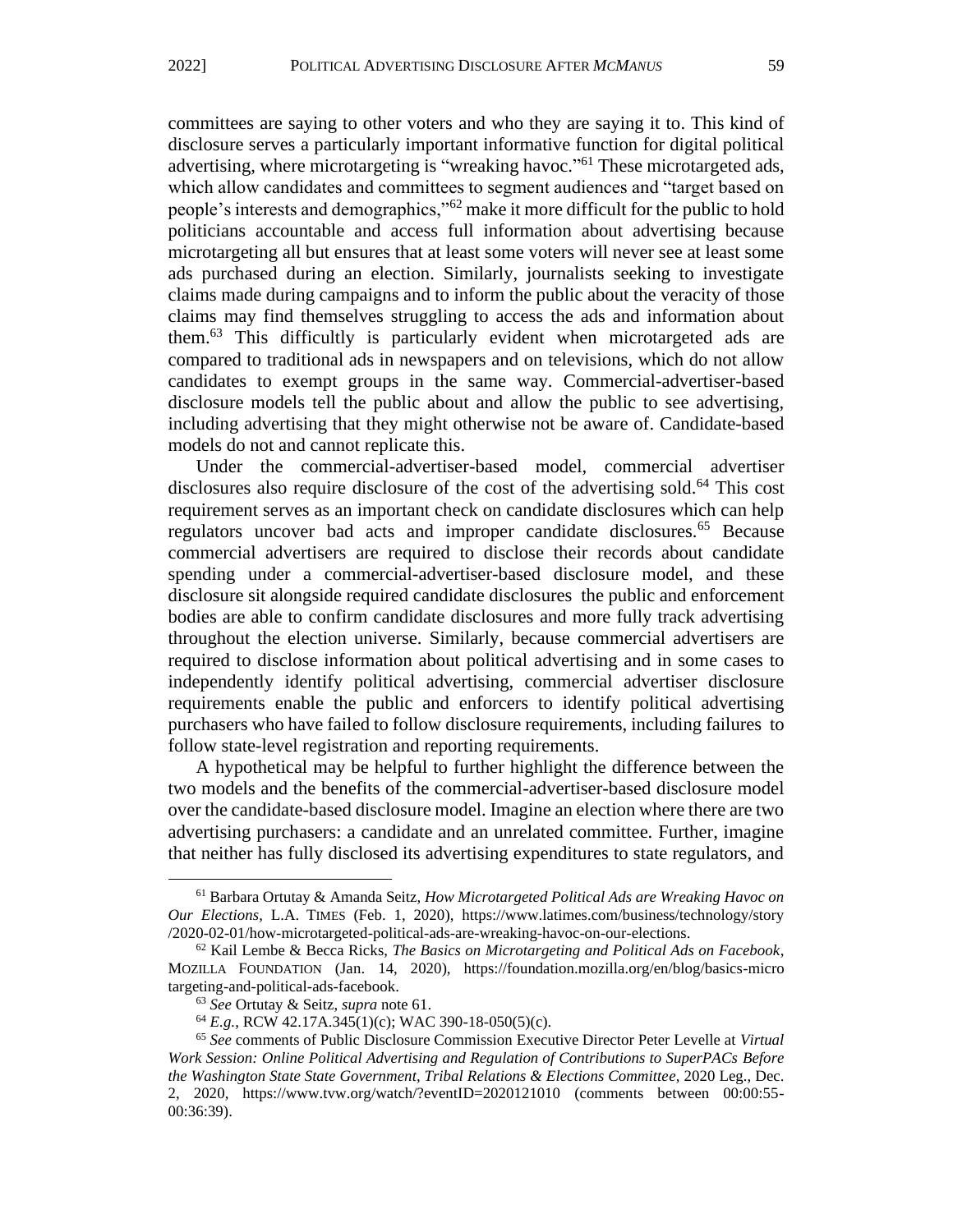the committee has failed to file any reports or to follow the applicable committee registration requirements. In a candidate-based model, the public and regulators would struggle to identify the deficiencies in the candidate's filings because the candidate's reported expenditures are the only evidence of any spending and there is no means to confirm the accuracy of those filings. In the same vein, the public and regulators may be entirely unable to easily access any information about the committee's purchases or to discover any information about the committee without extensive investigation. They would also almost certainly be unable to discover that information prior to election day. In a commercial-advertiser-based model, however, the public and regulators could easily discover the deficiencies in the candidate filings by simply comparing the candidate's filings with commercial advertiser records. Similarly, the public and regulators would be able to easily find information about the committee in a state using a commercial-advertiser-based disclosure model because specific information about the committee is held in the public records of the commercial advertiser.

The struggles in the committee example are even further highlighted by the ease of purchasing microtargeted digital advertising through self-service platforms like those offered by Facebook and Google. Unlike forms of advertising which necessarily require some personal interaction between purchaser and seller, selfservice digital advertising requires no such thing. As a result, individuals seeking to influence elections can, if they so desire, purchase advertising and possibly avoid meaningful interaction with a representative of the seller, and thus avoid the kind of disclosure and record scrutiny involved in campaign finance disclosure systems. Self-service digital advertising systems make it simpler for bad actors to purchase political advertising, display it to a subset of the electorate, and avoid disclosure to regulators. Accordingly, commercial-advertiser-based disclosure requirements are the only way states have found to avoid the enforcement and compliance problems created by the ease of purchasing microtargeted digital political advertising, and thus have clear advantages over candidate-based disclosure requirements.

#### II. THE LEGAL FRAMEWORK SURROUNDING THE MODELS

Candidate disclosure requirements have been considered by courts for at least forty years, starting with *Buckley v. Valeo*. <sup>66</sup> The long-standing campaign finance disclosure case law shows that candidate-based disclosure requirements are constitutional. Commercial-advertiser-based models, however, have only rarely been considered, and there is only one appellate court decision on their constitutionality.<sup>67</sup> Even where the commercial-advertiser-based disclosure model has been used for decades, there are only a small number of state court decisions addressing the model and no state supreme court decisions directly on the constitutionality of the disclosure requirements and model.<sup>68</sup>

<sup>66</sup> Buckley v. Valeo*,* 424 U.S. 1 (1976).

<sup>67</sup> *See* Washington Post v. McManus, 944 F.3d 506 (4th Cir. 2019).

<sup>68</sup> *See* discussion *infra.*, Part II.B.1.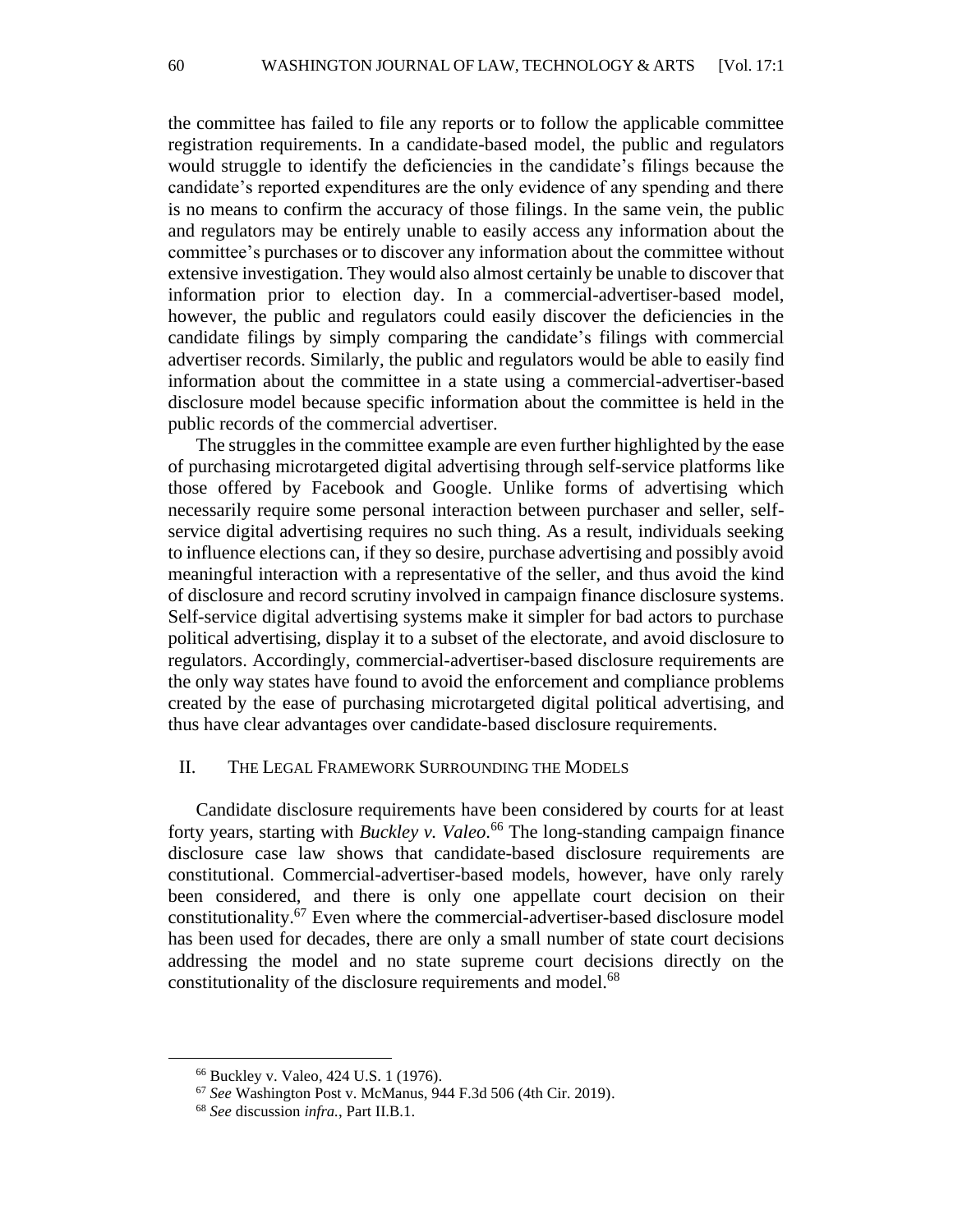#### *A. Courts and Campaign Finance Disclosure*

Case law on campaign finance disclosure requirements, and particularly the kinds of third-party disclosure rules imposed by the commercial-advertiser-based disclosure model, is limited. However, campaign finance cases and the limited discussion of campaign finance disclosure within them helps define the confines of the law and legislative efforts to impose specific limits. While long-standing campaign finance case law at least suggests that many or most well-tailored, candidate-based disclosure requirements are constitutional, the same series of cases also suggests that, in at least some cases, commercial-advertiser-based disclosure requirements are constitutional.

#### 1. *Buckley v. Valeo*

*Buckley v. Valeo* remains at the core of campaign finance conversations.<sup>69</sup> The *Buckley* Court's approach to campaign finance contribution and spending limits, under which contributions and expenditures are treated differently and the former is subject to both a less strict form of scrutiny and more closely related to the government interest in preventing corruption, continues to influence campaign finance cases.<sup>70</sup> While the disclosure portion of *Buckley* remains as much in place as the contribution and expenditure portions, it is less regularly the focus of campaign finance reform discussions.<sup>71</sup>

*Buckley* was the Court's first look at modern campaign finance disclosure rules.<sup>72</sup> The *Buckley* approach to disclosure requirements demands viewing the requirement through the lens of "compelled disclosure, [which] in itself, can seriously infringe on privacy of association and belief guaranteed by the First Amendment."<sup>73</sup> While "significant encroachments" like disclosure requirements demand more than "a mere showing of some legitimate governmental interest," some interests are "sufficiently important to outweigh the possibility of infringement."<sup>74</sup> Disclosure requirements like those at question in *Buckley*,

<sup>74</sup> *Id.* at 67-66.

<sup>69</sup> *See* Burt Neuborne, *Campaign Finance Reform and the Constitution*, BRENNAN CENTER FOR JUSTICE, at 18-19 (1998); Richard L. Hasan, *The Nine Lives of Buckley v. Valeo*, in ELECTION LAW STORIES (2016).

<sup>70</sup> *See, e.g.*, Citizens United v. Fed. Election Comm'n, 558 U.S. 310 (2010).

<sup>71</sup> *But c.f.*, Trevor Potter, *Buckley v. Valeo, Political Disclosure and the First Amendment*, 33 AKRON L. REV. 71, 78-83 (1999) (describing campaign finance disclosure cases after *Buckley*).

 $72$  Buckley v. Valeo, 424 U.S. at 62, 80 (describing how the statute required committee registration and imposed contribution and expenditure "reporting obligations on 'political committees' and candidates" alongside certain requirements on "individuals and groups that are not candidates or political committees," upholding the later (not discussed above) only after construing the requirements as limited to "contributions earmarked for political purposes or authorized or requested by a candidate or his agent, to some person other than a candidate or political committee, and . . . expenditures for communications that expressly advocate the election or defeat of a clearly identified candidate").

<sup>73</sup> Buckley v. Valeo, 424 U.S. at 64 (referencing, among others, NAACP v. Alabama, 357 U.S. 449 (1958)).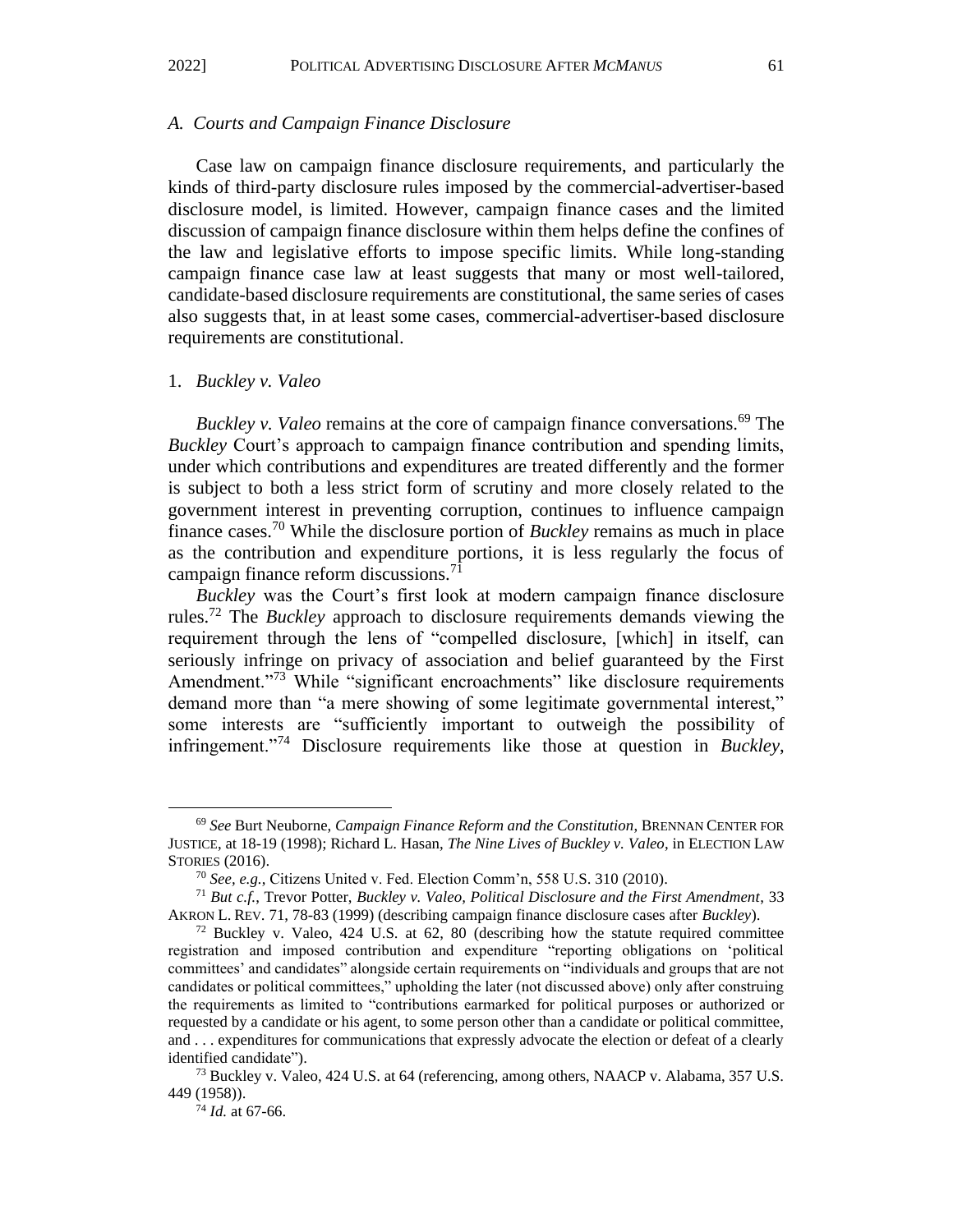however, are substantial.<sup>75</sup>

While *Buckley* provides that corruption prevention is the only valid justification of contribution limits,  $76$  there are three "sufficiently important" government interests which can justify disclosure requirements. First, disclosure serves an informative function which can empower voters and provide them with information, relevant to voting, which may not otherwise be accessible.<sup>77</sup> Second, disclosure requirements serve to further the anticorruption and anti-appearance-ofcorruption interests of contribution limits by exposing those contributions to the public.<sup>78</sup> Third, disclosure requirements like those in *Buckley* "are an essential means of gathering the data necessary to detect violations" of the contribution limits which serve to more directly prevent corruption and the appearance of it.<sup>79</sup> As a result of these three sufficiently important and substantial interests, disclosure rules generally serve important government interests.<sup>80</sup>

The burdens imposed, however, are "not insignificant . . . and they must be weighed carefully against the interests" advanced and supported by the disclosure rules.<sup>81</sup> The Court, in examining three specific burdens, found "no constitutional infirmities in the recordkeeping, reporting, and disclosure" requirements.<sup>82</sup> Specifically examining non-candidate and committee reporting requirements, the Court pointed out once again that "disclosure serves informational functions, as well as the prevention of corruption and the enforcement of the contribution limitations" and held that these interests justify the burdens imposed on contributors.<sup>83</sup> Similarly, "the substantial public interest in disclosure identified" outweighs any potential disclosure-based harm to minor parties despite the potential "damage done by disclosure to the associational interests."<sup>84</sup> And, where non-candidate and committee disclosure requirements are "reasonable and minimally restrictive," not only do they not violate the First Amendment interests of the discloser, but they "further[] First Amendment values by opening the basic processes of our federal election system to public view."<sup>85</sup> Thus, the "disclosure

<sup>75</sup> *Id.* at 66, 68.

<sup>&</sup>lt;sup>76</sup> *Id.* at 25-29. For a proposed method of regulating campaign finance that seeks to avoid a corruption-based justification for regulation in the wake of *Citizens United* and the quid pro quo definition of corruption imposed therein, *see* Eugene D. Mazo, *The Disappearance of Corruption and the New Path Forward in Campaign Finance*, 9 DUKE J. CONST. L. & PUB. POL'Y 259, 298-312 (2014).

<sup>77</sup> Buckley v. Valeo, 424 U.S. at 66-67.

<sup>78</sup> *Id.* at 67 (quoting Louis D. Brandeis, OTHER PEOPLE'S MONEY AND HOW THE BANKERS USE IT, 92 (Fredrick A. Stokes Co., 1914) (1913) ("Publicity is justly commended as a remedy for social and industrial diseases. Sunlight is said to be the best of disinfectants; electric light the most efficient policeman.")).

<sup>79</sup> *Id.* at 67-68.

<sup>80</sup> *Id.* at 68.

<sup>81</sup> *Id.* at 68.

<sup>&</sup>lt;sup>82</sup> *Id.* at 68-85 (discussing asserted burdens based on the impact on minor parties, non-candidate and non-committee aggregate disclosure rules, and overbreadth of the reporting requirements which, appellants claimed, extended to cover contributions so low that they could not relate to anticorruption interests).

<sup>83</sup> *Id.* at 83. <sup>84</sup> *Id.* at 71-72. <sup>85</sup> *Id.* at 81-82.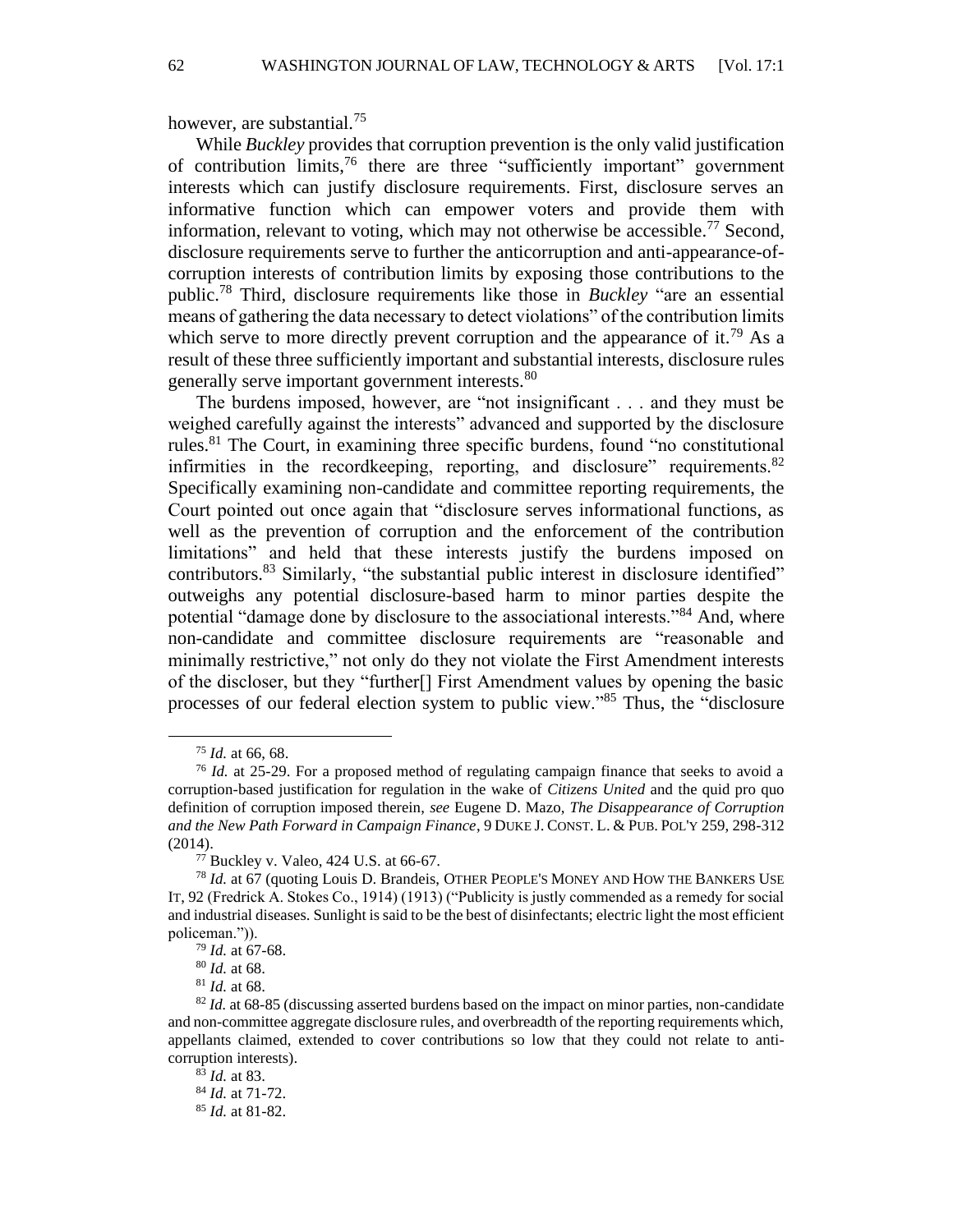requirements . . . in most applications appear to be the least restrictive means of curbing the evils of campaign ignorance and corruption.<sup>86</sup>

Though the analysis in *Buckley* is limited to disclosure requirements imposed on political actors (that is, on candidates, committees, and people directly engaged in making expenditures and contributions) and not on third parties like commercial advertisers, the foundational framework can still provide guidance for commercialadvertiser-based disclosure requirements. There is not, for example, any indication that the informational interest furthered by disclosure rules is limited exclusively to direct disclosures; the interest is not in the source of the disclosure, but in the nature and publicity of the information itself. $87$  In the same way, the enforcement interests described are not limited to enforcement against the party making the disclosure and rather the enforcement interests implicitly sit within "gathering the data" to uncover violations and enforce campaign finance against violators.<sup>88</sup> That enforcement interest has no logical core if it does not extend to enforcement against parties other than the discloser and at least part of the information necessary for enforcement can only be found in disclosures by other parties because some violations are contained within disclosure failures.<sup>89</sup>

#### 2. *McConnell v. Federal Election Commission*

Decades later, the Court returned to disclosure issues while examining the Bipartisan Campaign Reform Act of 2002 (BCRA) in *McConnell v. Federal Election Commission*. <sup>90</sup> Within a wide-reaching look at the constitutionality of campaign finance regulation, the Court closely approached consideration of

<sup>86</sup> *Id.* at 68.

<sup>&</sup>lt;sup>87</sup> See id. at 67 (the informational value sits in "exposing large contributions and expenditures to the light of publicity" because a "public armed with information about a candidate's most generous supporters is better able to detect any post-election special favors that may be given in return" and referencing Grosjean v. American Press Co., 297 U.S. 233, 250 (1936) ("informed public opinion is the most potent of all restraints upon misgovernment")). *See also* Lear Jiang, Note, *Disclosure's Last Stand? The Need to Clarify the "Informational Interest" Advanced by Campaign Finance Disclosure*, 119 COLUM. L.REV. 487, 491-500 (2019) (describing the informational interest and case law involving the interest).

<sup>88</sup> *See id.* at 67-68.

<sup>&</sup>lt;sup>89</sup> In a concrete example, Washington initiative promoter Tim Eyman was recently found to have violated state campaign finance laws by failing to register as a political committee and arranging what amounted to a kickback scheme. Eyman's violations were, at least in part, revealed through disclosures filed by political committees, and the enforcement interest in disclosures was not exercised purely against the committees who had filed the disclosures, but also against Eyman. While the specifics of state disclosure law differ somewhat from federal disclosure requirements, the framework of the law is similar and the interests at the core of the case are the same as the disclosure discussion in *Buckley*. *See* Court's Findings of Fact and Conclusions of Law, Washington v. Eyman, No. 17-2-01546-34 (Thurston Co. Superior Ct., Feb. 10, 2021), Public Disclosure Commission Case #15-078, and David Gutman, *Tim Eyman Violated Campaign Finance Law, Judge Rules, is Barred from Controlling Political Committees*, THE SEATTLE TIMES (Feb. 10, 2021), https://www.seattletimes.com/seattle-news/politics/tim-eyman-found-liable-on-campaign-financeviolations-barred-from-controlling-political-committees.

<sup>90</sup> McConnell v. Fed. Election Comm'n, 540 U.S. 93 (2003).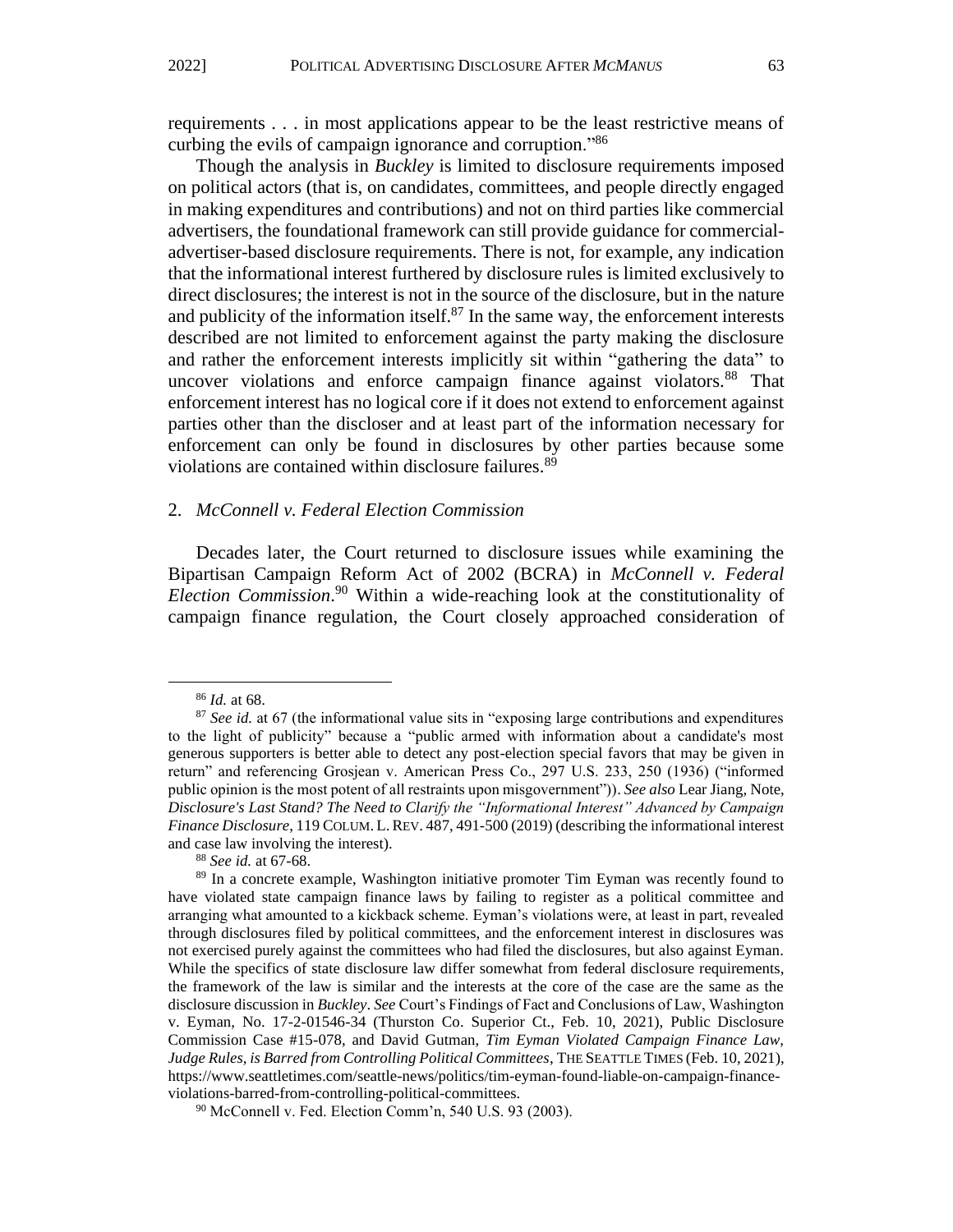commercial-advertiser-based disclosure systems.<sup>91</sup> While the statute and regulations were housed within the authority of the Federal Communications Commission, and not the Federal Election Commission or campaign finance and ethics regulators, the Court relied on the same kinds of interests as expressed in *Buckley*. The BCRA broadcaster disclosure requirements serve an enforcement interest as they "provide an independently compiled set of data for purposes of verifying candidates' compliance with the disclosure requirements and source limitations.<sup>"92</sup> The data-set contained within the records is "necessary to permit political candidates and others to verify that licensees have complied with their obligations."<sup>93</sup> However, the Court left open the possibility that some forms of disclosures which go beyond the "disclosure of names, addresses, and the fact of a request" may raise constitutional questions beyond those raised by BCRA.<sup>94</sup>

While *McConnell* significantly relies on the long-standing history of broadcaster regulation and related disclosure requirements and the broad powers of the Federal Communications Commission, <sup>95</sup> the case's core is applicable to commercial advertiser disclosure rules more generally. It is difficult to see how, for example, agency rules imposed on a television station which require the station to maintain and make available certain records about political advertising are constitutional unless there is not at least the strong potential that other agency rules or statutes imposed on advertisers accepting political advertising more generally are also constitutional. That is, the logic of *McConnell*, in isolation, is the closest look at something similar to commercial-advertiser-based disclosure from the Supreme Court and it seems to suggest the commercial-advertisers-based disclosure structure, where properly designed and limited, may fit well within the limits of constitutionality.

#### 3. *Citizens United v. Federal Election Commission*

BCRA's disclosure requirements were again considered in *Citizens United v. Federal Election Commission*. <sup>96</sup> As in *Buckley* and *McConnell* before, the Court

<sup>91</sup> *See id.* at 233-246 (opinion of Breyer, J.). The broadcaster disclosure statute considered in *McConnell* require broadcasters "keep publicly available records of politically related broadcasting requests," where politically related broadcasting requests consist of advertising requests from candidates, requests involving messages referencing candidates, or requests about certain political issues. The implemented rules, at the time the Court considered them, required broadcasters keep the records along with information about if the request was granted and, if so, the cost of the advertising and information about when the advertising was broadcast. *See and compare* discussion *supra* Part I.A.2.

<sup>92</sup> *McConnell*, 540 U.S. at 237.

<sup>93</sup> *Id.*

<sup>94</sup> *Id.* at 243;*see also id.* at 363 (Rehnquist, C.J., dissenting) (suggesting that BCRA's disclosure rules may allow "candidates and political groups the opportunity to ferret out a purchaser's political strategy" in such a way which "ultimately, unduly burdens the First Amendment freedoms of purchasers").

<sup>95</sup> *See, e.g.,* McConnell v. Fed. Election Comm'n, 540 U.S. at 236 ("Compared to these longstanding recordkeeping requirements" the requirements imposed by BCRA and the associated burdens are "a small drop in a very large bucket.")

<sup>96</sup> Citizens United v. Fed. Election Comm'n, 558 U.S. at 366-371.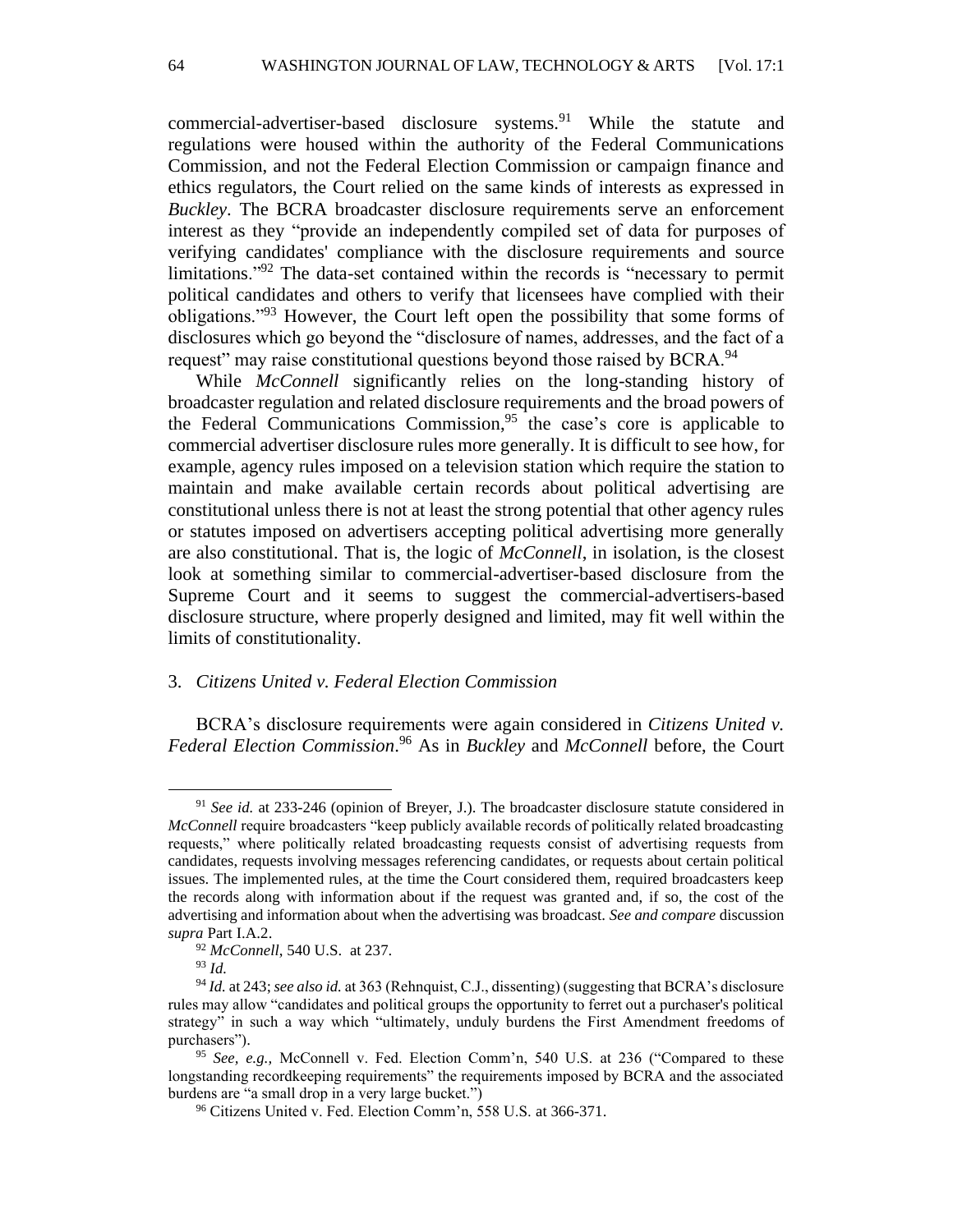found that the disclosure requirements are "a less restrictive alternative to more comprehensive regulations of speech."<sup>97</sup> While these disclosure requirements may place some potential burden on speech, they do not themselves prevent speech.<sup>98</sup> Further, the "informational interest alone is sufficient" to justify the application of the disclosure requirements to Citizens United's advertising.<sup>99</sup> That is, the transparency embedded in disclosures expresses an important interest in "enabl[ing] the electorate to make informed decisions and give proper weight to different speakers and messages."<sup>100</sup> As the BCRA disclosure requirements forward an important interest and present only a limited burden, the Court held the requirements were constitutional.<sup>101</sup>

Rejecting an argument that disclosure requirements may "chill donations to an organization by exposing donors to retaliation," the Court reasoned that, while a disclosure requirement would "be unconstitutional as applied to an organization if there were a reasonable probability that the group's members would face threats, harassment, or reprisals if their names were disclosed," there must be actual evidence of risk. $102$ 

#### 4. *Americans for Prosperity Foundation v. Bonta*

State efforts to regulate charitable disclosures also play a role in commercial advertiser disclosure rules. As considered in *Americans for Prosperity Foundation v. Bonta*, California statutes and regulations required that charitable organizations file copies of certain tax filings with the state's attorney general.<sup>103</sup> The Court, in considering the requirement, addressed the standards for review of the constitutionality of compelled disclosures more generally, and the level of scrutiny applicable in that review. *Americans for Prosperity Foundation* meaningfully does not decide if the heightened or exacting scrutiny described in the *Buckley* line of cases applies universally to cases involving compelled disclosures.<sup>104</sup>

<sup>97</sup> *Id.* at 369.

<sup>&</sup>lt;sup>98</sup> *Id.* at 366 (referencing Buckley v. Valeo, 424 U.S. at 64 and McConnell v. Fed. Election Comm'n, 540 U.S. at 201).

<sup>99</sup> *Id.* at 369.

<sup>100</sup> *Id.* at 371.

<sup>101</sup> *See id.* at 371. *But c.f.*, Citizens United v. Fed. Election Comm'n, 558 U.S. at 480 (Thomas, J., concurring in part) ("[t]he disclosure, disclaimer, and reporting requirements . . . are also unconstitutional").

<sup>102</sup> *Id.* at 370 (2010); *see also*, John Doe No. 1 v. Reed, 561 U.S. 186 (2010) (upholding disclosure of information about petition signatories where there is not direct proof of risk).

<sup>103</sup> Americans for Prosperity Found. v. Bonta, 594 U.S. \_\_\_ (2021); *see also* Cal. Govt. Code §12584 (describing statutory filing requirements); Cal. Code Regs., Tit. 11, §301 (describing a requirement for charitable organizations to file "Internal Revenue Service Form 990, 990-PF, 990- EZ, or 1120, together with all attachments and schedules as applicable, in the same form as filed with the Internal Revenue Service" in order to comply with Cal. Govt. Code §12584).

<sup>104</sup> *See Americans for Prosperity Found.*, 594 U.S. at 7 (Opinion of Roberts, C.J.) (describing a preference for holding *Buckley*'s exacting scrutiny to be applicable in all compelled disclosure cases), at 1 (Opinion of Thomas, J.) (describing, alone, a desire to find that strict scrutiny is applicable in all compelled disclosure cases), at 2 (Opinion of Alito, J.) (seeing "no need to decide" between strict and exacting scrutiny in this case), and at 8-9 (Opinion of Sotomayor, J., dissenting)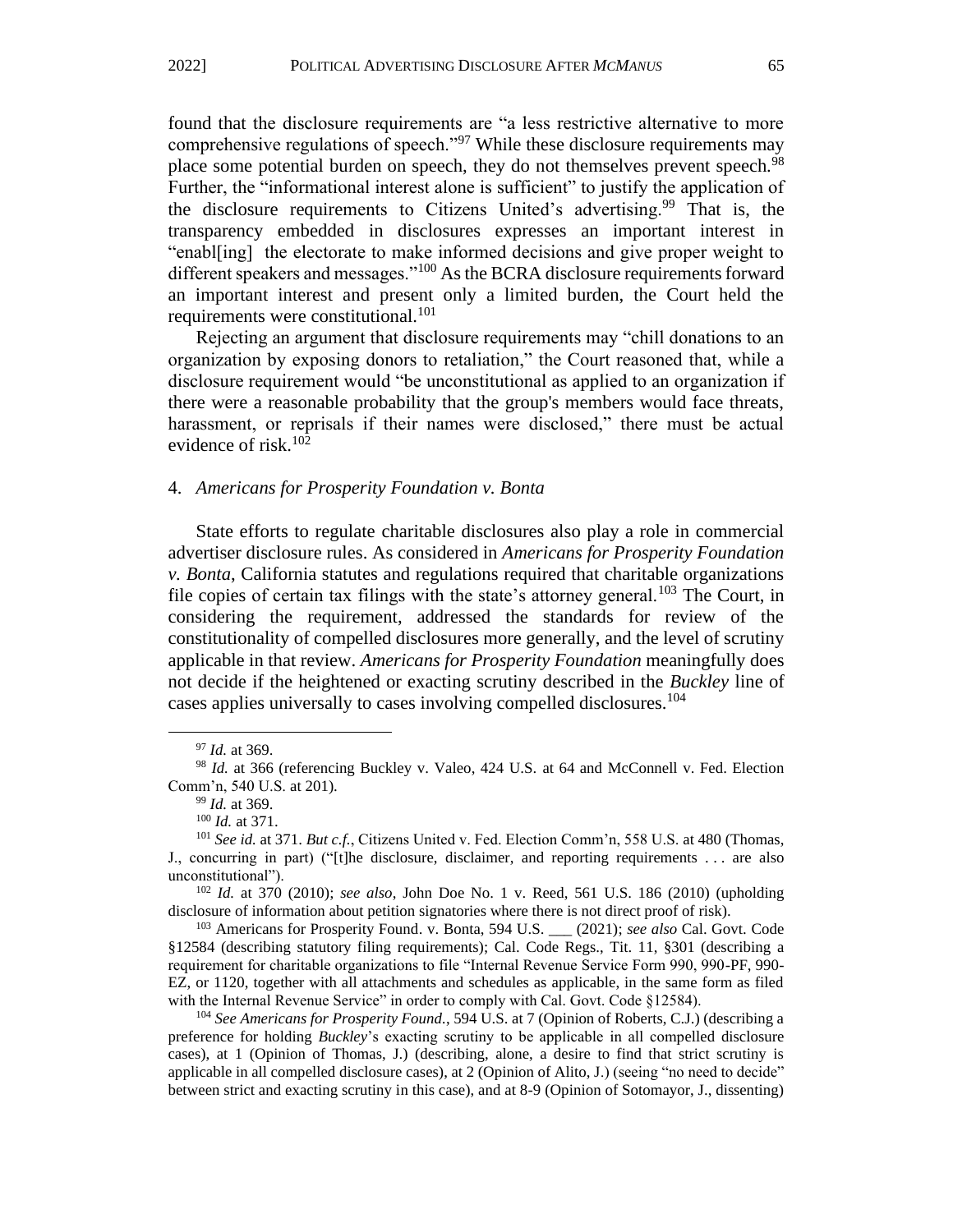However, wherever exacting scrutiny does apply, $105$  the law must be narrowly tailored to meet state interests.<sup>106</sup> The narrow tailoring requirement ensures that exacting scrutiny analysis has "real teeth."<sup>107</sup> The requirement, however, does not "require that disclosure regimes be the least restrictive means of achieving their ends."<sup>108</sup> Instead, the narrow tailoring requirement merely demands that "where exacting scrutiny applies [in compelled disclosure cases], the challenged requirement must be narrowly tailored to the interest it promotes."<sup>109</sup> Because even an indirect chilling effect on First Amendment activity can imperil the "breathing space" necessary for the survival of First Amendment freedoms, the compelled disclosure laws must be narrowly tailored even where the bear a "substantial relation to an important interest."<sup>110</sup>

#### 5. Other Cases

In addition to cases directly considering campaign finance disclosure issues, courts have addressed related concerns both before and after *Buckley*. In *Federal Election Commission v. Massachusetts Citizens for Life, Inc.*, the Court found that certain kinds of extensive corporate disclosure requirements may "impose administrative costs that many small entities may be unable to bear" while also requiring complex organizations to ensure obligations can be met, and thus could limit the political expression of smaller groups.<sup>111</sup> Comparing the benefits, the Court held that the burdens imposed on those organizations by the extensive and complex disclosure regime could not be justified where the "state interest in disclosure . . . can be met in a manner less restrictive than imposing the full panoply of regulations."<sup>112</sup> Similarly, disclosure requirements have failed to meet the standards required by exacting scrutiny where they are designed for some purpose outside the anticorruption, informational, and enforcement interests expressed in *Buckley*. 113

Disclosure requirements have also been limited, on freedom of association grounds, where they present a risk to individuals whose information would be

<sup>(</sup>describing a preference for the "more flexible approach," i.e. exacting scrutiny, without joining Roberts in preferring to hold it applicable in all compelled disclosure cases).

<sup>105</sup> Ward v. Rock Against Racism, 491 U.S. 781, 799-800 (1989) (interpreting narrowly tailored to means that a regulation is "not substantially broader than necessary to achieve the government's interest" even if "government's interest could be adequately served by some less-speech-restrictive alternative").

<sup>106</sup> *Americans for Prosperity Found.*, 594 U.S. at 9.

<sup>107</sup> *Id.* at 1 (Opinion of Alito, J.)

<sup>108</sup> *Id.* at 9.

<sup>109</sup> *Id.*

<sup>110</sup> *Id.* at 9-10 (citing NAACP v. Button, 371 U.S. 415, 433 (1963)).

<sup>111</sup> Fed. Election Comm'n v. Mass. Citizens for Life, Inc., 479 U.S. 238, 254-55 (1986).

<sup>112</sup> *Id.* at 262. *But c.f.*, Election Comm'n v. Massachusetts Citizens for Life, Inc., 479 U.S. 238, 265-266 (1986) (O'Connor, J., concurring in part) (describing concerns the majority is moving away from *Buckley* and expressing view that any burdens here do not result from the disclosure requirements, but other portions of the law).

<sup>113</sup> *See, e.g.,* Davis v. Fed. Election Comm'n, 554 U.S. 724, 744 (2008) (holding that disclosure requirements "designed to implement . . . asymmetrical contribution limits" violated the First Amendment).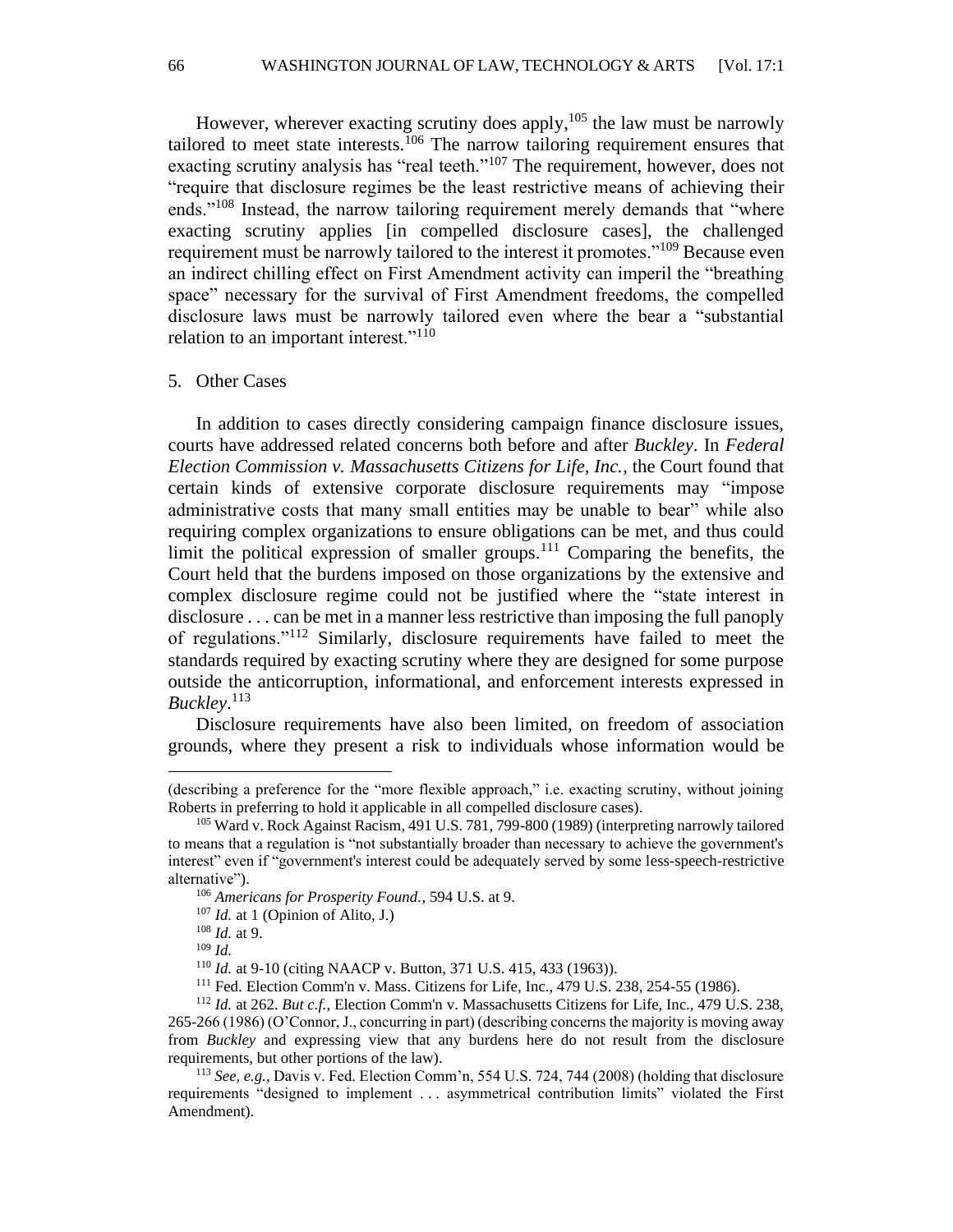disclosed. In *Brown v. Socialist Workers '74 Campaign Committee*, the Court considered a state law requiring "every political party to report the names and addresses of campaign contributors and recipients of campaign disbursements" as applied to a minor political party.<sup>114</sup> Describing "proof of specific incidents of private and government hostility toward the [minor party] and its members," the Court pointed to *Buckley*'s proposed exemption for minor parties where disclosure may subject members and supporters "to threats, harassment, or reprisals from either Government officials or private parties."<sup>115</sup> Similarly, disclosure of members' names may violate the right to freedom of association more generally. Indeed, "compelled disclosure of affiliation with groups engaged in advocacy may constitute as effective a restraint on freedom of association" as more express limits.<sup>116</sup> Demands and requirements for the disclosure of membership lists generally, therefore, fit within a "strict test" and the same "exacting scrutiny" as campaign finance disclosures, requiring a "relevant correlation" between the information to be disclosed and the state's substantial interest in that information.<sup>117</sup> The strictness does not result from the direct impact of the disclosure, but from the unintended yet inevitable impact of the disclosure, even where the government action may "appear to be totally unrelated to protected liberties."<sup>118</sup>

Alongside these associational limits on disclosure, some bans on anonymous political speech have also been found to be unconstitutional. In *McIntyre v. Ohio Elections Comm'n*, the Court found the "simple" informational interest "in providing voters with additional relevant information does not justify a state requirement that a writer make statements or disclosures she would otherwise omit."<sup>119</sup> Rather, the information interest was "plainly insufficient to support" the requirement that political handbills contain information about the sponsor.<sup>120</sup> Distinguishing *Buckley*, the Court found that the Ohio statute's "infringement on speech [is] more intrusive" because "even though money may 'talk,' its speech is less specific, less personal, and less provocative than a handbill."<sup>121</sup>

However, public disclosure of associational information related to political efforts is not entirely outside the scope of proper and constitutional disclosures. Information about ballot measure petition signatories may, for instance, be disclosed where public records laws apply.<sup>122</sup> As "public disclosure of referendum petitions in general is substantially related to the important interest of preserving the integrity of the electoral process" and related burdens are "only modest," the disclosure of information about petition signers does not run counter to the First Amendment in general. $123$ 

<sup>114</sup> Brown v. Socialist Workers '74 Campaign Comm., 459 U.S. 87, 88 (1982).

<sup>115</sup> *Id.* at 93, 99 (1982) (quoting Buckley v. Valeo, 424 U.S. 1, 74 (1976)).

<sup>116</sup> NAACP v. Alabama, 357 U.S. 449, 462 (1958).

<sup>117</sup> Buckley v. Valeo, 424 U.S. at 64-66 (discussing and describing NAACP v. Alabama).

<sup>118</sup> NAACP v. Alabama, 357 U.S. at 460-62.

<sup>119</sup> McIntyre v. Ohio Elections Comm'n, 514 U.S. 334, 348 (1995).

<sup>120</sup> *Id.* at 349.

<sup>121</sup> *Id.* at 355-56.

<sup>122</sup> *See* John Doe No. 1 v. Reed, 561 U.S. 186 (2010).

<sup>&</sup>lt;sup>123</sup> *Id.* at 199-201 (leaving open the possibility that specific disclosure may violate the rights of specific signers).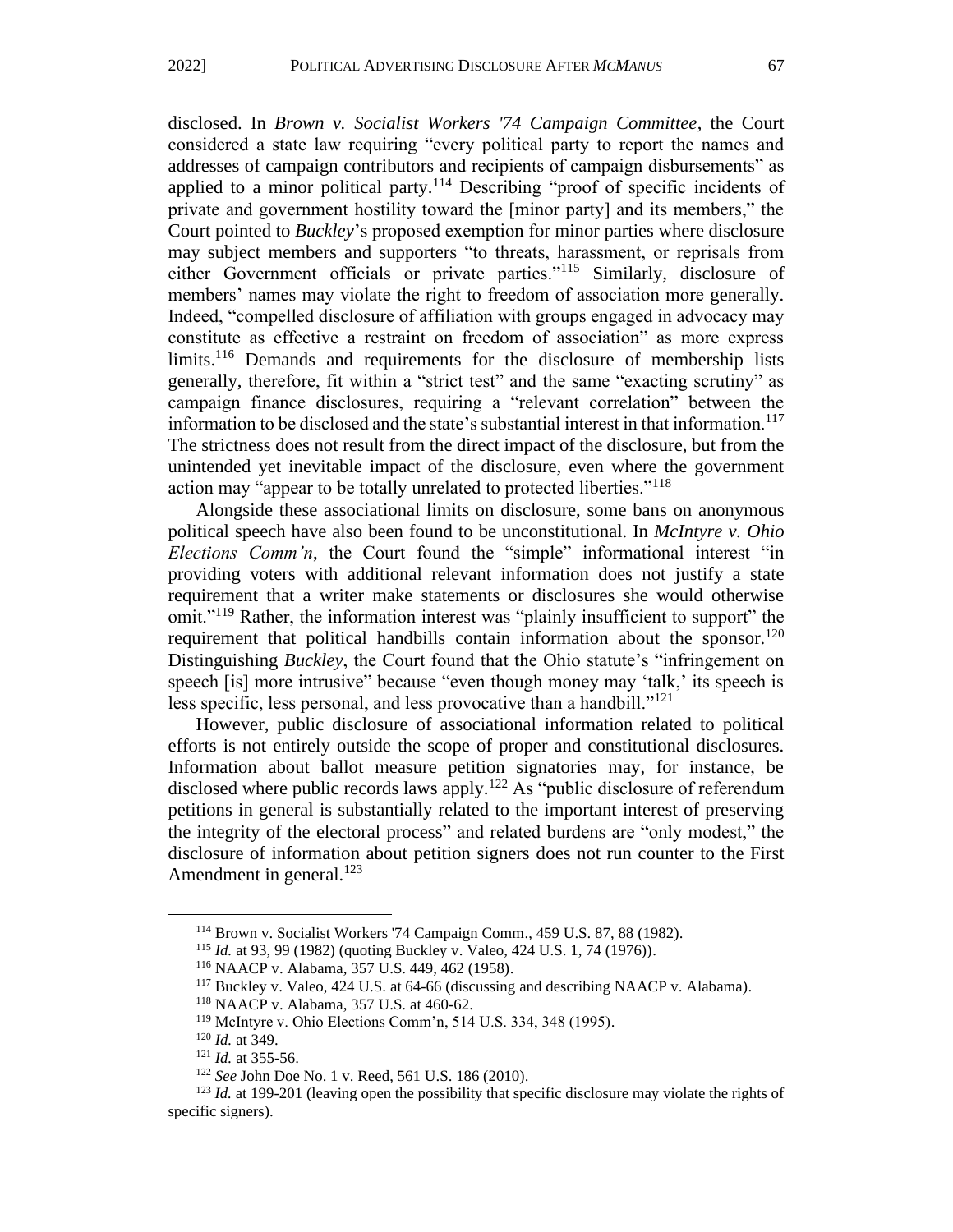Federal disclosure laws have also been upheld as they apply to lobbying activities.<sup>124</sup> In terms similar to existing campaign finance disclosure rules, the statute considered in *Harriss* demanded "reports to Congress from every person 'receiving any contributions or expending any money' for the purpose of influencing the passage or defeat of any legislation by Congress."<sup>125</sup> Finding that these rules were intended to require "disclosure of . . . direct pressures, exerted by the lobbyist themselves or through their hirelings or through an artificially stimulated letter campaign," the Court held that Congress is "not constitutionally forbidden to require the disclosure of lobbying activities."<sup>126</sup> Rather, Congress is empowered to require disclosure of information about "the myriad pressures" with which they are presented in order to protect itself and "safeguard a vital national interest."<sup>127</sup> The use of this power is not made unconstitutional simply because the particular form may, in some imaginable set of circumstances, have a limited deterrent effect on potential speech. That is, even where people may "remain silent because of fear of possible prosecution for failure to comply" with lobbying disclosure laws, Congress can act to require those disclosures even when doing so may create some "indirect [restraint] resulting from self-censorship, comparable in many ways to the restraint resulting from criminal libel law."<sup>128</sup>

State-level disclosure requirements about financial contributions to ballot measures have also been considered. For example, when considering small contributions and expenditures related to a ballot measure committee in *Sampson v. Buescher*, the 10th Circuit concluded that, where the cost of compliance exceeded the total contributions to the effort, "the governmental interest in imposing [the disclosure requirements within Colorado's constitution and related statutes] is minimal, if not nonexistent, in light of the small size of the contributions."<sup>129</sup> However, the holding was limited to the facts of the as-applied challenge and did not create a "bright line below which a ballot-issue committee cannot be required to report contributions and expenditures."<sup>130</sup> Rather, wherever the point at which small contribution size ensured the burden exceeded the benefit sat, the contributions here were "well below the line."<sup>131</sup> In the same manner, the Ninth Circuit found that, where contributions and expenditures were solely small in-kind contributions to a ballot measure campaign, the benefits offered by disclosure could not overcome the burdens imposed by disclosure requirements.<sup>132</sup> As in *Sampson*, the Court here was limited and did not "purport to establish a level above de minimis at which a disclosure requirement for in-kind expenditures for ballot issues passes constitutional muster" while holding the small contributions at question were below the limit at which disclosure did not impose burdens beyond the

<sup>124</sup> *See* United States v. Harriss, 347 U.S. 612 (1954).

<sup>125</sup> *Id.* at 614.

<sup>126</sup> *Id.* at 620, 625.

<sup>127</sup> *Id.* at 625, 626.

<sup>128</sup> *Id.* at 626.

<sup>129</sup> Sampson v. Buescher, 625 F.3d 1247, 1261 (10th Cir. 2010).

<sup>130</sup> *Id.*

<sup>131</sup> *Id.*

<sup>132</sup> Canyon Ferry Road Baptist Church v. Unsworth, 556 F.3d 1021, 1030-34 (9th Cir. 2009).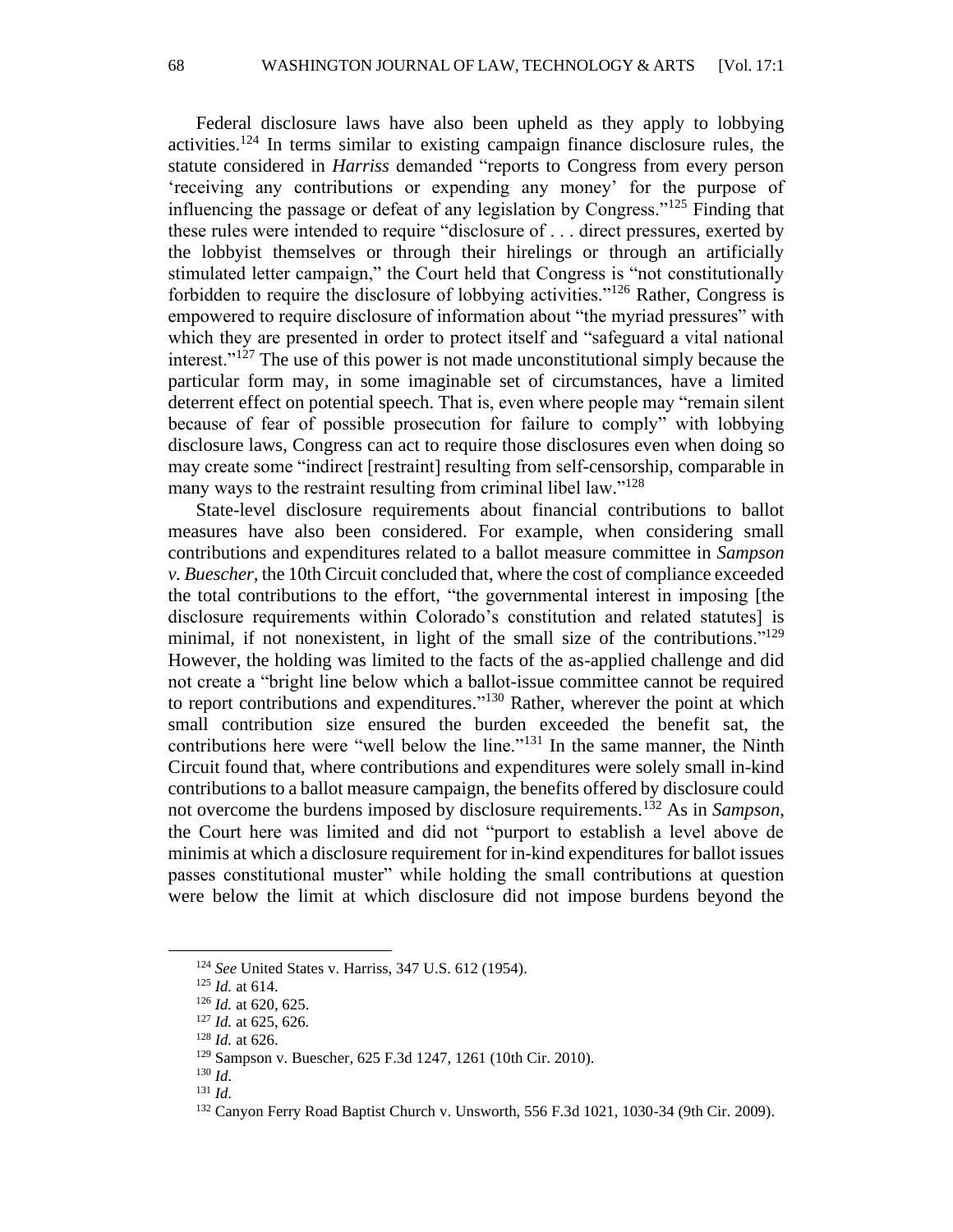#### benefits. $133$

In neither case did the court express any view about the constitutionality of disclosure requirements in general, or even as they relate to ballot measure campaigns.<sup>134</sup> In examining the latter issue more assertively, the 9th Circuit found that, where the state has a "sufficiently compelling informational interest," disclosure of information about ballot measure funding may be appropriate.<sup>135</sup> However, in more completely analyzing the issue nine years later in *Family PAC v. McKenna*, the court pointed to "an important (and even compelling) informational interest in requiring ballot measure committees to disclose information about contributions" in support of ballot measure disclosure requirements.<sup>136</sup> The modest burden disclosure requirements imposed on ballot measure committees and supporters are overwhelmed by the "interest in informing the electorate about who is financing ballot measure committees."<sup>137</sup> Thus, the court held the disclosure requirements, as they apply to ballot measure committees, meet the exacting scrutiny standards.<sup>138</sup>

The 2nd Circuit, in considering a novel Vermont disclosure regulation which required all individuals and groups sponsoring political advertising involving a candidate send that candidate (and only the candidate) a copy of the advertisement along with certain information about the advertisement, found the requirement supported the state's informational interest.<sup>139</sup> The requirement, the court reasoned, furthers the informational interest by "encourage[ing] candidate response" and helping to "ensure that candidates are aware of and have an opportunity to take a position on the arguments being made in their name."<sup>140</sup> While the court suggested the informational interest advanced by disclosure to candidates is analogous to the informational interest in disclosures to the public at large, it is not clear if this contention squares cleanly with the informational interest as expressed in prior cases.<sup>141</sup>

<sup>133</sup> *Id.* at 1034.

<sup>&</sup>lt;sup>134</sup> Ballot measure campaigns are different than other political efforts; they do not fit neatly into the framework built around candidate disclosure requirements because quid pro quo corruption is impossible where there is no candidate. However, the difference is not applicable when considering advertising disclosure regulations because the difference sits within disclosures about donations and donors and not disclosures about advertising or expenditures. *See* McIntyre v. Ohio Election Commission, 514 U.S. at 356 (suggesting that the corruption interest relevant to candidate disclosures does not exist, or is at least lessened relative to candidate elections, in ballot measure and referenda elections).

<sup>135</sup> Cal. Pro-Life Council, Inc. v. Getman, 328 F.3d 1088, 1107 (9th Cir. 2003).

<sup>136</sup> Family PAC v. McKenna, 685 F.3d 800, 806 (9th Cir. 2012).

<sup>137</sup> *Id.* at 808.

<sup>138</sup> *Id.* at 811.

<sup>139</sup> Vt. Right to Life Comm., Inc. v. Sorrell (VRLC II), 758 F.3d 118, 134 (2d. Cir., 2014).

<sup>140</sup> *Id*.

<sup>141</sup> *Id*. *But c.f.*, Buckley v. Valeo, 424 U.S. at 66-67 (describing the informational interest as resting within the provision of information to voters); Citizens United v. Fed. Election Comm'n, 558 U.S. at 369 (suggesting the informational interest exists because the "public has an interest in knowing who is speaking about a candidate shortly before an election").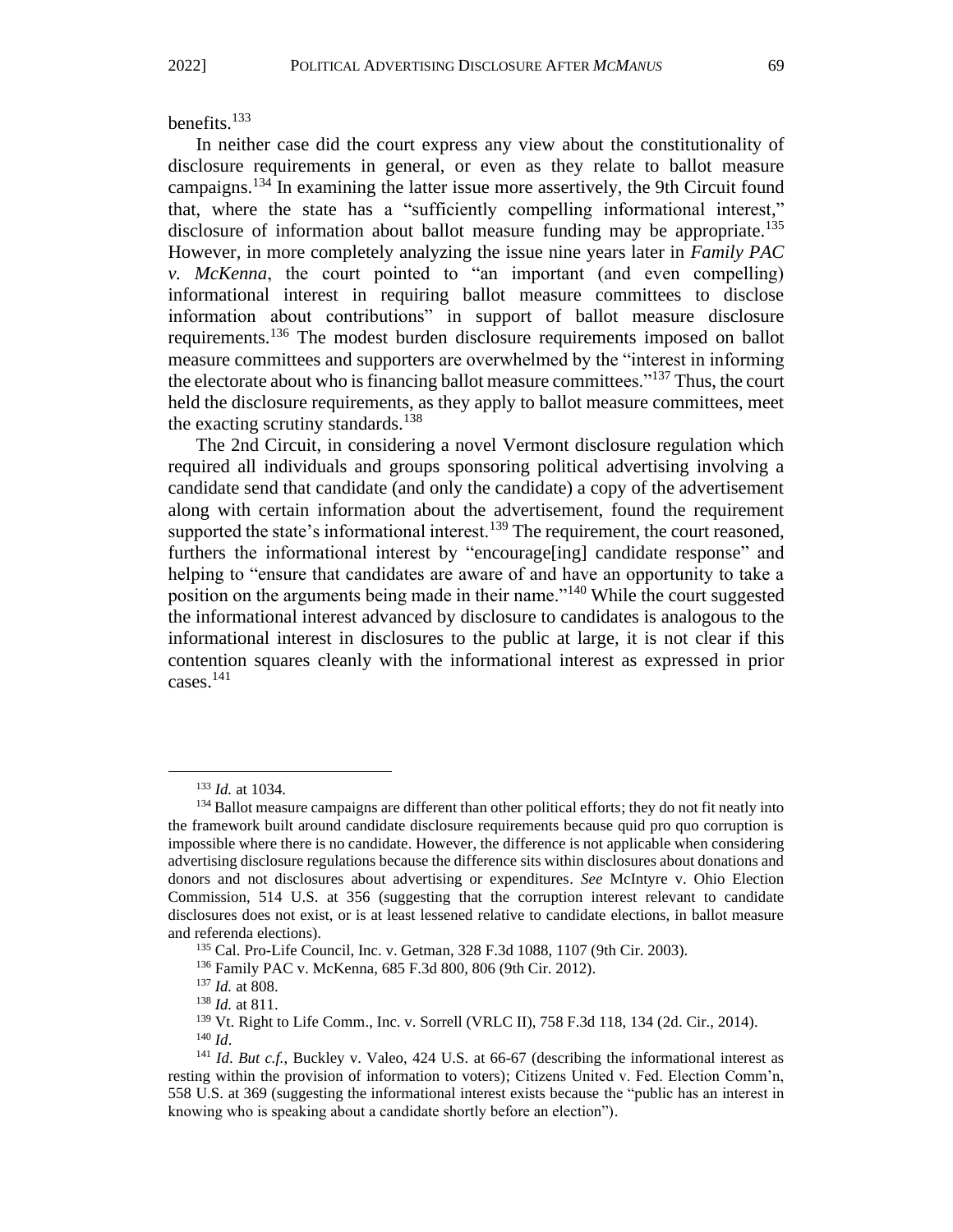70 WASHINGTON JOURNAL OF LAW, TECHNOLOGY & ARTS [Vol. 17:1

#### *B. Courts and the Commercial-Advertiser-Based Disclosure Model*

Case law on the commercial advertiser disclosure limits is significantly limited. The Supreme Court has never considered a case on commercial-advertiser-based disclosure models, and federal courts have only considered the requirements once. While state courts have considered the model, they have only done so rarely and recently. Even in the two states which currently impose commercial-advertiserbased disclosure requirements, case law is limited. Before 2018, there is no reported case on the requirements in Washington, and there is no record of a case considering New Jersey's requirements.

#### 1. Recent Washington Cases

Following data privacy concerns and allegations of online interference with the 2016 election, Washington journalists and activists began to reexamine the power of the state's commercial-advertiser-based disclosure model and how it and laws related to it could be used to explore online political influence and advertising.<sup>142</sup> These efforts have led to at least eight complaints addressed to state regulators each with an associated investigation; these investigations ultimately resulted in five lawsuits, and four settlements. $143$  To date, no case involving the Washington requirements has been tried. However, a brief overview of the three settled lawsuits and one outstanding lawsuit helps clarify the kinds of allegations facing companies and the enforcement efforts involved.

#### a. The 2018 Cases

Following complaints against Facebook and Google, the State of Washington filed suit against the companies in June of 2018 alleging violations of state campaign finance disclosure laws and the state's commercial-advertiser-based disclosure model.<sup>144</sup> Neither case, however, made it to trial, with both companies settling prior. Facebook settled on December 14, 2018, agreeing to pay a total of \$238,500 while "not admitting to any violation of the law" and "expressing their

<sup>142</sup> *See, e.g.,* Eli Sanders, *We're Asking the Tech Giants to Comply with Seattle's Law on Political Ad Transparency. Will They?*, THE STRANGER (Dec. 4, 2017), https://www.thestranger .com/slog/2017/12/04/25606100/were-asking-the-tech-giants-to-comply-with-seattles-law-onpolitical-ad-transparency-will-they. *See also* Public Disclosure Case #34055 (Washington activist Connor Edwards' 2018 complaint against Facebook) and Public Disclosure Case #34060 (Edwards' 2018 complaint against Google).

<sup>143</sup> The complaints and cases are Public Disclosure Commission Cases #34055, #34060, #41024, #47572, #48424, #55351, #59475, #59521. The settled lawsuits were filed against Facebook, Twitter, and twice against Google. An additional lawsuit against Facebook is still outstanding as of July 1, 2021.

<sup>144</sup> Washington v. Facebook, King County Superior Court 18-2-14129-0 (2018), and Washington v. Google, King County Superior Court 18-2-14130-3 (2018). *See also* Washington v. Facebook, 2018 WL 5617145 (W.D. Wash. 2018) (remanding the case to state court following Facebook's attempt to remove the case on questionable diversity grounds).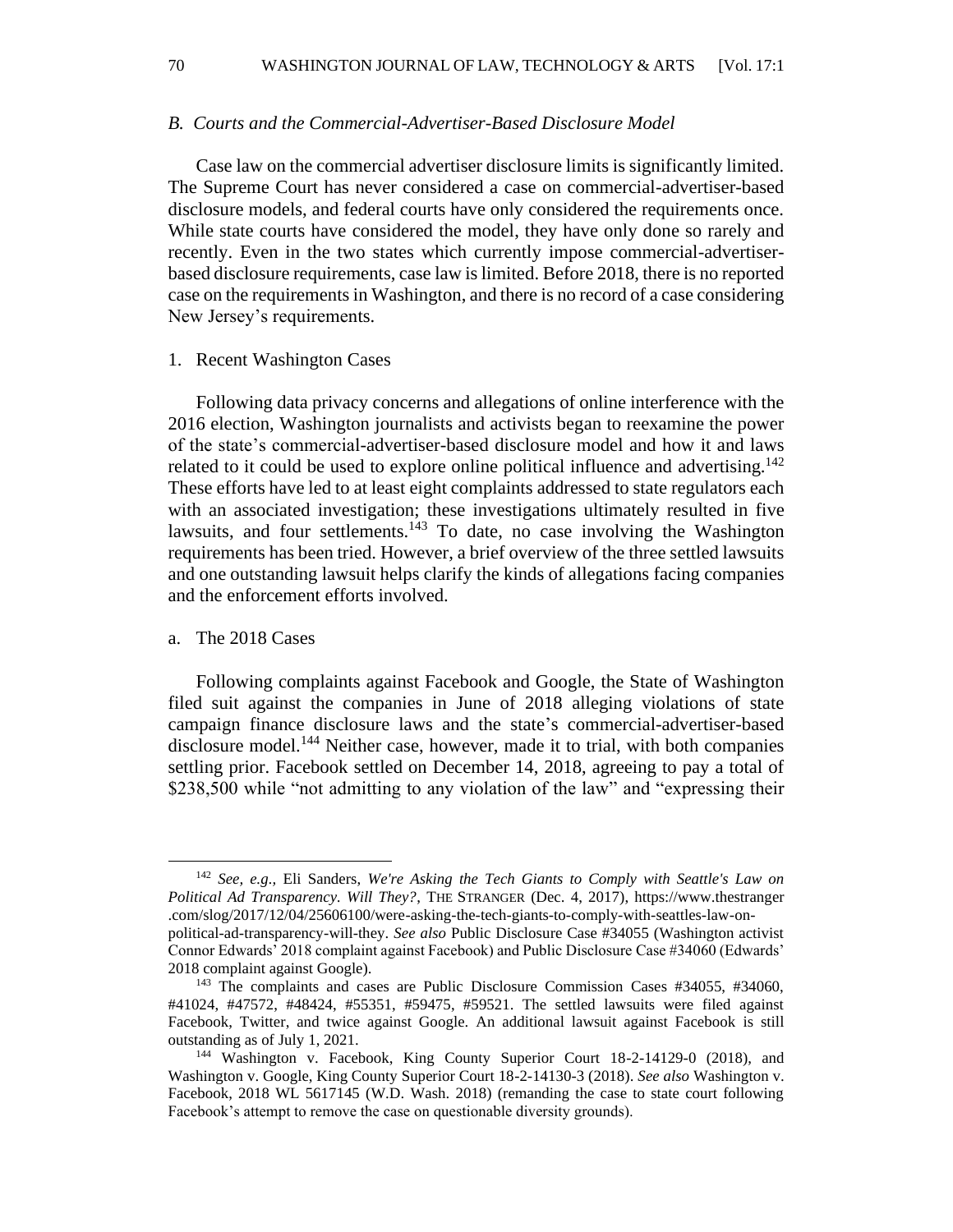commitment to transparency in campaign finance and political advertising."<sup>145</sup> Similarly, on December 17, 2018, Google settled, agreeing to pay a total of \$217,000 while "expressly den[ying] all material allegations" involved in the case. $146$ 

Notably, Google also amended its policies in June of 2018 to prohibit further political advertising in purchases related to Washington elections.<sup>147</sup> This prohibition mirrored a similar prohibition imposed by Google in Maryland.<sup>148</sup> Facebook also prohibited future political advertising purchases related to Washington elections, banning the purchases after the  $2018$  case settled.<sup>149</sup>

#### b. *Washington v. Twitter*

Following the 2018 settlements, Washington's 2019 local elections were the first major test of the state's commercial-advertiser-based disclosure model now that it had become unambiguously clear that the disclosure requirements applied to online commercial advertisers.<sup>150</sup> Twitter escaped scrutiny the prior year, but faced a complaint filed on October 30, 2019, <sup>151</sup> serendipitously the same day the company announced a platform-wide ban on political advertising.<sup>152</sup> Like the prior Google and Facebook cases, the complaint alleged that Twitter had failed to comply with Washington's commercial-advertiser-based disclosure model and had not made records of political ads available for public inspection.<sup>153</sup> And, like the previous cases, Twitter settled before the case went to trial, paying a total of  $$100,000$ <sup>154</sup> However, unlike prior settlements, Twitter did not deny the allegations in the state's case.<sup>155</sup> In addition, through the course of its investigation, the Public Disclosure Commission discovered that Twitter had, following the company's ban on political

https://www.pdc.wa.gov/ESHB\_2938\_news.

<sup>&</sup>lt;sup>145</sup> Stipulation and Judgement at 2, Washington v. Facebook, Inc., King County Superior Court (Dec. 18, 2018).

<sup>146</sup> Stipulation and Judgement at 2, Washington v. Google, LLC, King County Superior Court (Dec. 18, 2018).

<sup>147</sup> Google, GOOGLE, *Updates to Political Content Policy* (June 2018), https://support. google.com/adspolicy/answer/9039396?hl=en&ref\_topic=29265.

<sup>148</sup> *See infra.*, Note 183.

<sup>149</sup> Facebook, FACEBOOK, *New Rules for Ads That Relate to Politics in Washington State*, Dec. 27, 2018, https://www.facebook.com/business/news/new-rules-for-ads-that-relate-to-politics-inwashington-state.

<sup>&</sup>lt;sup>150</sup> Along with the 2018 Facebook and Google settlements, Washington regulators amended disclosure rules to more clearly encompass online political advertising in 2018. *See* Engrossed Substitute House Bill 2938 (2018) and Public Disclosure Commission, *New Law Means Changes to Campaign Finance Requirements and Complaint Process*,

<sup>151</sup> Public Disclosure Commission Case #59521. *See disclosure in star note.*

<sup>152</sup> Kate Conger, *Twitter Will Ban All Political Ads, C.E.O. Jack Dorsey Says*, N.Y. TIMES, Oct. 30, 2019, https://www.nytimes.com/2019/10/30/technology/twitter-political-ads-ban.html.

<sup>153</sup> Public Disclosure Commission Case #59521.

<sup>154</sup> Stipulation and Agreed Judgement, Washington v. Twitter, Inc., King County Superior Court 20-2-15134-3 (Oct. 12, 2020).

<sup>155</sup> Twitter, however, did not "waive for future contention its contention that RCW 42.17A.345 and WAC 390-18-050 are preempted by federal law," a contention similarly raised by Facebook and Google.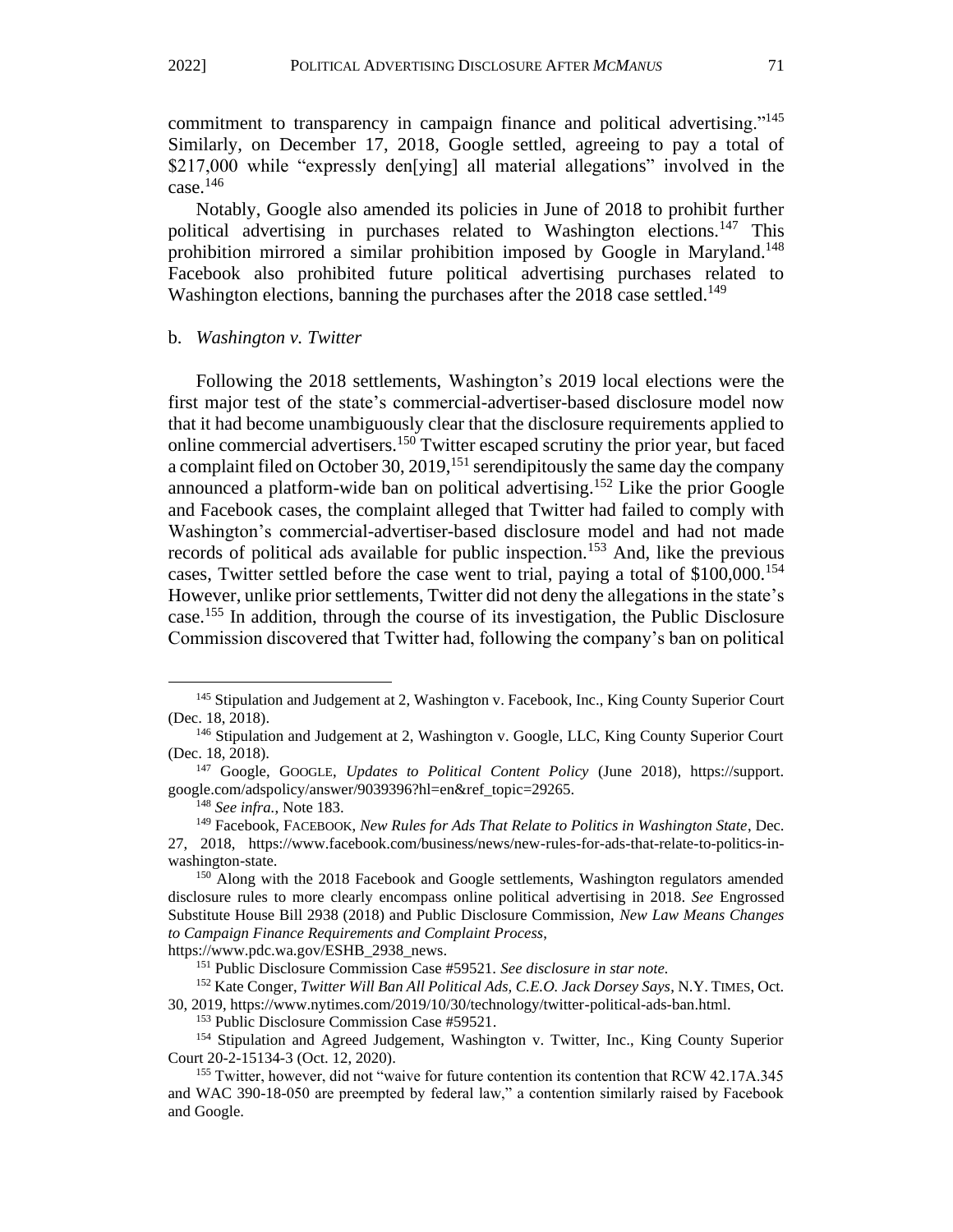advertising, apparently accidentally deleted key payment-related portions of its political advertising records,<sup>156</sup> an enforcement discovery which would not have been possible without the commercial-advertiser-based disclosure model.

#### c. The 2020 and 2021 Cases

In the lead up to the 2020 presidential election, 2019 local elections served as the first meaningful test of Facebook's political ad ban in Washington. Despite their self-imposed ban, Facebook apparently continued to sell political advertising in Washington.<sup>157</sup> In April 2020, the Washington State Attorney General again filed suit against Facebook, alleging they had once again failed to meet the requirements of the state's campaign finance disclosure laws.<sup>158</sup> As of this writing, the case is scheduled to go to trial in early 2022.<sup>159</sup>

Alongside the case against Facebook, the Washington Attorney General's office filed suit against Google in early 2021.<sup>160</sup> Like the prior suit against Google, described above, the suit here revolves around Google's alleged failure to properly and fully disclose information related to political advertising sales in Washington.<sup>161</sup> Specifically, the suit alleges that Google failed to maintain records of nearly \$500,000 in political advertising sales to more than 50 candidates and committees between 2018 and 2019.<sup>162</sup> In June of 2021 Google agreed to pay more than \$420,000 to settle the case without conceding that Washington's commercial

<sup>158</sup> Jim Brunner, *Washington AG Ferguson Sues Facebook Again, Saying It's Still Selling Political Ads without Adequate Disclosures*, THE SEATTLE TIMES (Apr. 14, 2020), https://www. seattletimes.com/seattle-news/politics/washington-ag-ferguson-sues-facebook-again-saying-itsstill-selling-political-ads-without-adequate-disclosures.

<sup>162</sup> *Id.*

<sup>156</sup> *See* Public Disclosure Commission Twitter Referral Letter (noting that an "engineering issue" had caused Twitter to "destroy[] records relevant to the inquiry," including billing information for political advertising purchases and "complete sponsor addresses, payment dates, and demographics of audiences targeted and reached" for the ads), https://pdc-case-tracking.s3.usgov-west-1.amazonaws.com/3349/PDC%20Case%2059521%20%28Twitter%20Inc.%29%20- %20Referral%20Letter%20to%20AGO\_FINAL.pdf.

<sup>157</sup> David Gutman, *Facebook and Google Agreed to Stop Selling Political Ads in Washington State, But They are Still Doing It*, THE SEATTLE TIMES (Oct. 28, 2019), https://www.seattle times.com/seattle-news/politics/despite-promising-to-stop-facebook-and-google-are-still-sellingpolitical-ads-in-washington-state.

<sup>159</sup> *See* Joint Stipulation and Order Amending Case Schedule, Washington v. Facebook, Inc., King County Superior Court 20-2-07774-7 (Sept. 29, 2021). While the case is still outstanding, it is a fascinating combination of rejected settlements, allegations of intentional violations, claims of Section 230 immunity and federal preemption, and other issues that each sit at the center of the conversation about how we should and should not regulate large technology companies and how they influence politics and society. *See* Eli Sanders, *Welcome to Wild West!*, WILD WEST, Sep. 21, 2020, https://wildwest.substack.com/p/welcome-to-wild-west (announcing a new online publication dedicated to the case and issues related to it, and describing the case history and some of the intersections).

<sup>160</sup> Washington State Office of the Attorney General, "AG Ferguson Files Lawsuit Against Google for Repeatedly Violating Washington Campaign Finance Law," Feb. 24, 2021, https://www.atg.wa.gov/news/news-releases/ag-ferguson-files-lawsuit-against-google-repeatedlyviolating-washington-campaign.

<sup>161</sup> *Id.*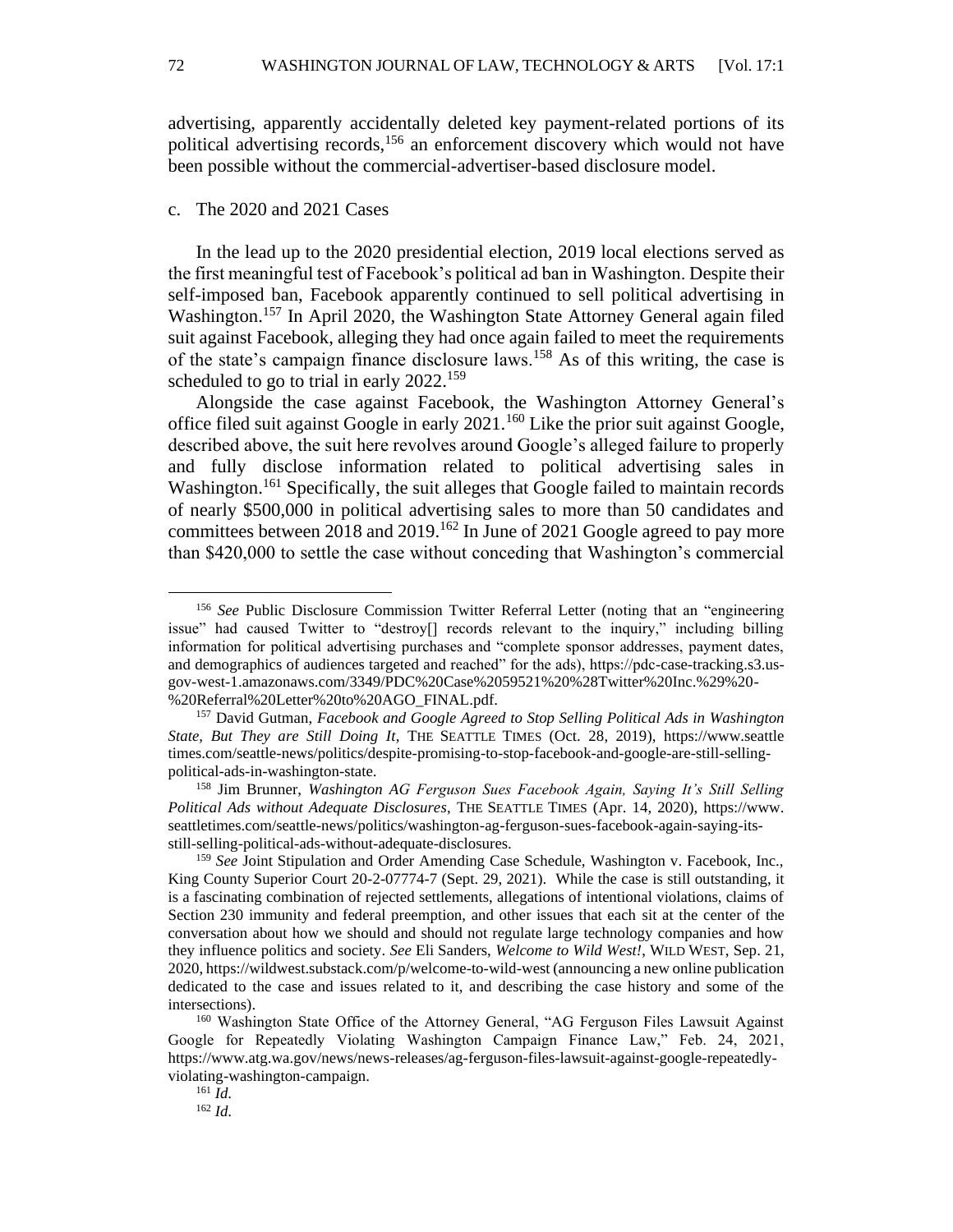advertiser statutes and regulations applied to the company.<sup>163</sup>

#### 2. *Washington Post v. McManus*

In 2018, Maryland legislators, concerned that foreign actors and others had improperly influenced the 2016 elections through digital advertising, decided to act.<sup>164</sup> By May of 2018, the legislature had passed Senate Bill 875, establishing a commercial-advertiser-based disclosure regime in Maryland.<sup>165</sup> On July 1, the law came into effect, and by mid-August a group of eight newspaper publishers and one press association had brought suit seeking to enjoin enforcement and unravel Maryland's new commercial-advertiser-based disclosure model.<sup>166</sup>

Like other commercial-advertiser-based disclosure structures, Maryland's law required commercial advertisers to make records of ad purchases available to the public and regulators.<sup>167</sup> These required records included copies of advertising, costs of that advertising, purchaser information, and information about when the ad ran.<sup>168</sup> Maryland's law, however, varied in two important ways. First, unlike other versions of the commercial-advertiser-based disclosure model, Maryland's new law only required disclosure from sellers of "qualifying paid digital communications" rather than all commercial advertising. <sup>169</sup> Second, in what the District Court considering the law called the "publication requirement,"<sup>170</sup> the law obligated commercial advertisers to post copies of the required disclosures on their own websites.<sup>171</sup>

Newspaper publishers, concerned that the "publication requirement" was a form of compelled speech that infringed on the freedom of the press, brought a challenge to the law.<sup>172</sup> The District Court agreed, finding that the law "compels" online publishers to post state-mandated information on their own websites" in likely violation of First Amendment protections.<sup>173</sup> The court noted that even "[t]he

<sup>&</sup>lt;sup>163</sup> Washington State Office of the Attorney General, "AG Ferguson: Google Will Pay More Than \$423,000 Over Repeated Violations of Washington Campaign Finance Law," June 17, 2021, https://www.atg.wa.gov/news/news-releases/ag-ferguson-google-will-pay-more-423000-over-

repeated-violations-washington. *See also* Stipulation and Agreed Judgement, Washington v. Google, LLC, King County Superior Court 21-2-02549-4 (June 16, 2021).

<sup>164</sup> Maryland Senate Bill 875 Enrolled (2018). *See also* Washington Post v. McManus, 355 F. Supp. 3d 272, n. 6 (D. Md. 2019) (describing testimony on the purpose and intent of Senate Bill 875).

<sup>&</sup>lt;sup>165</sup> Maryland Senate Bill 875 Enrolled (2018).

<sup>166</sup> *See* Complaint for Declaratory and Injunctive Relief, Washington Post v. McManus, 355 F. Supp. 3d 272 (D. Md. 2019).

<sup>167</sup> *See* Maryland Senate Bill 875 Enrolled (2018).

<sup>168</sup> *Id*.

<sup>169</sup> As enacted defines "qualifying paid digital communication" as "any electronic communication that: is campaign material; is placed or promoted for a fee; is disseminated to 500 or more individuals; and does not propose a commercial transaction." Maryland Senate Bill 875 Enrolled (2018) (internal formatting and punctuation omitted).

<sup>170</sup> Washington Post v. McManus, 355 F. Supp. 3d at 282-83.

<sup>171</sup> *See* Maryland Senate Bill 875 Enrolled (2018).

<sup>&</sup>lt;sup>172</sup> See Complaint for Declaratory and Injunctive Relief at ¶ 3, Washington Post v. McManus, 355 F. Supp. 3d 272 (D. Md. 2019).

<sup>173</sup> Washington Post v. McManus, 355 F.Supp.3d at 300.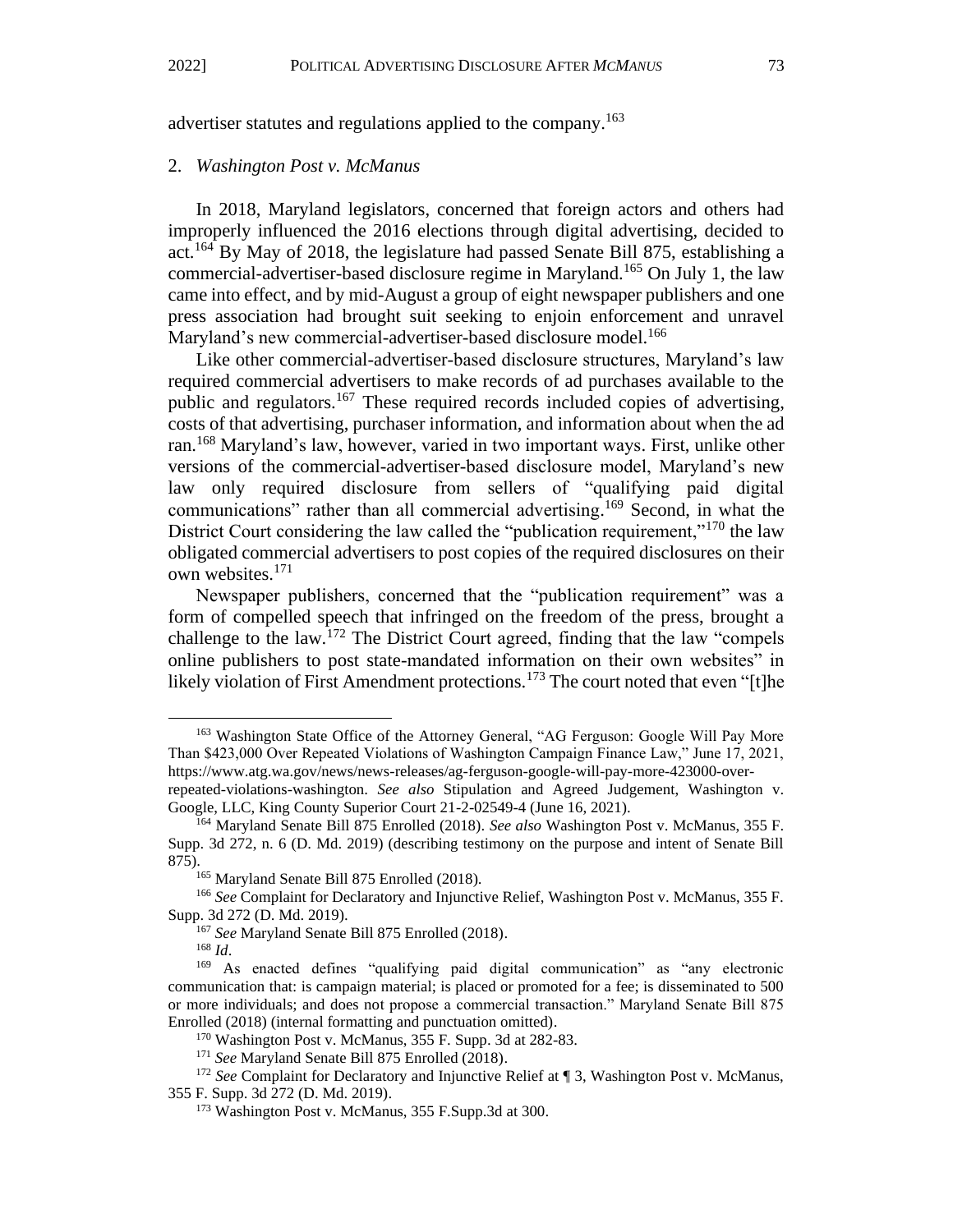veritable infiniteness of cyberspace does not cure this constitutional infirmity" presented by the law.<sup>174</sup> Holding that strict scrutiny applied and that, while the law involved a compelling state interest, the law was not narrowly tailored, the District Court enjoined enforcement of the law while also allowing for the possibility of an interlocutory appeal.<sup>175</sup>

On appeal, the Fourth Circuit reconsidered the application of strict scrutiny and the constitutional implications of the "publication requirement."<sup>176</sup> Describing the law as a "collection of First Amendment infirmities" and "a legislative scheme with layer upon layer of expressive burdens, ultimately bereft of any coherent connection to an offsetting state interest," the court found that the law failed to survive constitutional scrutiny.<sup>177</sup> Crediting the aims of the Maryland legislature, the court nonetheless found the law did not appropriately strike a balance between free speech interests and transparency interests.<sup>178</sup>

Rather, the Fourth Circuit supported the district court's conclusion that Maryland's law was a "content-based regulation on speech" that "singles out political speech."<sup>179</sup> Describing the district court's discussion of the issues as "lengthy and thoughtful," the Fourth Circuit held that the law is "content-based, targets political expression, and compels certain speech."<sup>180</sup> However, the court recognized, "Maryland's law is different in kind from customary campaign finance regulations because the Act burdens platforms."<sup>181</sup> That is, in contrast to laws like the one in question in *Buckley*, Maryland's law places the burden of disclosure on commercial advertisers rather than direct participants in the political process. Therefore, the law "creates a constitutional infirmity distinct from garden-variety campaign finance regulations" as "when the onus is placed on platforms, we hazard giving government the ability to accomplish indirectly via market manipulation what it cannot do through direct regulation—control the available channels for political discussion."<sup>182</sup> This potentially chilling control was not merely a theoretical risk either; at least some commercial advertisers had stopped accepting political advertisements in Maryland in the wake of the law coming into effect.<sup>183</sup>

Throughout, however, the *McManus* court treats the commercial-advertiser-

<sup>179</sup> *Id.* at 513. *See also* Washington Post v. McManus, 355 F. Supp. 3d at 285-88.

<sup>180</sup> *Id.* at 513, 515.

<sup>181</sup> *Id.* at 515 (emphasis omitted).

<sup>182</sup> *Id.* at 517.

<sup>174</sup> *Id.*

<sup>175</sup> *Id.* at 293, 306.

<sup>176</sup> Washington Post v. McManus, 944 F.3d 506 (4th Cir. 2019) [hereinafter McManus].

<sup>177</sup> *McManus*, at 520, 523.

<sup>&</sup>lt;sup>178</sup> *Id.* at 523 (describing the difficulty faced by states seeking to administer elections where "[o]n the one hand, the marketplace of ideas resists governmental regulation. The First Amendment guarantees that all citizens shall be free to speak their piece on the issues of the day, and that government cannot meddle in the debate that takes place among the governed. On the other hand, for a democracy to reach its full potential, intervention is occasionally necessary to promote transparency, facilitate an educated populace, and deter corruption.")

<sup>&</sup>lt;sup>183</sup> *Id.* at 516-17 ("the short history of Maryland's law shows that these chilling effects are not theoretical. Google, for instance, has already stopped hosting political advertisements in the state") (referencing Michael Dresser, *Google No Longer Accepting State, Local Election Ads in Maryland as Result of New Law*, THE BALT. SUN (June 29, 2018)).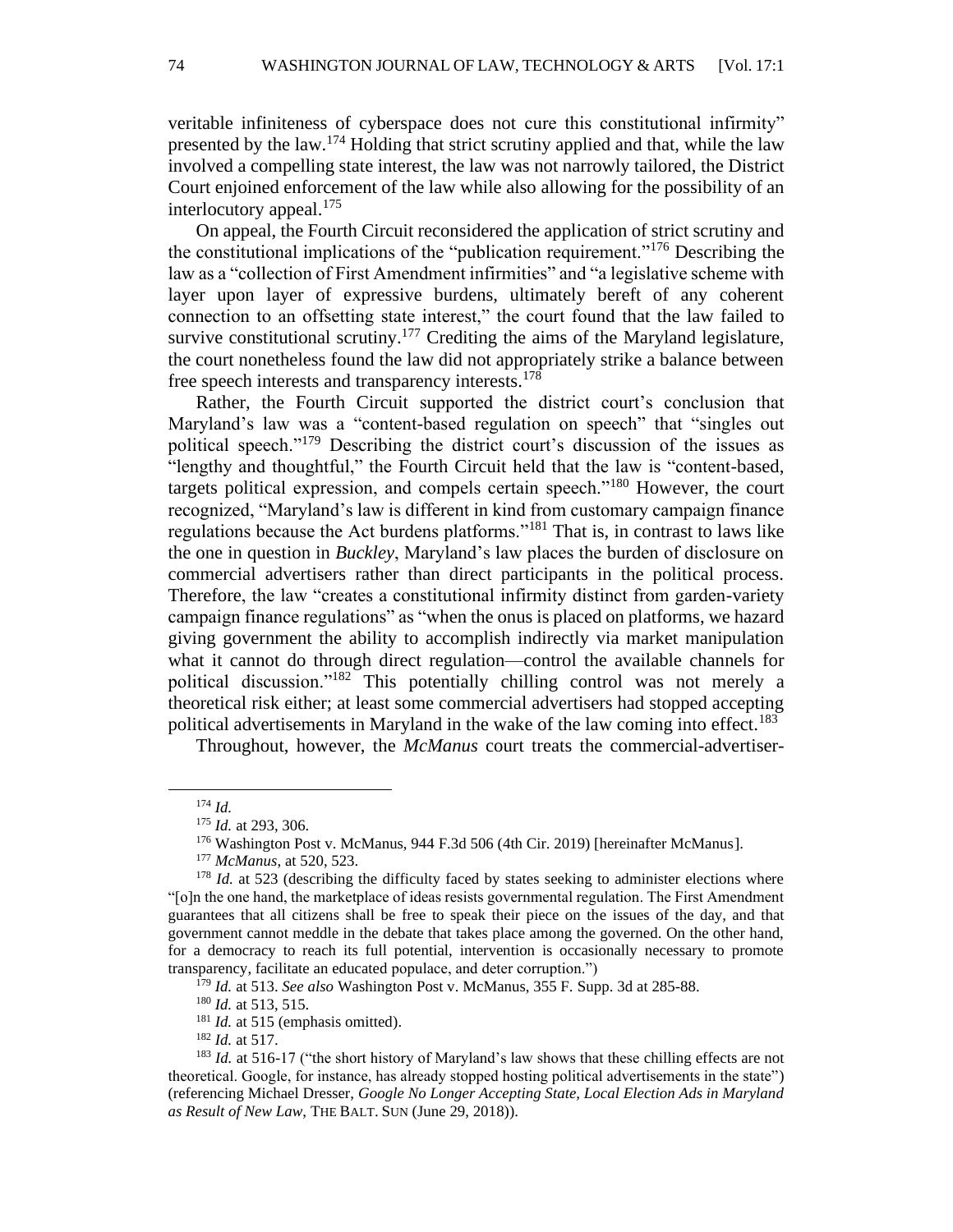based disclosures as if they were a form of political speech.<sup>184</sup> Describing the publication requirement as "aim[ed] directly at political speech," the court found the regulations were "of political speech [and] therefore 'trench upon an area in which the importance of First Amendment protections is at its zenith.<sup>''185</sup> Describing political speech as occupying "a distinctive place in First Amendment law," the court held the law failed to meet the needs of either exacting or strict scrutiny.<sup>186</sup> In finding the speech involved was political speech, the court points to the District Court's "lengthy and thoughtful" analysis finding the Maryland statute regulated political speech.<sup>187</sup> However, the District Court simply assumed, without analyzing, that Maryland's law regulated electioneering communications; further, the Court further assumed that regulation of electioneering communications through third-parties is subject to the same kind of scrutiny as regulation of electioneering communications when those communications are the typical political speech of candidates or committees, or that involved in contributions and expenditures.<sup>188</sup>

#### III. APPLYING CASE LAW TO THE WASHINGTON STATE MODEL

Applying campaign finance disclosure precedent to Washington's commercialadvertiser-based disclosure law shows that the law, and commercial-advertiserbased disclosure laws generally, fit squarely inside the constitutional limits on campaign finance disclosure rules. As described below, while it is unclear what kind of speech the laws implicate, it is clear a commercial advertiser model, properly understood, does not involve political speech by commercial advertisers and does not directly relate to political speech by advertising purchasers. Similarly, commercial advertiser disclosure laws do not place an unconstitutional indirect limit on the political speech of advertising purchasers; while *McManus* suggested Maryland's iteration of the model placed some unconstitutional limit on speech, <sup>189</sup> long-standing Supreme Court precedent on disclosure law assertively suggests the opposite. Applying *Buckley* and related cases, it appears that commercial advertiser disclosure requirements fit within the constitutional limits described by the Supreme Court.

#### *A. The Model Does Not Directly Involve Political Speech*

Typical political speech involves the "discussion of candidates, structures and forms of government, the manner in which government is operated or should be operated, and all such matters relating to political processes."<sup>190</sup> Protections of

<sup>184</sup> Washington Post v. McManus, 944 F.3d at 513.

<sup>185</sup> *Id.* at 513-14 (quoting Meyer v. Grant, 486 U.S. 414, 425 (1988)).

<sup>186</sup> *Id.* at 513, 520.

<sup>187</sup> *Id.* at 513.

<sup>188</sup> Washington Post v. McManus, 355 F. Supp. 3d at 287 (finding the Maryland law "plainly" implicates a form of speech which is "indisputably a form of political speech").

<sup>189</sup> *See* discussion *supra* Part II.B.2.

<sup>190</sup> Mills v. Alabama, 384 U.S. 214, 218-19 (1966); *see also*, Thornhill v. Alabama, 310 U.S.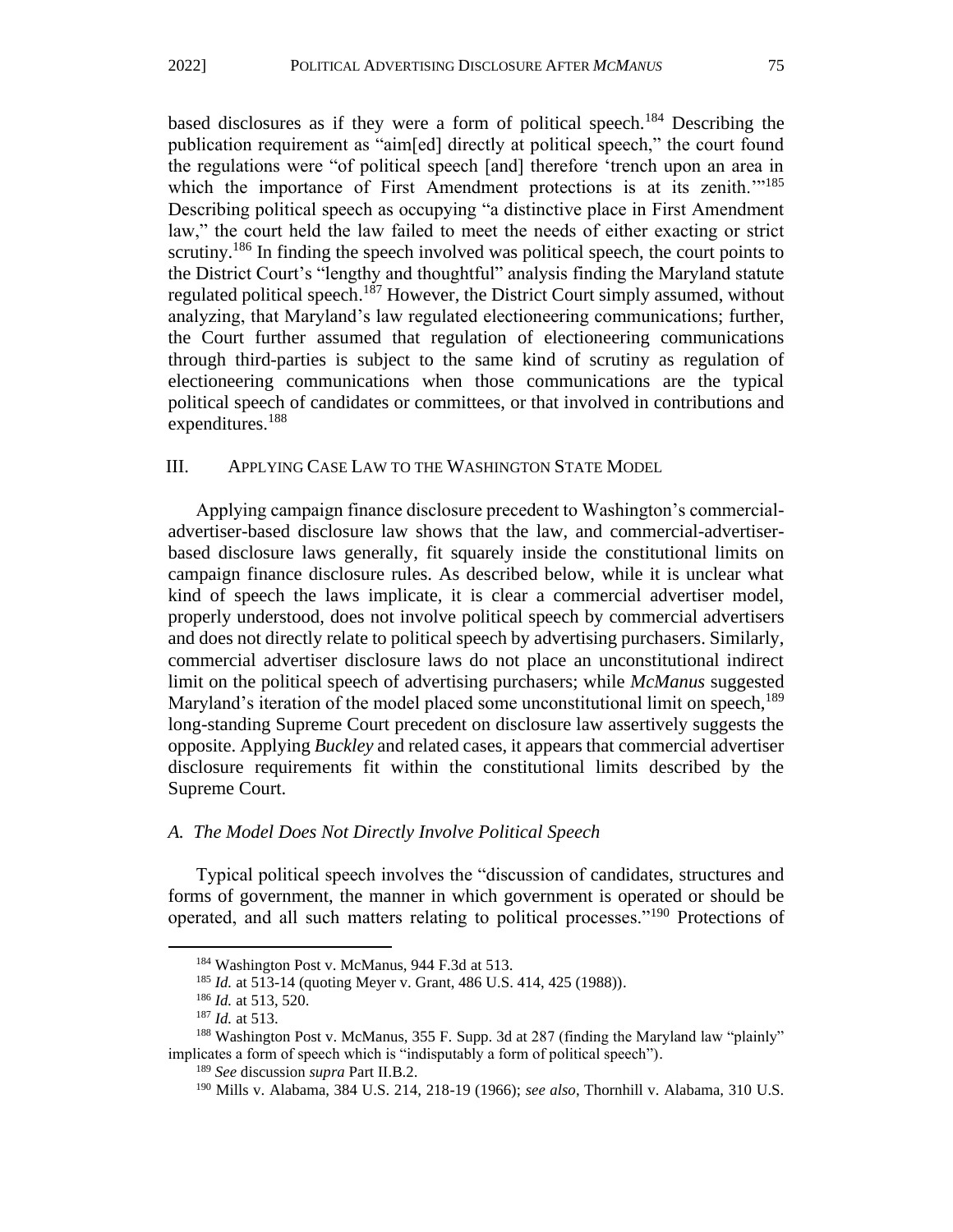political speech allow political actors to "spread [their] message" and ensure "voters seeking to inform themselves about the candidates and the campaign issues" are able to do so.<sup>191</sup> At its most basic level, political speech is "interactive communication concerning political change."<sup>192</sup> These discussions "'of public issues and debate on the qualifications of candidates are integral to the operation' of our system of government" and regulating such speech is thus necessarily difficult.<sup>193</sup> Political speech can also be symbolic.<sup>194</sup> This kind of expressive and symbolic political speech is applicable in campaign finance disclosure cases.<sup>195</sup>

In all cases, however, political speech is expressive.<sup>196</sup> That is, for speech to be political speech, it must express some opinion or preference held by the speaker or symbolic speaker. That expressive, opinion-driven element of political speech is what differentiates political speech from other forms of speech; while a journalist's expression of personal support for a candidate is surely political speech, the same journalist's description in the local newspaper of that candidate's positions on an important issue is does not have the expressive core of political speech.<sup>197</sup>

Political speech is one of a number of categories defined in First Amendment jurisprudence.<sup>198</sup> This categorical approach requires courts to "distinguish among speech-suppressing regulations much the same way a biologist distinguishes among organisms, identifying their most distinctive features and slotting each new species into its proper genus."<sup>199</sup> Slotting speech into the wrong genus can potentially lead to unanticipated restrictions on speech which ought to be allowed and protections of speech which ought not be protected.

Unlike the political speech addressed in *Buckley* and other campaign finance disclosure cases, the speech at question in commercial advertiser disclosures is not expressive. Where prior cases addressed the disclosure of contributions, the kind of

<sup>193</sup> Ark. Free Enterprise Club's Freedom Club PAC v. Bennett, 564 U.S. 721, 734 (2011) (quoting Buckley v. Valeo, 423 U.S. at 14).

<sup>194</sup> *See* Buckley v. Valeo, 423 U.S. at 21 (describing financial political contributions in terms of a "symbolic expression of support").

<sup>195</sup> *Id. See also* McCutcheon v. Federal Election Commission, 572 U.S. 185, 196-97 (2014) (describing *Buckley*'s symbolic expression); Terminiello v. City of Chicago, 337 U.S. 1, 4 (1949) (suggesting the core of First Amendment protections sit at the "free debate and free exchange of ideas" which ensures "that government remains responsive to the will of the people and peaceful change is effected"); United States v. Int'l Union United Auto., Aircraft and Agric. Implement Workers of Am., 352 U.S. 567, 594 (Douglas, J., dissenting) (insisting that the expenditure of funds in service of speech does not itself "make the speech any the less an exercise of First Amendment rights").

<sup>88, 101-102 (1940) (&</sup>quot;freedom of speech . . . embraces at the least the liberty to discuss publicly and truthfully all matters of public concern without previous restraint or fear of subsequent punishment").

<sup>&</sup>lt;sup>191</sup> Eu v. S.F. Cnty. Democratic Cent. Comm., 489 U.S. 214, 223 (1989).

<sup>192</sup> Meyer v. Grant, 486 U.S. 414, 422 (1988).

<sup>196</sup> *See Buckley*, 423 U.S. at 21 (describing contributions, as the act of symbolic speech, as "a general expression of support for the candidate and his views").

<sup>&</sup>lt;sup>197</sup> The description of the position may still deserve First Amendment protection, but that protection is not rooted in political speech.

<sup>198</sup> Other categories include, e.g., commercial speech and "the lewd and obscene, the profane, the libelous, and the insulting or 'fighting' words" of *Chaplinsky v. New Hampshire*, 315 U.S. 568, 572 (1942).

<sup>199</sup> Washington Post v. McManus, 355 F. Supp. 3d at 285.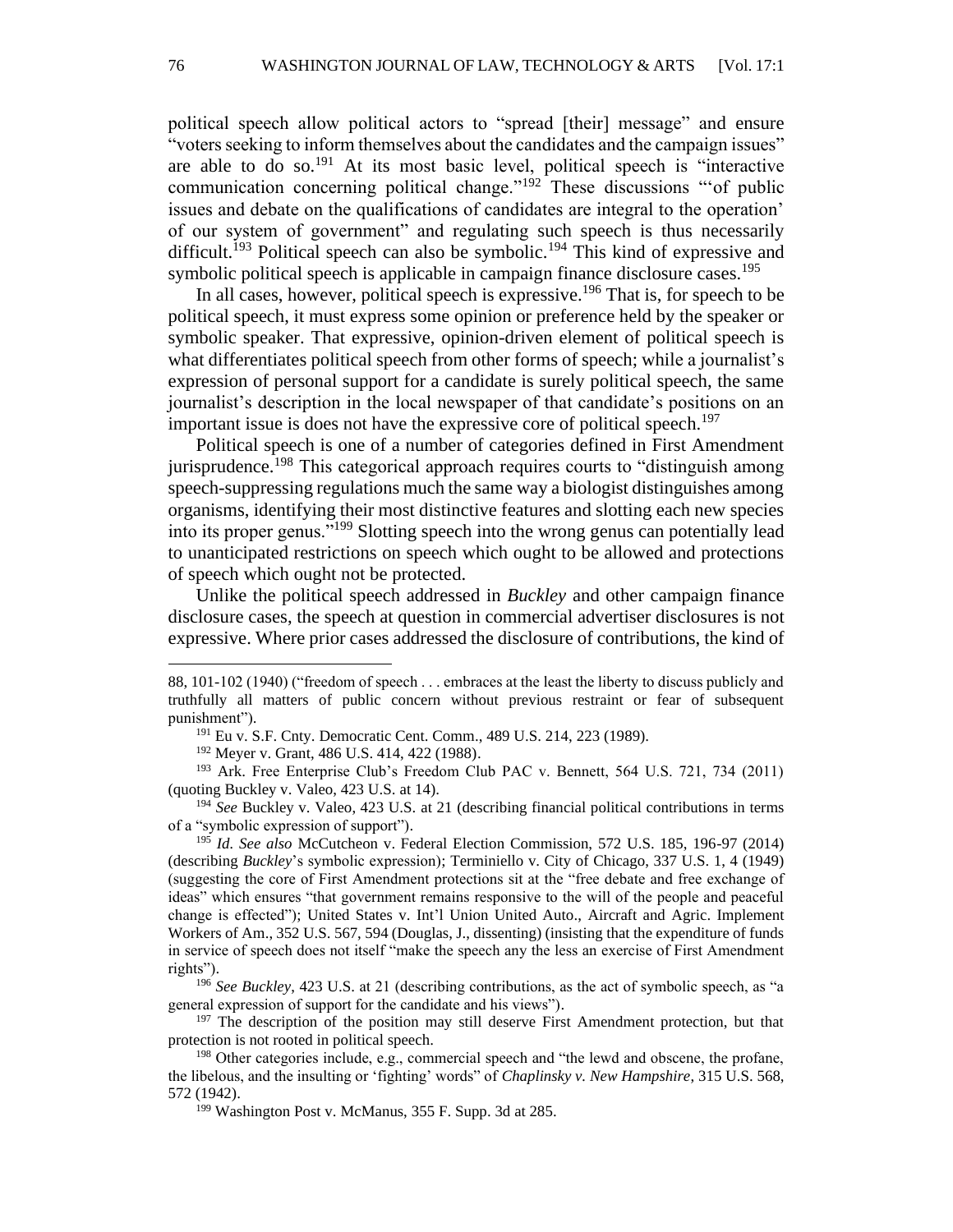disclosures implicated in commercial advertiser laws involve only information

about a commercial transaction between a commercial advertiser and an advertising purchaser where that purchaser is a political actor. And, unlike the symbolic speech in *Buckley* and related cases, the transaction does not flow from a supporter to a political actor. Instead, the transaction flows from a political actor to a "neutral third-party platforms rather than [a] direct political participant."<sup>200</sup>

The commercial-advertiser-based disclosure rules considered here are fundamentally different from disclosure requirements imposed on candidates and committees. However, commercial advertiser disclosures are different from other requirements because they are further from the expressive core of political speech. That is, speech about political speech is less clearly within the bound of exacting scrutiny. Rather than regulations directly impacting the expressive core of political speech,<sup>201</sup> commercial-advertiser-based disclosure rules only directly involve speech about political speech and thus these laws do not easily fit within the same category as regulations more directly affecting candidates and committees or political speech. However, this tension and difference, itself recognized by the *McManus* court,<sup>202</sup> is not simply a minor shift from one kind of candidate disclosure requirement to another. Neither is it like the difference between expenditure limits and contribution limits. The difference arises because commercial-advertiser-based disclosure models do not directly implicate political speech at all. Implicitly, longstanding statutes and regulations on political advertising recognize that political advertisements sold and run by broadcasters are not themselves the political speech of the broadcasters.<sup>203</sup> In the same way, commercial advertiser disclosures and the information contained in them simply are not expressive of any political position and are not a symbolic expression of support or opposition to any matter "relating to the political process." Despite the close connection between commercial advertiser disclosures and the political advertising they relate to, the disclosures themselves are not and cannot be political speech.

#### *B. The Model Does Not Infringe on the Political Speech of Advertising Buyers*

Determining that commercial advertiser disclosure laws do not directly implicate political speech does not end an inquiry into their validity. There is still the potential that the laws may indirectly limit the rights of third parties, in this case including candidates, committees, and contributors. However, even to the extent that these laws have an impact on third parties, commercial advertiser disclosure laws do not present an unconstitutional bar on the political speech of third parties.

Like most campaign finance disclosure laws, commercial advertiser disclosure laws may involve information provided by or about third parties who have neither

 $200$  McManus at 512 (describing the District Court's finding that the law "burden[ed] ostensibly neutral third parties such as publishers of political advertisements." Washington Post v. McManus, 355 F.Supp.3d 272, 293 (D. Md. 2019)).

<sup>201</sup> *See* discussion *supra* Part III.A.

<sup>202</sup> Washington Post v. McManus, 944 F.3d at 515 ("Maryland's law is different in kind from customary campaign finance regulations because the Act burdens platforms rather than political actors").

<sup>203</sup> *See, e.g.*, 47 U.S.C.A. § 315; 47 C.F.R. § 73.1943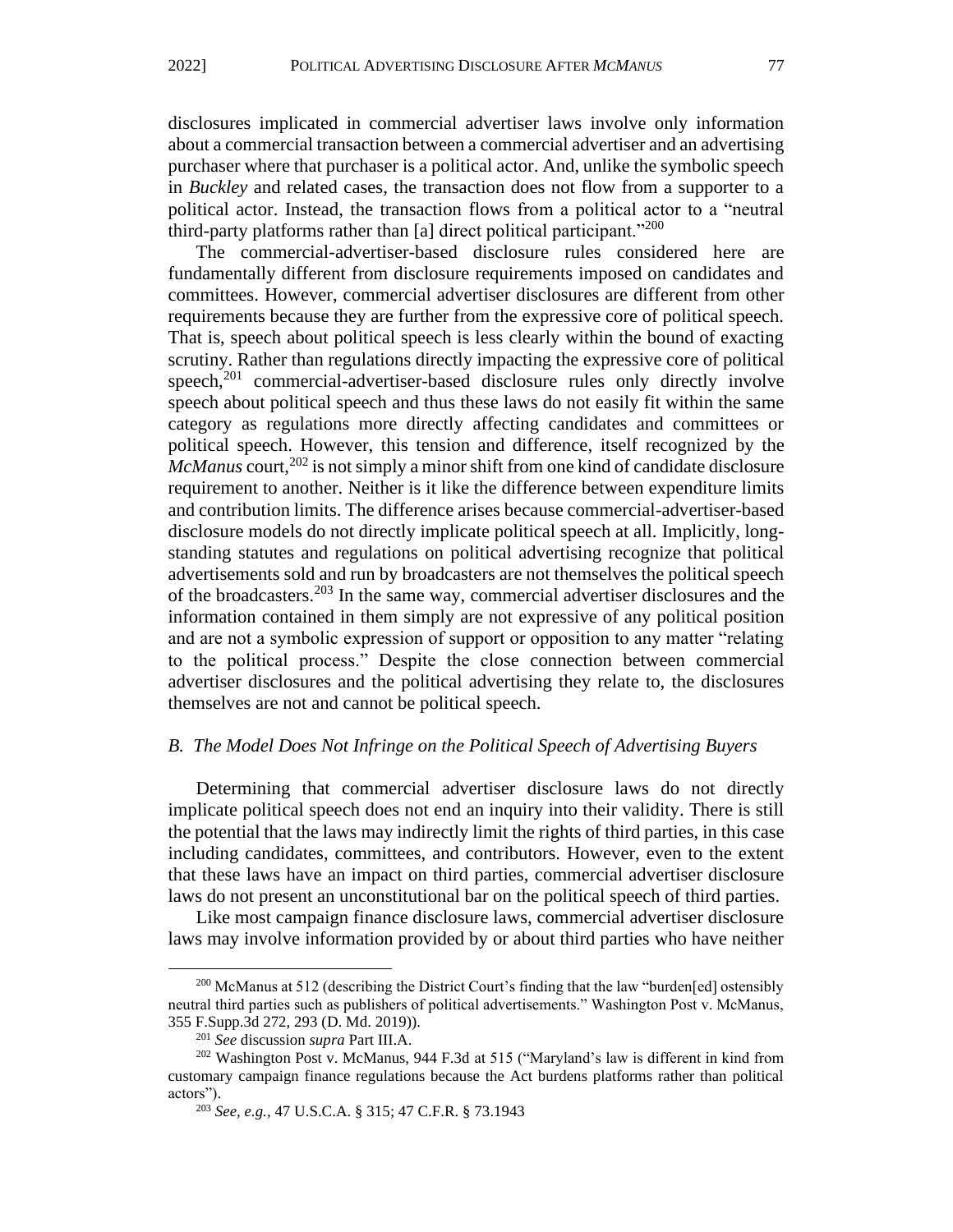played a part in making the disclosure nor who have, in at least some cases, directly consented to the disclosure. In the case of traditional campaign finance disclosures, this third-party information is about contributors and recipients of expenditures. Current federal law, for example, requires reports including information about any person who has made a contribution in excess of a certain amount.<sup>204</sup> These requirements pose at least some hypothetical risk of creating an indirect limit on political speech because they demand information about individuals who may face some scrutiny as a result of the disclosure. This risk alone, however, does not present an unconstitutional limit.<sup>205</sup>

Commercial advertiser disclosure laws present a different issue. Rather than requiring information about the political speech of contributors, the disclosures only require information about the relationship between the advertiser making the disclosure and the candidate or committee purchasing the advertising.<sup>206</sup> As described above, that kind of disclosure does not directly involve political speech. However, the *Buckley* line of cases does not limit itself to direct restrictions.<sup>207</sup> Disclosure structures may also run up against constitutional limits where they indirectly limit the rights of third parties not involved in the disclosure itself. In more traditional disclosure models where candidates provide information to the public and regulators about contributions and expenditures, those third parties are individuals engaging in acts protected speech by making contributions. When considering commercial advertiser disclosures, however, the third parties are not individuals in general; instead, the third parties are the candidates and campaigns who purchased the advertising described in the disclosures.

The difference in the kind of concerns raised by commercial advertiser disclosure laws from the issues raised by disclosure laws in general is meaningful here. The shift, however, simply moves the potential harms from unrelated third parties to candidates. Or, in other words, the issues built into commercial advertiser disclosure requirements are not driven by the political speech rights of the commercial advertisers themselves, and they are not driven by the impact of the disclosures on anyone other than candidates. The impacts are on candidates themselves. There is already an easily available tool for exploring the impacts of disclosure itself: *Buckley* and its related cases.

#### *C. The Model is Constitutional*

If commercial advertiser disclosure laws do not implicate political speech and do not infringe on the political speech of advertising buyers and sellers, are there any constitutional limits on commercial advertiser disclosure laws? Instead of answering that question in the abstract, applying case law to an existing statute provides a clearer path. Washington's RCW 42.17A.345 and WAC 390-18-050

 $204$  52 U.S.C. § 30104(b)(3)(A).

<sup>205</sup> *See, e.g.,* Buckley v. Valeo, 424 U.S. at 64 (discussing third parties and the First Amendment risks embedded in disclosure requirements and concluding that these risks do not create a constitutional bar on disclosure rules); *see also* discussion *supra* Part II (discussing precedent on disclosure rules).

<sup>206</sup> *See* discussion *supra* Part I.A (defining and describing disclosure models).

<sup>207</sup> *See supra* note 194.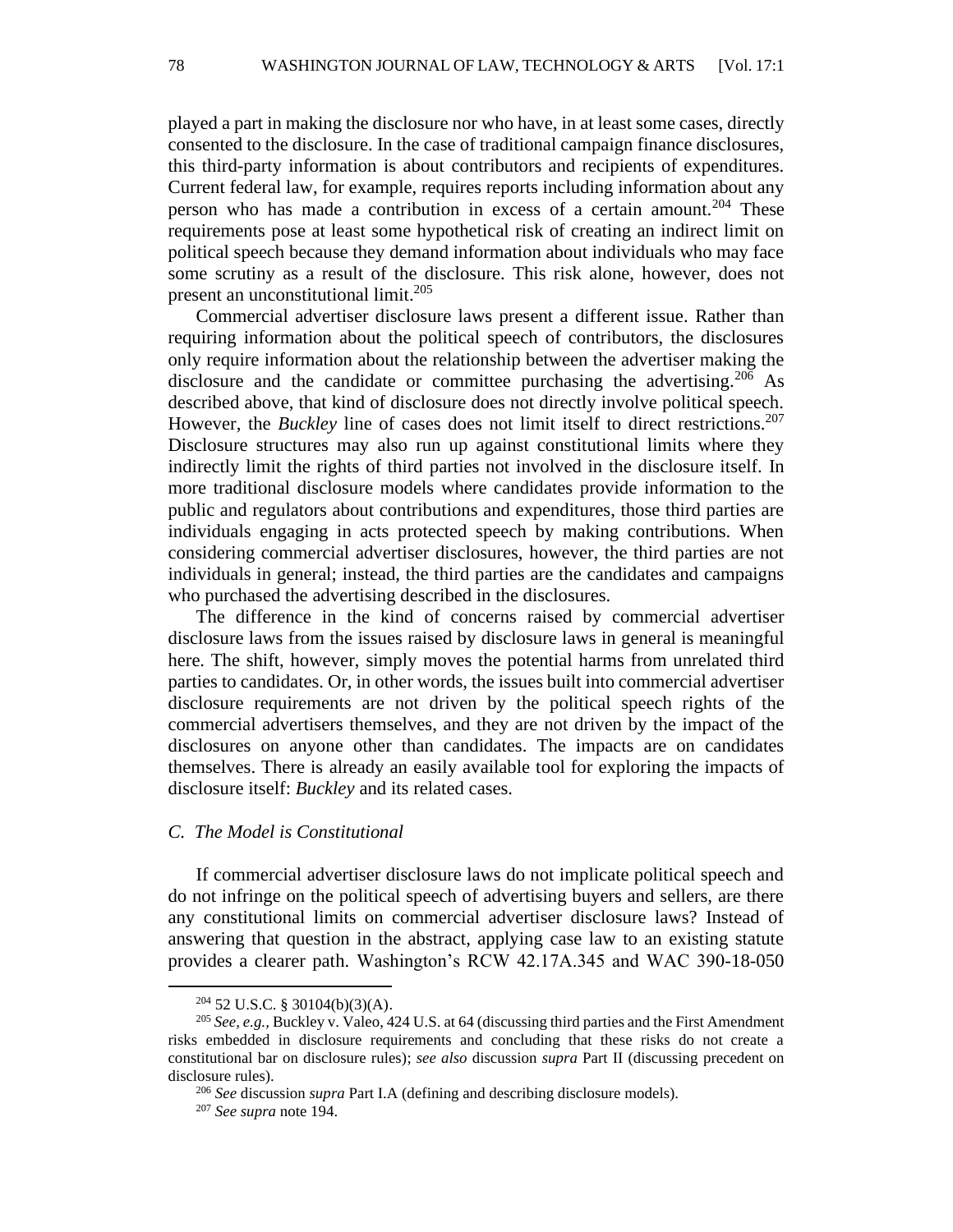create the state's commercial advertiser disclosure system and, particularly given the limited number of states using a commercial advertiser disclosure model, are a good tool for analyzing the issues.

#### 1. Applying *Buckley* to Washington's Law

In a general sense, Washington's commercial-advertiser-based disclosure rules bear a clear relationship to the "political file" disclosure rules considered in *McConnell v. Federal Election Commission*, although they extend to included clear requirements that commercial advertisers make a copy of the advertisement available.<sup>208</sup> In *McConnell*, the Supreme Court examined a federal requirement that certain kinds of licensed broadcasters maintain public records containing information on political advertising run by those stations.<sup>209</sup> There, the Court considered the constitutionality of a federal campaign finance regulation (alongside a similar communications regulation) which required records of requests to purchase political advertising by certain federal candidates, and where those requests were granted, information on the cost and airtime of the advertising.<sup>210</sup> In other words, the Court considered a federal law that, with the exception of the publication requirement, is almost directly analogous to a commercial-advertiserbased disclosure model. Examining the First Amendment implication of the record keeping requirement, the Court found that "any additional burden that the statute, viewed facially, imposes upon interests protected by the First Amendment seems slight compared to the strong enforcement-related interests that it serves."<sup>211</sup> At the same time, the Court found that the disclosure requirements "must survive a *facial* attack under any potentially applicable First Amendment standard, including that of heightened scrutiny."<sup>212</sup> While *Citizens United* later overruled portions of *McConnell*, the portion describing and upholding advertiser disclosure requirements remains good law.<sup>213</sup> The exacting scrutiny described in *Buckley* and *Citizens United*, or the similar heightened considered in *McConnell*, defines the *most stringent* applicable standard for analyzing commercial advertiser disclosure rules.

Applying the exacting scrutiny defined in *McConnell* requires an inquiry that asks "whether there is a 'sufficiently important interest' and whether the statute is 'closely drawn' to avoid unnecessary abridgment of First Amendment

<sup>208</sup> *See* McConnell v. Federal Election Commission, 540 U.S. at 234-36 (describing broadcaster regulations which require broadcasters to "'keep' a publicly available 'file of records of all requests for broadcast time made by or on behalf of a candidate for public office,' along with a notation showing whether the request was granted, and (if granted) a history that includes 'classes of time,' 'rates charged,' and when the 'spots actually aired'" (quoting 47 CFR § 73.1943(a)); *c.f. supra* notes 18-27 and accompanying text; *see also* discussion *supra* Part III.B.

<sup>209</sup> McConnell v. Federal Election Commission, 540 U.S. at 234-36.

<sup>210</sup> *Id.* at 234-36.

<sup>211</sup> *Id.* at 245.

<sup>&</sup>lt;sup>212</sup> *Id.* (define "heightened scrutiny" as a test which "ask[s] whether there is a 'sufficiently important interest' and whether the statute is 'closely drawn' to avoid unnecessary abridgment of First Amendment freedoms"); *see also McConnell*, 540 U.S. at 232.

<sup>213</sup> *See* Citizens United v. Federal Election Commission, 558 U.S. at 366-71 (2010).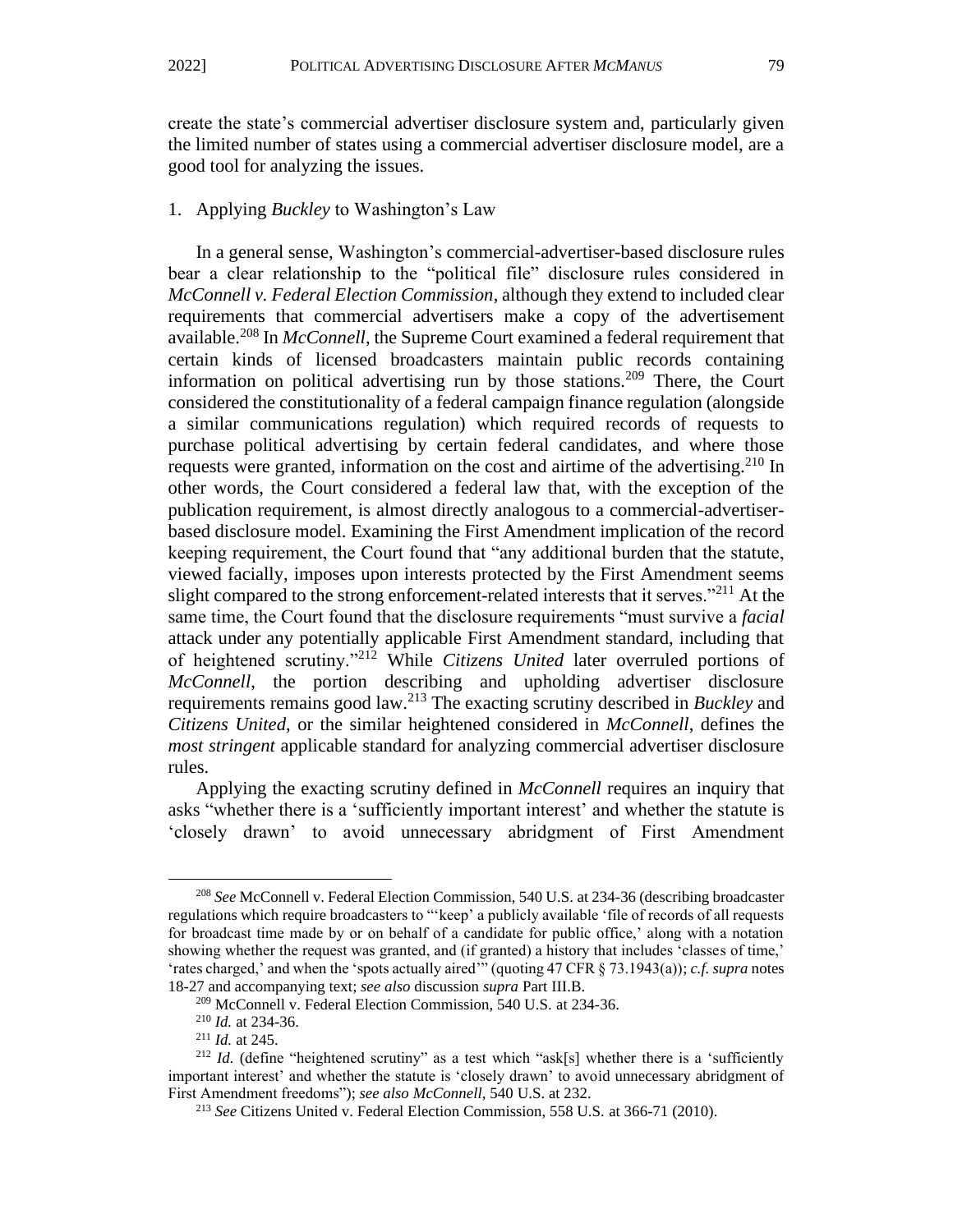freedoms."<sup>214</sup> These sufficiently important interests are most rationally understood as reaffirming the interests described in *Buckley*; that is, the set of "sufficiently important interest[s]" in *McConnell* must at least include the set of "sufficiently important" interests identified in *Buckley*. <sup>215</sup> When considering disclosure requirements, these interests include an informational interest, an anticorruption interest, and an enforcement interest.<sup>216</sup>

Commercial advertiser disclosures forward an informational interest by ensuring voters have access to data about candidate and committee advertising. Similar to the disclosures in *Buckley*, commercial advertiser disclosures provide voters with information which is not otherwise accessible and also may provide voters with information relevant to their voting choices.<sup>217</sup> Commercial advertiser disclosures on digital and microtargeted advertising may even provide voters with information that is even less accessible and more relevant than the information disclosures considered in *Buckley* were able to provide. For example, as microtargeted advertising creates the potential that candidates could choose to purchase different kinds of advertising with vastly different messages for different constituent groups. Each of those groups would only ever see the limited advertising the candidate defined and created to appeal to that group and only that group, disclosures could provide information which could not be accessed in any other way. Imagine, for example, a candidate who sought to purchase advertising about policing policy and police violence within their community but was also aware that their constituency was evenly split on the appropriate response. In order to get the most possible votes, imagine the candidate creates and places two different ads, one intended for each constituent group. And, by using microtargeting and related advertising technology, the candidate tries to ensure that only constituents likely to respond positively to an ad sees that ad. Members of the constituent group likely to respond negatively to the ad are unlikely to ever see it.

Washington's commercial advertiser disclosures, by requiring information about advertising targeting and a copy of the advertising, strongly support the voters' informational interest, specifically as it relates to digital advertising and through tools that are highly relevant to voters and voter choices. At least some constituents would likely find the bifurcated advertising highly relevant to their voting choices; if nothing else, some voters are likely to be concerned that the candidate will not actually push for the policies they want the candidate to support. Also, the specific information within the commercial advertiser disclosures is not generally or readily available. Outside of the limited number of advertisers who maintain the "political file" required by the FCC and directly considered in *McConnell*, commercial advertisers do not typically furnish the kind of information required by Washington's structure. For example, while WAC 390-18-050 requires digital advertisers to disclose information about the race "of audiences targeted and reached" by digital advertisers,<sup>218</sup> even relatively robust advertiser disclosure

<sup>214</sup> *McConnell*, 540 U.S. at 232.

<sup>215</sup> *See* discussion *supra* Part II.A.

<sup>216</sup> *See* Buckley v. Valeo, 424 U.S. at 66-68.

<sup>217</sup> *See id.* at 66-67.

 $218$  WAC 390-18-050(6)(g).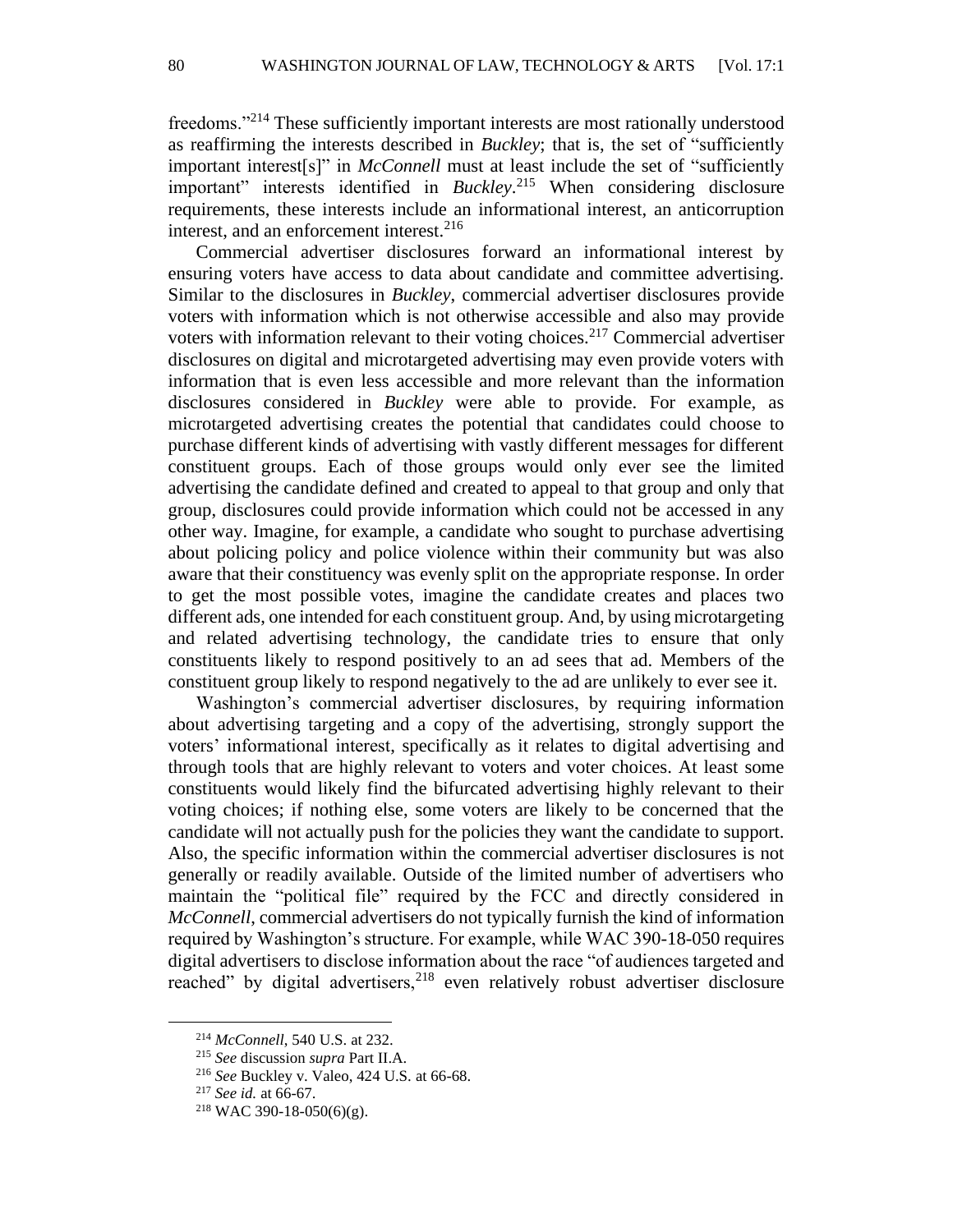systems (like Facebook's Ad Library) that exist outside of the required disclosure models fail to provide information about the race of individuals targeted by political advertising.<sup>219</sup> In providing significant and extensive data about advertising to voters, and particularly in providing voters with information about advertising which they have not individually seen and would not individually see absent commercial advertiser disclosures, Washington's model furthers the *Buckley*'s informational interest.

Washington's commercial advertiser disclosure model also assertively supports the state's interest in enforcing campaign finance requirements, and particularly in enforcing candidate disclosure requirements.<sup>220</sup> Because candidate and committee disclosures about advertising purchases operate as part of a system with only limited checks, the check provided by commercial advertiser disclosures containing additional information about all political advertising purchases, (even those not reported in candidate and committee disclosures) allows the state to more effectively enforce reporting and disclosure requirements. And, similar to how difficult accessing the information outside of commercial advertiser disclosures highlights the importance of those disclosures to the informational interest, the difficulty or impossibility of easily accessing information about advertising purchases absent required disclosure information highlights the importance of commercial advertiser disclosures to the enforcement interest. That is, at least some of the information necessary to enforce campaign finance and reporting requirements is only available from commercial advertisers and is only available to the degree that those advertisers are required to disclose it.

While the commercial advertiser model furthers the "significant" informational and enforcement interests articulated in *Buckley*, the model is less able to directly address the anticorruption interest. In the wake of *McCutcheon*'s unambiguous limitation of the anticorruption interest to "quid pro quo" corruption, $221$  the connection between commercial advertiser disclosures and the anticorruption interest is even more tenuous. However, unlike contribution and expenditure limits, the anticorruption interest is not and has never been the exclusive or primary justification for the constitutionality of disclosure regimes. Rather, it has only served as one of a series of interests which each separately and individually articulate an important and potentially significant and substantial government interest. Yet the anticorruption interest is also present in commercial advertiser disclosure rules; just as the disclosure of contributions in *Buckley* helped to prevent "actual corruption and avoid the appearance of corruption by exposing large contributions and expenditures to the light of publicity,"<sup>222</sup> the disclosures in Washington's model help prevent the appearance of corruption by ensuring that each contribution in support of a candidate is disclosed in at least some form. Washington's model provides the kind of "full disclosure" that "tends 'to prevent

<sup>&</sup>lt;sup>219</sup> Facebook's Ad Library currently supplies information about the age and gender of the audience reached by advertising, along with broad location data. *See* https://www.facebook .com/ads/library*.*

<sup>220</sup> *See* discussion *supra* Part I.A.3.

<sup>221</sup> McCutcheon v. Fed. Election Comm'n, 572 U.S. 185, 192 (2014).

<sup>222</sup> Buckley v. Valeo, 424 U.S. at 67.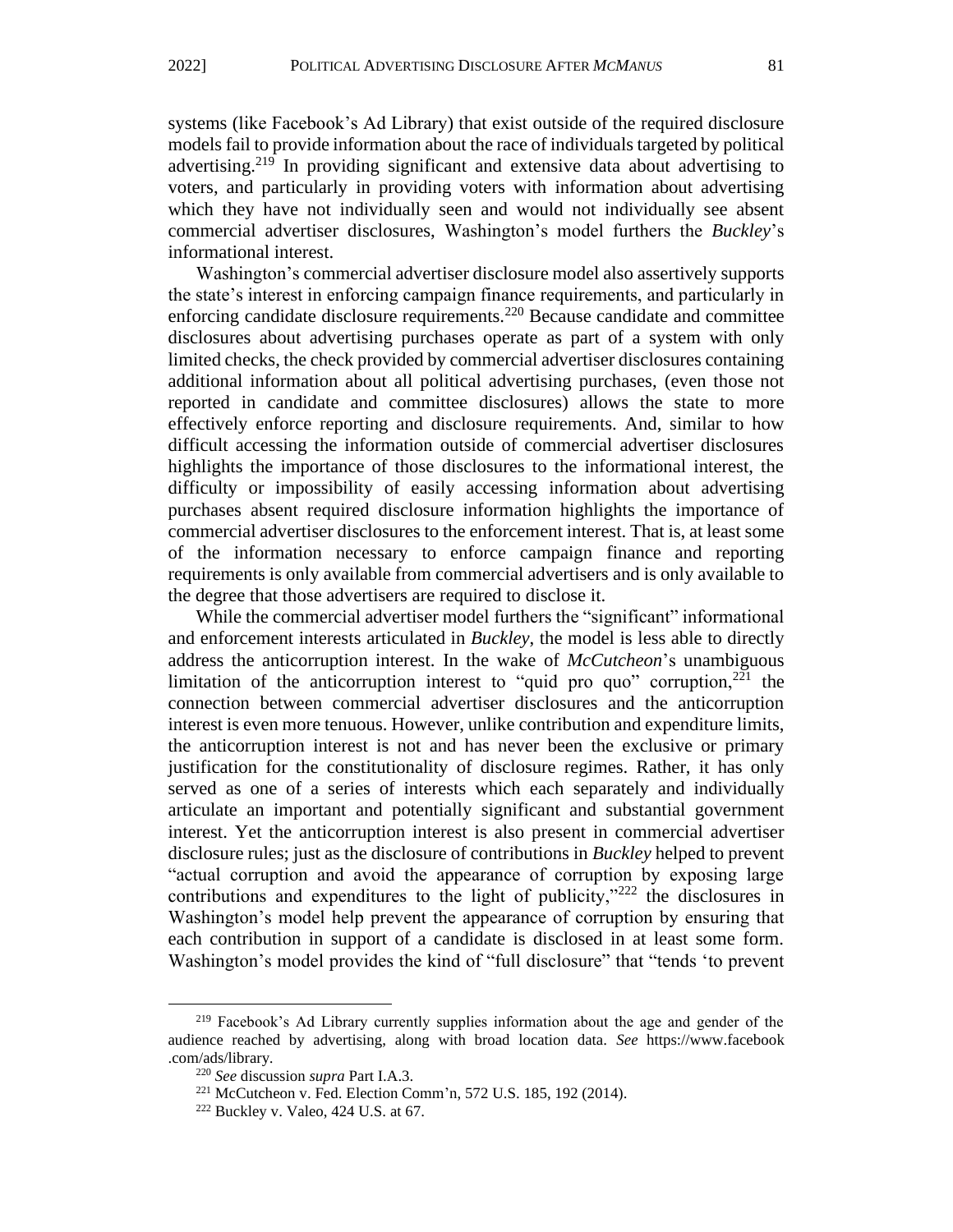82 WASHINGTON JOURNAL OF LAW, TECHNOLOGY & ARTS [Vol. 17:1

the corrupt use of money to affect elections."<sup>223</sup>

While candidate disclosure models serve a valuable role in furthering important interests, and particularly anticorruption interests, they cannot meet the same needs or support the same goals as commercial advertiser disclosures. Candidate disclosures cannot fulfil the enforcement role of commercial advertiser disclosures because commercial advertiser disclosures function, among other things, as enforcement checks on candidate disclosures. Candidate disclosures cannot meet the same informational needs because the kind of information provided by commercial advertiser disclosures is distinct from the kind of information available to candidates and committees, and because candidate disclosures cannot provide independent information about the accuracy of candidate disclosures, itself an interest within the informational interest. And candidate disclosures cannot fully meet the anticorruption interests furthered by commercial advertiser disclosures because both types of disclosures are part of the "full disclosure" structure which is most able to provide the public with the information necessary to detect and prevent any corruption in the form of "post-election special favors that may be given in return" for expenditures or contributions.<sup>224</sup>

Washington's commercial advertiser disclosure structure fits neatly within the interest boundaries outlined by *Buckley* and supported in *McConnell* and *Citizens United*. This structure functions as a check on corruption and to provide voters with additional and important information about campaigns and candidates and their support. In this context, these commercial advertiser disclosure requirements "in most applications appear to be the least restrictive means of curbing the evils of campaign ignorance and corruption."<sup>225</sup> However, supporting the aforementioned interests is not itself enough to meet the needs of the tests articulated in *Buckley*  and *McConnell*. The law in question must also be crafted to "avoid unnecessary abridgment of First Amendment freedoms."<sup>226</sup> Because the potential abridgment typically closely approaches the kind of political speech that sits at the core of the First Amendment, potential burdens "must be weighed carefully against the interests."227

In addressing potential burdens involved in disclosure regimes, the Court has not waivered: there are "no constitutional infirmities in . . . recordkeeping, reporting, and disclosure" rules of the kind presented in *Buckley*. <sup>228</sup> The commercial advertiser disclosure model is not, however, an example of these types of rules. As the *McManus* Court recognized, a commercial advertiser disclosure model is "different in kind from customary campaign finance regulations."<sup>229</sup>

<sup>223</sup> *Id.* (quoting Burroughs v. United States, 290 U.S. 534, 548 (1934) (describing the relationship between disclosure and corruption; "Congress reached the conclusion that public disclosure of political contributions, together with the names of contributors and other details, would tend to prevent the corrupt use of money to affect elections. The verity of this conclusion reasonably cannot be denied").

<sup>224</sup> *Id.* at 67.

<sup>225</sup> *Buckley*, 424 U.S. at 68.

<sup>226</sup> McConnell v. Federal Election Commission, 540 U.S. at 232.

<sup>227</sup> *Buckley*, 424 U.S. at 68.

<sup>228</sup> *Id.* at 68-85.

<sup>229</sup> Washington Post v. McManus, 944 F.3d at 515.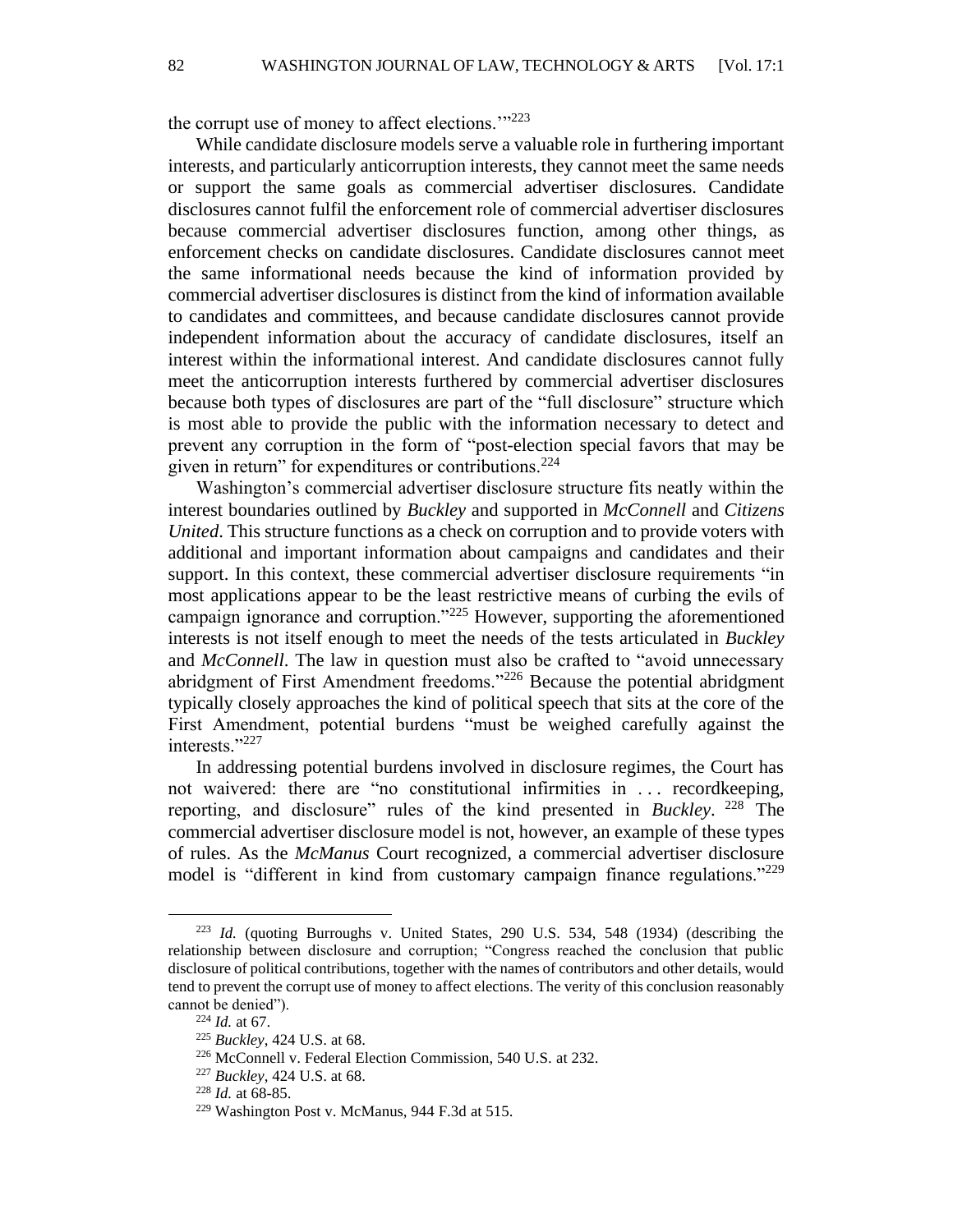Commercial advertiser disclosures are further away from core political speech than "customary" regulations. The connection between commercial advertiser disclosures and indirect infringements of First Amendment rights is more attenuated than the connection between "customary" regulations and indirect infringements.<sup>230</sup> Where one connection is more distant and weaker than another, it only makes sense to consider the standards applicable to the less attenuated connection as the most stringent standards which apply to the more attenuated connection. Thus, the standards for evaluating burdens considered in *Buckley* are the strictest possible way to evaluate the burdens of Washington's commercial advertiser disclosure law under federal constitutional jurisprudence. When addressing "reasonable and minimally restrictive" non candidate and committee disclosure requirements, the *Buckley* Court found that not only do they not violate the First Amendment interests of the discloser, but instead they "further[] First Amendment values by opening the basic processes of our federal election system to public view. $1231$  Or, applying the finding to Washington's commercial advertiser disclosure model, the model cannot present a burden on First Amendment rights because not only does "the substantial public interest in disclosure" outweigh harms,  $232$  but full disclosure is in fact supportive of the values underlying the First Amendment itself.

#### a. Narrow Tailoring and *Americans for Prosperity Foundation*

While *Americans for Prosperity Foundation* did not clearly hold that exacting scrutiny applies in all compelled disclosure cases, the Supreme Court did impose a narrow tailoring requirement on compelled disclosure laws wherever exacting scrutiny does apply.<sup>233</sup> While it is not clear how the narrow tailoring requirement described in *Americans for Prosperity Foundation* differs in practice from the careful weighing of interests already applicable when considering political advertising disclosure cases, Washington's commercial advertiser disclosure model is narrowly tailored to the informational, enforcement, and anticorruption interests described in *Buckley*. Unlike the California law addressed in *Americans for Prosperity Foundation*, Washington's commercial advertiser disclosure regime does not impose a general filing or disclosure requirement, but instead only requires the same kind of recordkeeping and on-request disclosure requirements as in *McConnell*. The kind of data collection practices which created the "dramatic mismatch" between the interests the state sought to promote and the disclosure regime in *Americans for Prosperity Foundation<sup>234</sup>* does not exist relative to Washington's law. Quite simply, Washington's commercial advertiser disclosure structure does not require (or even clearly allow) the state to collect any data from commercial advertisers, and the state currently does not collect any such data. Indeed, the "amount and sensitivity of the information harvested" by California was

<sup>230</sup> *See* discussion *supra* Part III.A.

<sup>231</sup> Buckley v. Valeo, 424 U.S. at 81-82.

<sup>232</sup> *Id.* at 71-72.

<sup>233</sup> *See* discussion *supra* Part II.A.4.

<sup>234</sup> Americans for Prosperity Found. v. Bonta, 594 U.S. at 13.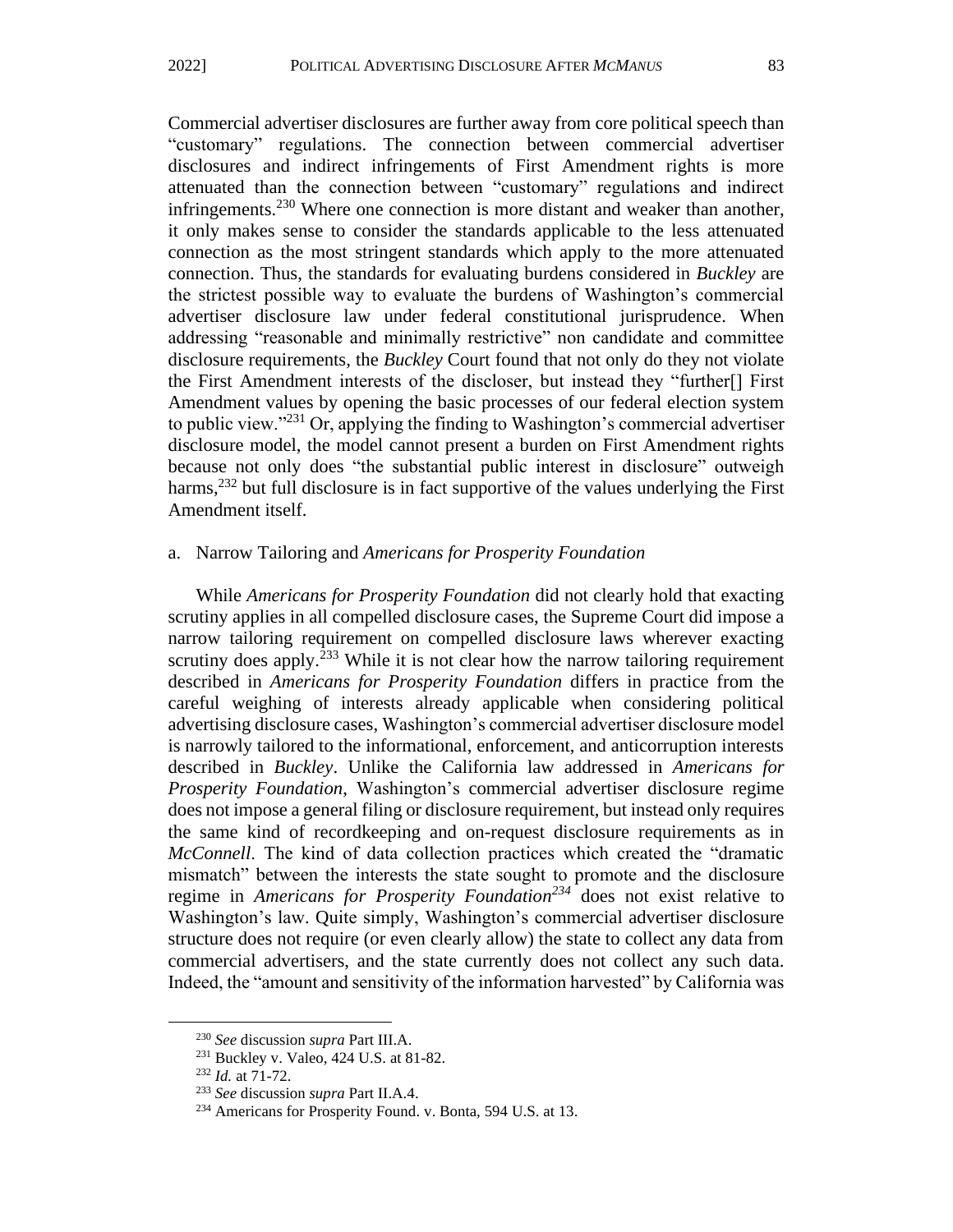particularly concerning to the Court.<sup>235</sup> However, under Washington's disclosure structure, the state neither harvests data nor is the data disclosed particularly sensitive.<sup>236</sup> Instead of potentially sensitive information about donor identities collected as part of California's scheme, Washington's commercial-advertiserbased disclosure system exclusively reveals information about candidate spending. In place of the broad data harvesting in the California scheme, Washington's commercial-advertiser-based disclosure system does not require or currently involve data collection by government officials or regulatory agencies. Unlike the California law considered in *Americans for Prosperity Foundation* (which required all charities to file reports with the state), Washington's commercial advertiser rules do not apply to all advertisers, or even all commercial advertising sellers; rather, the disclosure requirements only apply to those commercial advertisers who have actually sold political advertising in the state. Similarly, Washington's structure only demands that those commercial advertisers disclose information about political advertising they have sold and does not require them to disclose any information about non-political advertising. California's efforts to collect donor information and the potentially chilling effects of that data collection, were particularly concerning.<sup>237</sup> However, Washington's commercial advertiser disclosure rules do not involve any disclosure of donor information; the requirements are, like the *McManus* court described Maryland's law, "different in kind" from more traditional campaign finance or charitable disclosures in that they do not include or consider information about donors or their activities. Indeed, when looking at the specific concerns about the scope and tailoring of California's law the Court pointed to in *Americans for Prosperity Foundation,* <sup>238</sup> Washington's commercial advertiser disclosure laws can easily be differentiated as more tailored: the commercial advertiser disclosure requirements do not involve broad data collection, the requirements only impose disclosure requirements on commercial advertisers who have sold political advertising, and the required disclosures do not involve information about donors.

#### 2. Washington State Specific Concerns and Analysis

The Supreme Court of Washington has not directly addressed the commercial advertiser disclosure requirements in RCW 42.17A.345 and WAC 390-18-050. However, the Court has considered the constitutionality, both in state and federal terms, of Washington's disclosure regime in general. In considering the constitutionality of the disclosure rules as applied to a political committee, the court affirmed the constitutionality of the Washington's disclosure structure.<sup>239</sup> In doing

<sup>235</sup> *Id.*

<sup>236</sup> *See* discussion *supra* Part I.A.2 (describing the commercial advertiser disclosure model) and Part III.A (describing the existing disclosure requirements as not involving disclosures which themselves include political speech).

<sup>237</sup> *Americans for Prosperity Found.*, 594 U.S. at 13.

<sup>238</sup> *See, e.g., id.*

<sup>239</sup> Washington v. Grocery Mfrs. Ass'n, 195 Wash. 2d 442, 461 (2020). [hereinafter Grocery Mfrs.]. *See also* Rickert v. Pub. Disclosure Comm'n, 161 Wash. 2d 843 (2007) (applying the First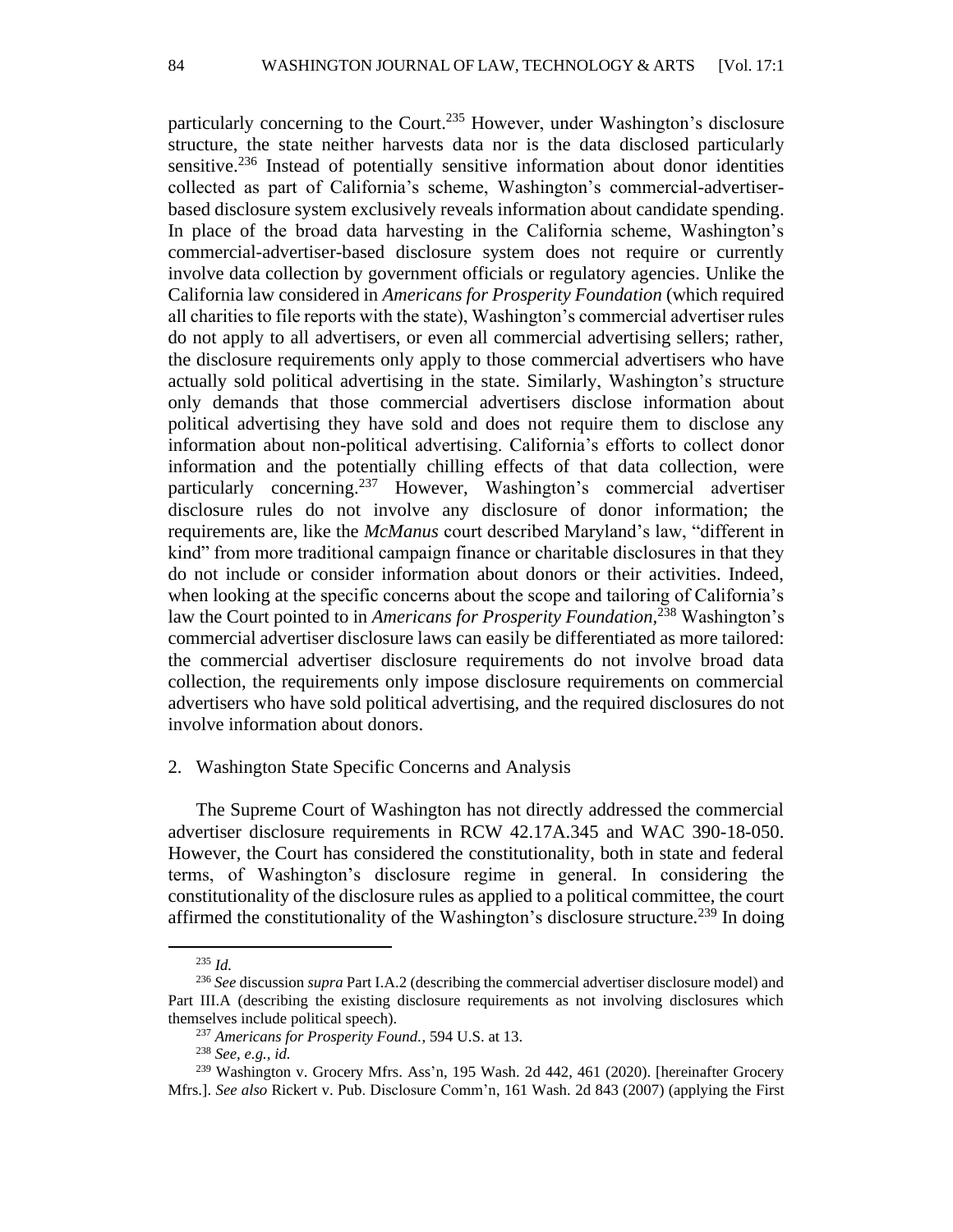so, the court did not rely on a new or unique test; instead, the principles and interest versus burden balancing test articulated in *Buckley* and *Citizens United* defined the standards applicable when considering the constitutionality of disclosure rules in Washington courts.<sup>240</sup> Though Washington-specific interests and ideas play a role in working through the test,  $241$  the test itself remains a requirement for "a 'substantial relation' between the disclosure requirement and a 'sufficiently important' governmental interest."<sup>242</sup> These state-level interests include the "right" of the electorate to know" information which may impact their voting decisions, a right "no less fundamental than the right of privacy."<sup> $2\overline{4}3$ </sup> Indeed, the Supreme Court of Washington has held that Article 1, Section 5 of the Washington State Constitution, its free speech clause, does not provide "greater protection against disclosure requirements than the First Amendment<sup>"244</sup> and the "rights involved with respect to the [prior spending limits imposed by Initiative 276] are derived from the First Amendment."<sup>245</sup> In applying the *Gunwall* factors, the state's interpretive tool for determining when it is appropriate to resort to separate and independent state constitutional grounds,  $246$  the Supreme Court of Washington has regularly found no greater speech protection in the state constitution than in the federal constitution. Accordingly, the Court has applied the applicable federal analytical structure.<sup>247</sup>

<sup>242</sup> *Grocery Mfrs.*, 195 Wash. 2d at 461 (quoting Citizens United v. Federal Election Commission, 558 U.S. at 366-67 (quoting Buckley v. Valeo, 424 U.S. at 64, 66)).

 $243$  Fritz v. Gorton, 83 Wash. 2d at 298.

<sup>244</sup> Voters Educ. Comm. v. Wash. State Pub. Disclosure Comm'n, 161 Wash. 2d 470, 497 (2007) (describing the interaction between the federal and state constitutions in the context of campaign finance disclosure). *But see* Washington v. Coe, 101 Wash. 2d 364, 373-381 (1984) (describing the state's "duty to independently interpret and apply their state constitutions" prior to looking to federal grounds).

 $245$  Bare v. Gorton, 84 Wash. 2d 380, 385 (1974) (declaring that campaign spending limits imposed by Initiative 276 violated the federal constitution).

Amendment of the United States Constitution, rather than Article 1 Section 5 of the Constitution of the State of Washington to evaluate the constitutionality of a portion of Washington's campaign finance statutes and regulations); *see also* State *ex rel.* Public Disclosure Commission v. 119 Vote No! Committee, 135 Wash. 2d 618 (1998) (applying, again, the First Amendment of the United States Constitution to analyze the constitutionality of a state campaign finance statute).

<sup>240</sup> *See Grocery Mfrs.*, 195 Wash. 2d at 462-69.

<sup>241</sup> *See id.* at 462-63 (quoting Fritz v. Gorton, 83 Wash. 2d 275, 296 (1974) (describing "the right to receive information" as "the fundamental counterpart of the right of free speech," a corollary implied but not directly addressed in the binding federal case law on disclosure requirements).

<sup>246</sup> *See* Washington v. Gunwall, 106 Wash. 2d 54 (1986) (describing the factors); Washington v. White, 135 Wash. 2d 761 (1998) (limiting the need to analyze the *Gunwall* factors to circumstances where prior cases have not already established that state protections extend beyond federal protections).

<sup>247</sup> *See, e.g.*, Washington v. Reece, 110 Wash. 2d 766, 781 (1988) (finding Article 1 Section 5 provides no greater protection that the federal constitution in the context of obscenity); City of Seattle v. Huff, 111 Wash. 2d 923, 928 (holding that "the federal analysis for [regulation of protected speech in] a nonpublic forum is applicable" to state constitutional claims), National Fed'n of Retired Persons v. Insurance Comm'r, 120 Wash. 2d 101, 119 (1992) (applying the "interpretative guidelines under the federal constitution" to evaluate Article 1 Section 5 claims in the context of commercial speech); Ino Ino, Inc. v. City of Bellevue, 132 Wash. 2d 103, 116-22 (1997) (describing cases applying federal standards in the context of speech and applying the *Gunwall* factors to find the state constitution provides no greater protections than federal protections in the context of time,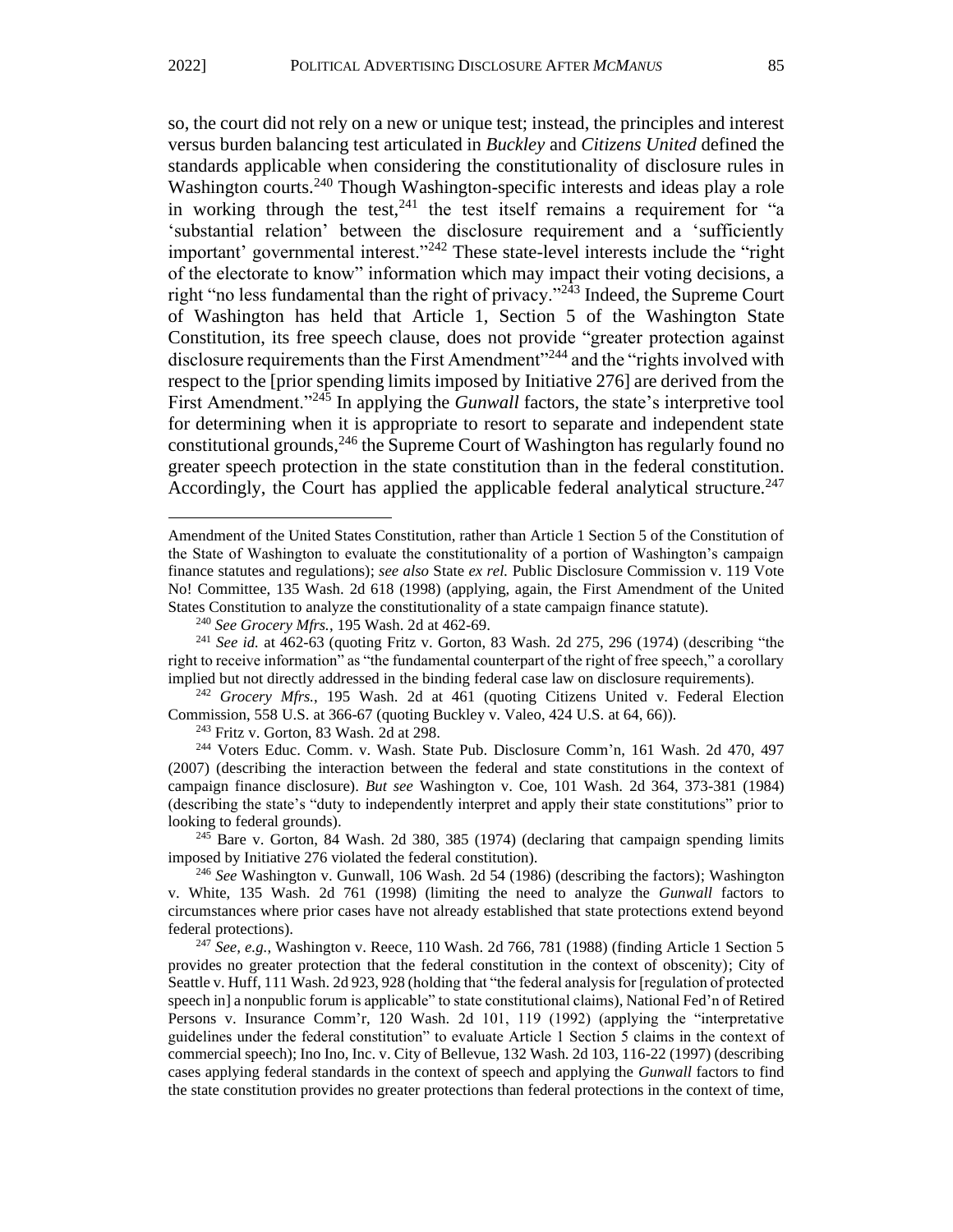Washington courts thus apply the same test as articulated in federal case law when considering disclosure rules as federal courts.<sup>248</sup>

#### 3. Distinguishing Washington's Law from *McManus*

The law in question in *McManus* is distinguishable from Washington's commercial advertiser disclosure model. Maryland's law involved a particularly troublesome compelled speech (specifically compelled *publishing*) issue, while Washington's similar statutes and regulations compel no publication requirements and do not involve the same kind of compelled speech considered in *McManus*. 249 The significant compelled speech concerns embedded in Maryland's version of the commercial advertising disclosure models presented issues not present in an analysis of Washington's law.<sup>250</sup> These compelled speech and compelled publication issues in *McManus* are particularly potent and impactful because, as has been considered in disclosure cases since *Buckley*, disclosure requirements always and unavoidably run alongside compelled speech concerns. The compelled speech concern is particularly clear because, in *McManus*, the court (perhaps wrongly) considered the disclosure law as if it directly related to political speech. That is, *McManus* hinges on a law which the court considered as if it involved the compelled publication of political speech. With limited case law directly considering the commercial-advertiser-based model, *McManus* seems likely to draw outsized attention in future litigation about the model and related laws.<sup>251</sup> Most disclosure laws, and in particular Washington's commercial advertiser disclosure law, do not include the kind of compelled speech key to *McManus* and should be distinguished from that case's fact-driven and statute-specific outcome.

place, and manner restrictions on nude dancing); In re Marriage of Suggs, 152 Wash. 2d 74, 80-81 (2004) (evaluating prior restraints using the federal standards). *But c.f.*, Bering v. SHARE, 121 Wash. 2d 212, 234 (1986) (holding, without applying *Gunwall* factors, that Article 1 Section 5 requires that place restrictions on speech can only be imposed where there is a "compelling state interest" rather than the federal requirement for a "significant governmental interesting); Collier v. City of Tacoma, 121 Wash. 2d 737, 763-65 (1993) (Durham, J., concurring) (criticizing *Bering* and the majority in not applying the *Gunwall* factors). *But see* Robert F. Utter and Hugh D. Spitzer*,* THE WASHINGTON STATE CONSTITUTION*,* 30 (2013) *(*Article 1, Section 5, the state's free speech provision, "is interpreted differently than the First Amendment of the U.S. Constitution" and free speech is a "preferred right" which can be limited through "reasonable time, place, and manner restrictions" that are "content neutral . . . narrowly tailored to serve a state interest, and . . . leave ample alternative channels of communication").

<sup>248</sup> *See, e.g.,* Washington v. Grocery Mfrs. Ass'n, 195 Wash.2d at 461-69.

<sup>249</sup> *See* discussion *supra* Part I.A.2.

<sup>250</sup> Washington Post v. McManus, 944 F.3d at 517-20.

<sup>251</sup> Indeed, it already has started to impact cases in other circuits. *See supra* notes 46-48 and Facebook Response to PDC Case #55351 at 5, https://pdc-case-tracking.s3.us-gov-west-1.amazonaws.com/3145/55351%20Facebook%2C%20Inc.%20%285%29%20Response.pdf. *See also* Eli Sanders, *Washington Post v. McManus: Why a Case from Maryland Keeps Coming up in Washington State*, WILD WEST, Dec. 7, 2020, https://wildwest.substack.com/p/washington-post-vsmcmanus.